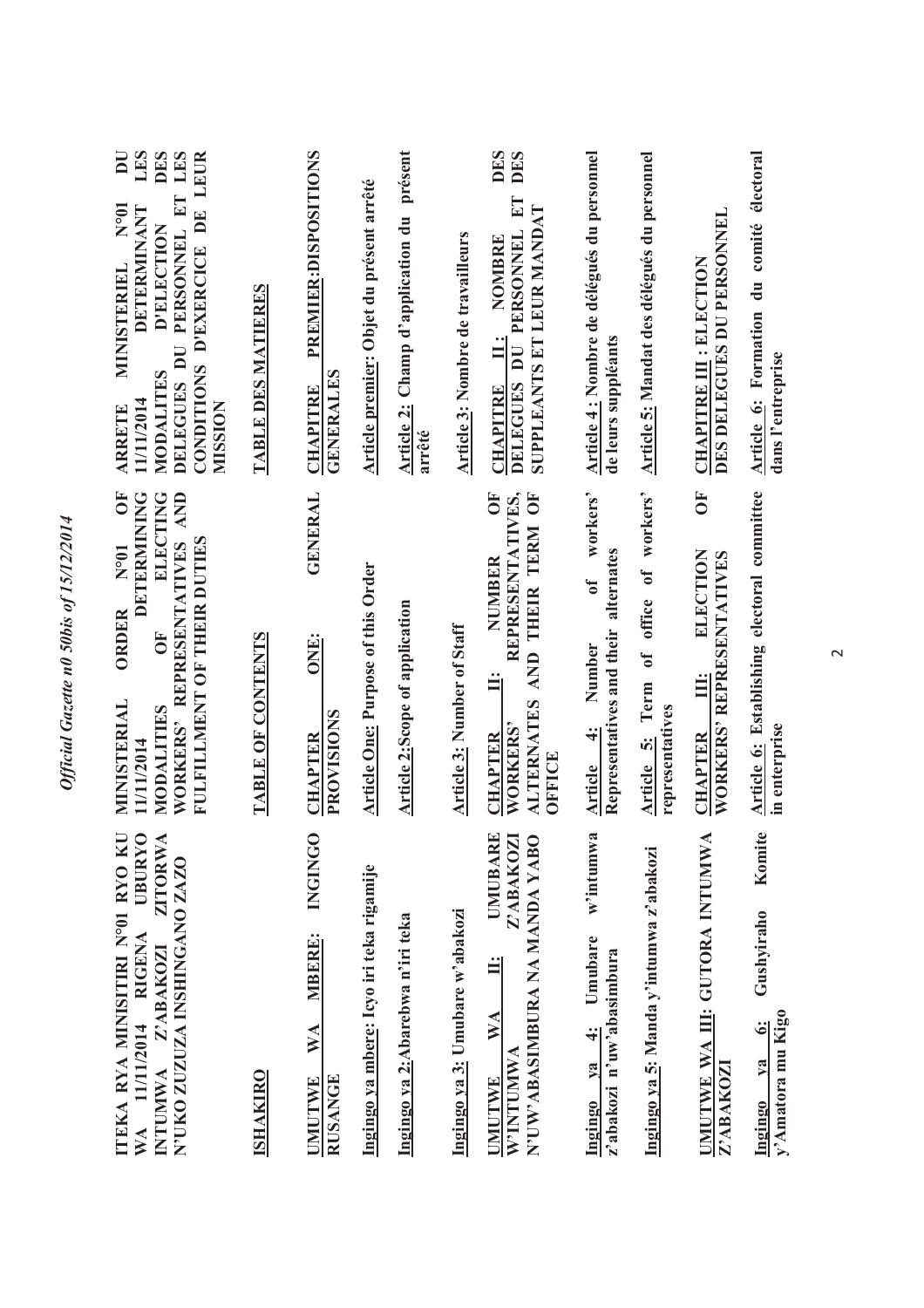| Komite<br>za<br>Inshingano<br>ċ.<br>$ya$<br>y'amatora<br><b>Ingingo</b>                     | electoral<br>$\mathbf{d}$<br>Responsibilities<br>$\ddot{z}$<br>committee<br>Article | Article 7: Attributions du comité électoral                                                          |
|---------------------------------------------------------------------------------------------|-------------------------------------------------------------------------------------|------------------------------------------------------------------------------------------------------|
| Ingingo ya 8: Inteko zitora                                                                 | Article 8: Electoral colleges                                                       | <b>Article 8: Collèges électoraux</b>                                                                |
| Ingingo ya 9: Guhuza inteko zitora                                                          | Article 9: Joint colleges                                                           | <b>Article 9: Collèges Mixtes</b>                                                                    |
| Ingingo ya 10: Kwemererwa gutora                                                            | <b>Article 10: Eligibility to vote</b>                                              | Article 10: Droit de vote                                                                            |
| Ingingo ya 11: Abemererwa gutorwa                                                           | <b>Article 11: Eligibity to stand for election</b>                                  | <b>Article 11: Personnes éligibles</b>                                                               |
| Ingingo ya 12: Abatemererwa gutorwa                                                         | Article 12: Persons who are not allowed<br>to stand for elections                   | <b>Article 12: Personnes non éligibles</b>                                                           |
| amalisiti<br>Gutanga<br>13:<br>y'abakandida<br>$1$<br>Ingingo                               | $\sigma$<br>Submission of lists<br>13:<br>candidates<br>Article                     | des<br>des listes<br>Présentation<br><b>Article</b> 13:<br>candidats                                 |
| Kumenyekanisha<br>impuzamasendika ishamikiweho<br>$\frac{4}{3}$<br>va<br>Ingingo            | Union<br>Trade<br>$\mathfrak{h}$<br>14:Indication<br>affiliation<br>Article         | l'affiliation<br>de<br>Indication<br><b>Article</b> 14:<br>syndicale                                 |
| Ingingo ya 15: Gushyikiriza Umukoresha<br>Amalisiti y'abiyamamaza                           | Article 15: Handing candidates lists to the<br>enterprise head                      | Article 15:Remise des listes des candidats à<br>l'employeur                                          |
| Ingingo ya 16: Umubare w'abiyamamaza                                                        | <b>Article 16: Number of candidates</b>                                             | Article 16 : Nombre de candidats                                                                     |
| gutanga<br>$\mathfrak{c}$<br>Igihe<br>$\frac{1}{1}$<br>$\sqrt{a}$<br>kandidatire<br>Ingingo | $\delta$<br>presentation<br>for<br>Period<br>Article 17:<br>candidature             | $\mathbf{d}\mathbf{e}$<br>présentation<br>$\ddot{a}$<br>Période<br><b>Article</b> 17:<br>candidature |
| amalisiti<br>Ingingo ya 18: Gufata kimwe<br>y'abakandida                                    | Article 18: Equal treatment of candidates<br>lists                                  | Article 18: Egalité de traitement des listes de<br>candidats                                         |
| Ingingo ya 19: Kwiyamamaza                                                                  | Article 19: Electoral campaign                                                      | Article 19: Campagne électorale                                                                      |
| Ingingo ya 20: Uko batora n'aho batorera                                                    | Article 20: Modalities and venue of voting                                          | Article 20: Modalités et lieu de vote                                                                |
| Ingingo ya 21: Kugenzura abaje gutora                                                       | Article 21: Verification of the voters                                              | électeurs<br>des<br>Vérification<br>21:<br>Article                                                   |
| Ingingo ya 22: Impapuro z'itora                                                             | Article 22: Ballot papers                                                           | Article 22 : Bulletins de vote                                                                       |

 $\infty$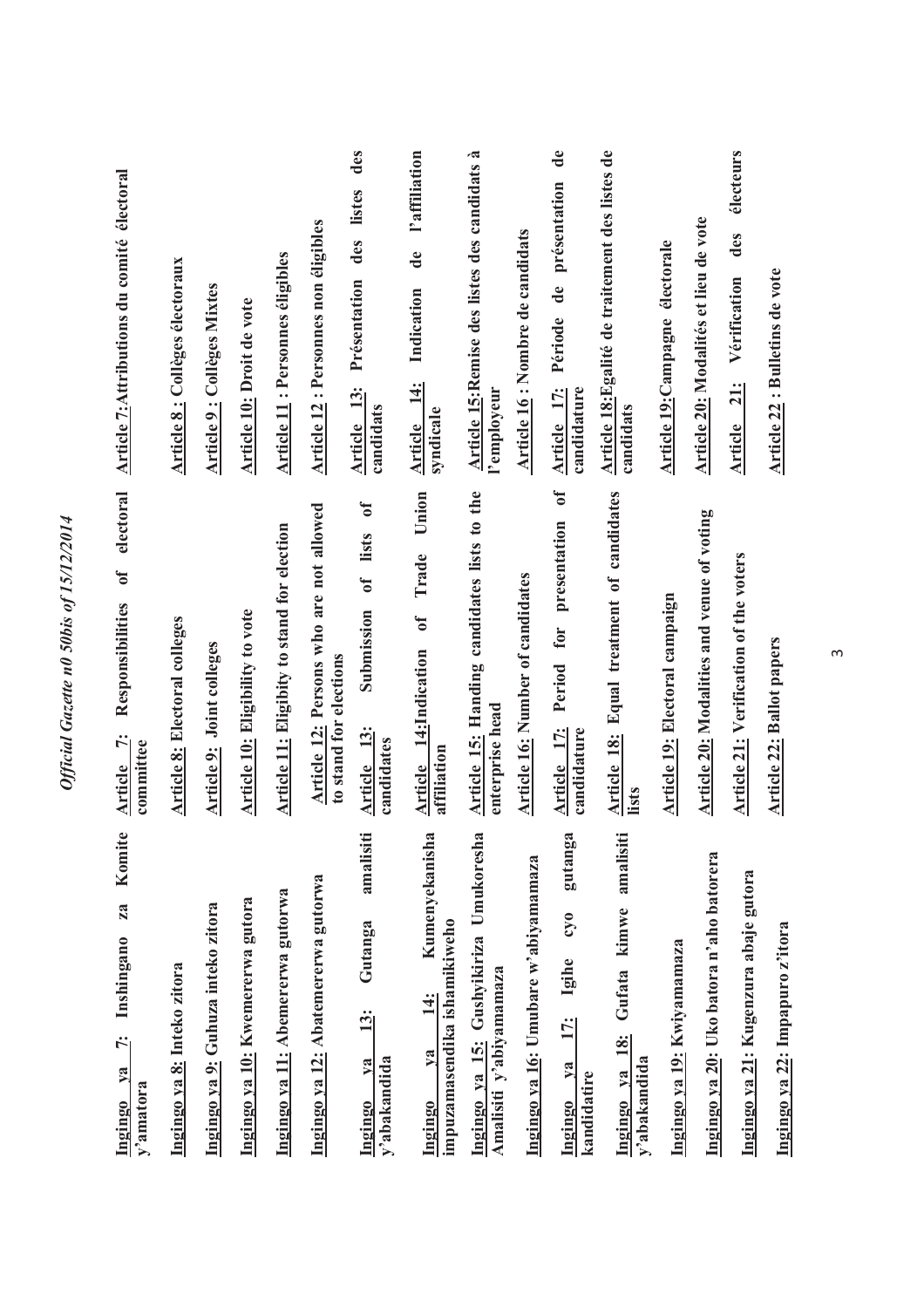| Ingingo ya 23: Gutora                                                                       | <b>Article 23: Voting</b>                                                                                 | Article 23: Vote                                                                                |
|---------------------------------------------------------------------------------------------|-----------------------------------------------------------------------------------------------------------|-------------------------------------------------------------------------------------------------|
| malisiti<br>mu<br>Guhitamo<br>$\frac{24}{3}$<br>y'abakandida<br>$v_{a}$<br>Ingingo          | Article 24: Choosing from lists of candidates                                                             | $\mathbf{d}\mathbf{e}$<br>listes<br>entre les<br>Choix<br>Article 24:<br>candidats              |
| 25: Guhitamo mu bakandida<br>Ingingo ya<br>bigenga                                          | independent<br>Choosing from<br>Article 25:<br>candidates                                                 | candidats<br>entre les<br>Choix<br>indépendants<br>Article 25:                                  |
| w'abagomba<br>n'abasimbura<br>Intumwa z'abakozi<br>Ingingo ya 26: Umubare<br>gutora<br>bazo | electing<br>their<br>and<br>for<br>Article 26: Voting Quorum<br>representatives<br>alternates<br>workers' | Article 26: Quorum de vote des délégués du<br>personnel et de leurs suppléants                  |
| Ingingo ya 27: Kubarurira mu ruhame                                                         | <b>Article 27:</b> Counting in public                                                                     | Article 27:Dépouillement en public                                                              |
| impapuro<br><b>Kubara</b><br><b>28:</b><br>ya<br>zatoreweho<br>Ingingo                      | <b>Article 28: Counting ballot papers</b>                                                                 | Article 28: Dépouillement des bulletins de<br>vote                                              |
| zitanditseho<br>Impapuro<br><b>29:</b><br>n'iz'impfabusa<br>$1$<br>Ingingo                  | Article 29: Blank and spoilt ballots                                                                      | Article 29: Bulletins blancs et nuls                                                            |
| Ingingo ya 30: Umubare w'intebe zihabwa<br>buri lisiti                                      | $\sigma$<br>lists<br>$\mathfrak{g}$<br>seats<br>Allocating<br>Article 30:<br>candidates                   | Article 30: Attribution des sièges aux listes<br>de candidats                                   |
| Ingingo ya 31: Uko abakandida bahabwa<br>intebe ku malisiti y'amasendika                    | Article 31: Allocating seats to candidates on<br>lists of trade unions                                    | aux<br>des sièges<br>candidats sur les listes de syndicats<br><b>Attribution</b><br>Article 31: |
| Ξ<br>Ē<br>Ingingo ya 32: Uko intebe zitangwa<br>bakandida bigenga                           | Article 32: Allocating seats to independent<br>candidates                                                 | aux<br>sièges<br>des<br>Article 32 : Attribution<br>candidats indépendants                      |
| isoza<br>Inyandikomvugo<br>33:<br>ya<br>amatora<br><b>Ingingo</b>                           | <b>Article 33: Report on elections</b>                                                                    | Article 33: Procès verbal des élections                                                         |
| Ξ<br>E<br>ibyavuye<br>Gutangaza<br>34:<br>ya<br>Ingingo<br>matora                           | <b>Article 34: Publication of election results</b>                                                        | Article 34: Publication des résultats du vote                                                   |
| $\mathbf{r}$<br>Komite ihuza intumwa<br>abakozi mu Kigo<br>Ingingo ya 35:                   | representatives<br>Workers'<br>coordination committee<br>35:<br>Article                                   | Article 35: Comité de Coordination des<br>délélgués du personnel                                |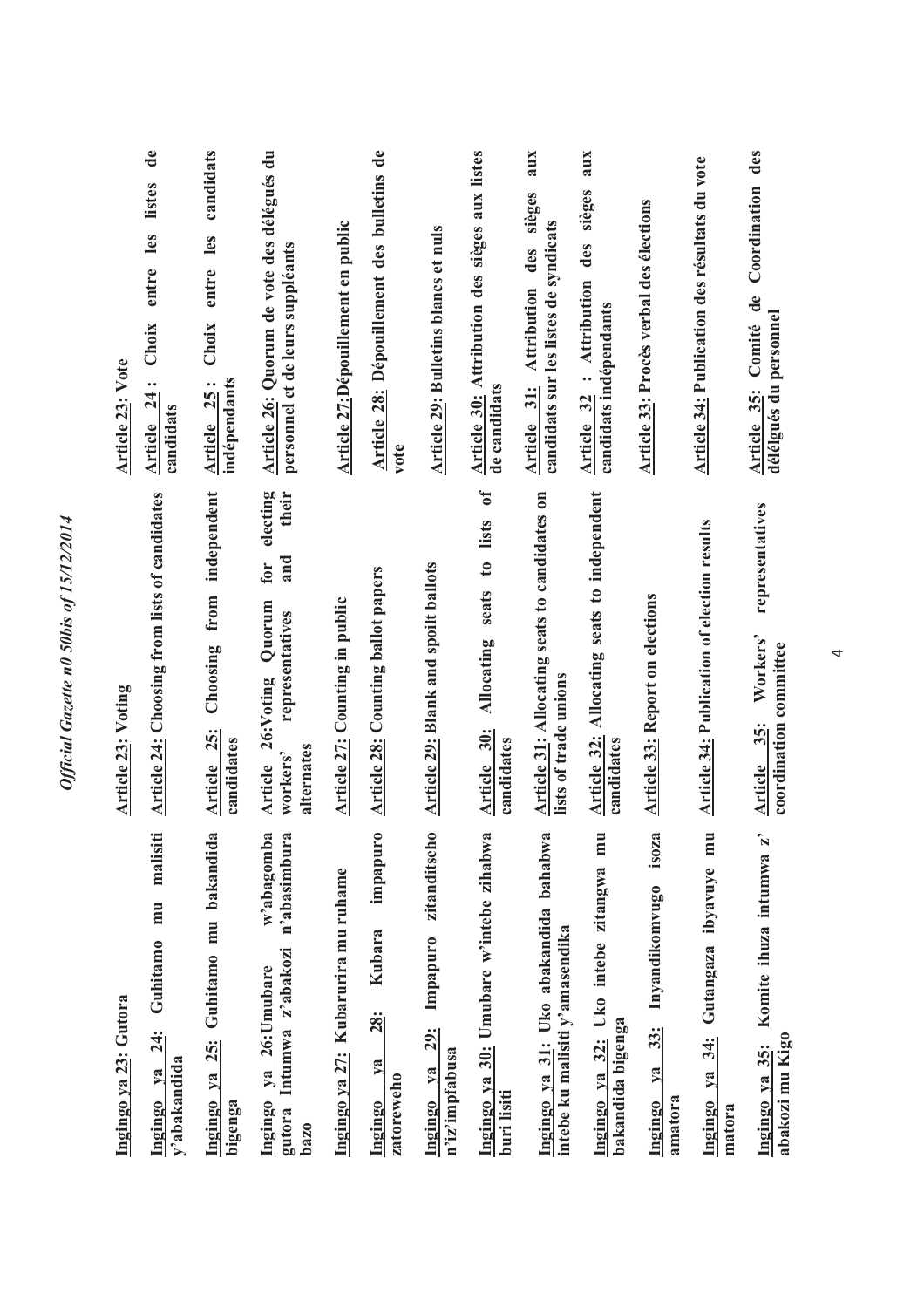| Ingingo ya 36: Kwakira ibirego ku matora                                                                                   | Article 36: Hearing elections complaints                                                                                                 | <b>Article 36: Recueil des plaintes concernant</b><br>les élections                                                                 |
|----------------------------------------------------------------------------------------------------------------------------|------------------------------------------------------------------------------------------------------------------------------------------|-------------------------------------------------------------------------------------------------------------------------------------|
| mu<br>Gukosora ibyavuye<br>Ingingo ya 37:<br>matora                                                                        | <b>Article 37: Rectification of voting results</b>                                                                                       | Article 37: Rectification des résultats du<br>vote                                                                                  |
| $\blacktriangle$<br>⋖<br><b>ITUNGANYW</b><br>Z'INTUMW<br>$\ddot{N}$ :<br>RY'INSHINGANO<br>WA<br>Z'ABAKOZI<br><b>JMUTWE</b> | ŎF<br><b>WORKERS'</b><br>EXECUTION<br>$\bf \overline 5$<br>REPRESENTATIVES<br>RESPONSIBILITIES<br>iN.<br><b>CHAPTER</b>                  | $\mathbf{\Delta}$<br>$\overline{\mathbf{D}}$<br>E<br>DELEGUES<br><b>CHAPITRE IV: EXERCICE</b><br>DES<br>PERSONNEI<br><b>MUSSION</b> |
| Ingingo ya 38: Amasaha yo gutunganya<br>inshingano z'intumwa y'abakozi                                                     | workers'<br>their<br>exercise<br>$\mathfrak{g}$<br>allowed<br>$\mathbf{c}$<br>Time<br>representatives<br>responsibilities<br>Article 38: | Article 38 : Heures d'exercice de la mission<br>des délégués du personnel                                                           |
| Ingingo ya 39: Aho gukorera                                                                                                | Article 39: Necessary premise                                                                                                            | Article 39: Local de travail                                                                                                        |
| amatangazo<br>40: Kumanika<br>y'intumwa z'abakozi<br>Ingingo ya                                                            | Article 40: Display information of workers'<br>representatives                                                                           | Article 40: Affichage des informations des<br>délegués du personnel                                                                 |
| Ingingo ya 41: Guha intumwa z'abakozi<br>amakuru ya ngombwa                                                                | <b>Article 41: Providing useful information</b>                                                                                          | Article 41: Informations nécessairesdonnées<br>aux délégués du personnel                                                            |
| Ingingo ya 42: Kugira ibanga                                                                                               | <b>Article 42: Secrecy</b>                                                                                                               | <b>Article 42: Garder secret</b>                                                                                                    |
| n'umuyobozi<br><b>Kwakirwa</b><br>$43$ :<br>ya<br>Ingingo<br>w'Ikigo                                                       | $\sigma$<br>head<br>the<br>with<br>Meetings<br>Article 43:<br>enterprise                                                                 | chef<br>$\mathbf{e}$<br>avec<br>Recontres<br>d'établissement<br>43:<br>Article                                                      |
| Ingingo ya 44: Kwakira intumwa z'abakozi<br>n'abasimbura bazo icya rimwe                                                   | workers'<br>representatives and their alternates<br>Article 44: Meeting collectively                                                     | aux délégués<br>Réunion élargie<br>Article 44:<br>suppléants                                                                        |
| inama<br>45: Kwifashisha<br>ya<br>z'impuguke<br>Ingingo                                                                    | Article 45: Recourse to advice of experts                                                                                                | Article 45: Recours aux conseils des experts                                                                                        |
| Ingingo ya 46: Igitabo cyandikwamo ibibazo<br>n'ibitekerezo                                                                | and<br>complaints<br>Recording<br>$\frac{46}{3}$<br>suggestions<br><b>Article</b>                                                        | Article 46 : Enregistrement des plaintes et<br>des suggestions                                                                      |
| Ingingo ya 47: Gutanga ikirego mu Nama                                                                                     | to National<br>Article 47: Filing a complaint                                                                                            | Article 47: Dépôt d'une plainte au Conseil<br>National du Travail                                                                   |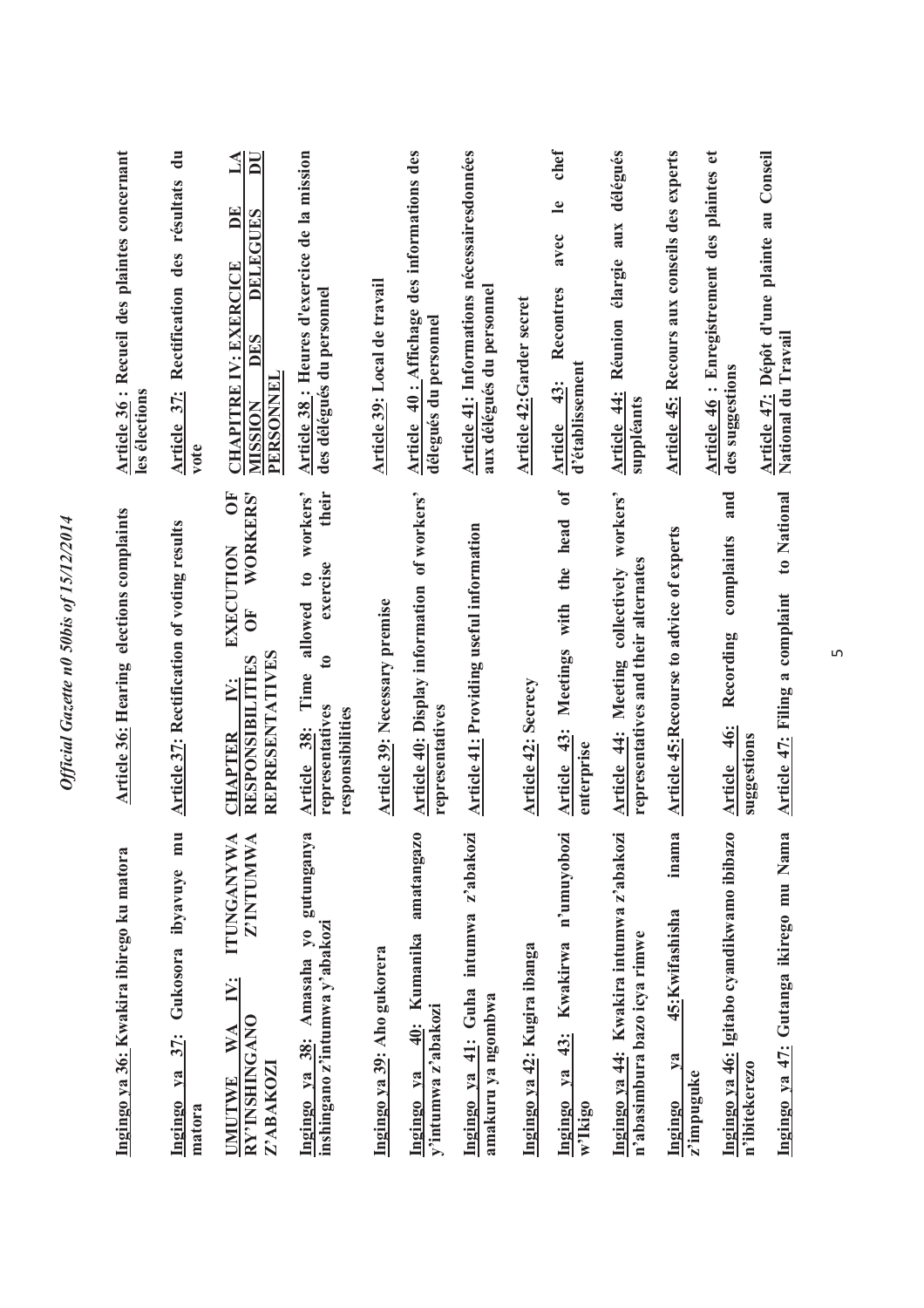## Official Gazette n0 50bis of 15/12/2014 *Official Gazette n0 50bis of 15/12/2014*

| Article 50: Entrée en vigueur<br>Article 50: Commencement                 | Ingingo ya 50: Igihe iri teka ritangira<br>Ingingo ya 48: Gutanga ikirego mu nkiko<br>UMUTWE WA V: INGINGO ZISOZA<br>Ingingo ya 49:Ivanwaho<br>zinyuranyije n'iri teka<br>y'Igihugu y'Umurimo<br>gukurikizwa | Labour Council | <b>CHAPITRE V: DISPOSITIONS FINALES</b><br>Article 48: Dépôt d'une plainte au tribunal<br><b>Article 49: Disposition abrogatoire</b> |
|---------------------------------------------------------------------------|--------------------------------------------------------------------------------------------------------------------------------------------------------------------------------------------------------------|----------------|--------------------------------------------------------------------------------------------------------------------------------------|
|                                                                           |                                                                                                                                                                                                              |                |                                                                                                                                      |
|                                                                           |                                                                                                                                                                                                              |                |                                                                                                                                      |
| CHAPTER V: FINAL PROVISIONS<br>ry'ingingo Article 49: Repealing provision |                                                                                                                                                                                                              |                |                                                                                                                                      |
| Article 48: Filing a case to court                                        |                                                                                                                                                                                                              |                |                                                                                                                                      |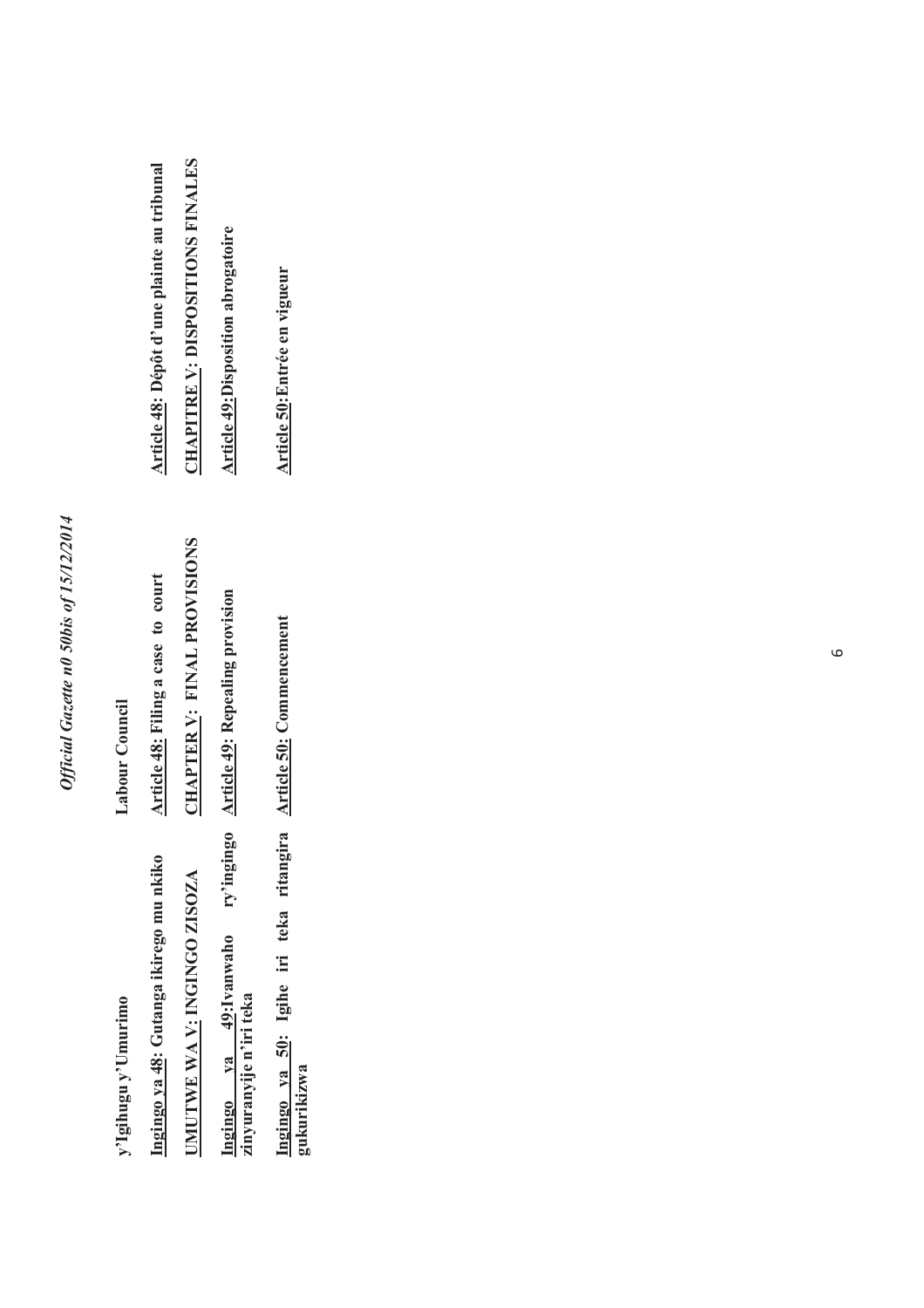| ITEKA RYA MINISITIRI Nº01 RYO KU<br><b>UBURYO</b><br><b>ZITORWA</b><br>N'UKO ZUZUZA INSHINGANO ZAZO<br>WA 11/11/2014 RIGENA<br>INTUMWA Z'ABAKOZI                       | Ŏ<br>WORKERS' REPRESENTATIVES AND<br>DETERMINING<br>ELECTING<br>FULFILLMENT OF THEIR DUTIES<br>$N^{\circ}01$<br><b>ORDER</b><br>Ğ<br>MINISTERIAL<br>MODALITIES<br>11/11/2014                | $\overline{\mathbf{D}}$<br>LES<br>DES<br>LES<br>CONDITIONS D'EXERCICE DE LEUR<br>PERSONNEL ET<br>DETERMINANT<br>N°01<br>D'ELECTION<br>MINISTERIEL<br>DII<br>MODALITES<br>DELEGUES<br>11/11/2014<br>MUSSION<br><b>ARRETE</b> |
|------------------------------------------------------------------------------------------------------------------------------------------------------------------------|---------------------------------------------------------------------------------------------------------------------------------------------------------------------------------------------|-----------------------------------------------------------------------------------------------------------------------------------------------------------------------------------------------------------------------------|
| Minisitiri w'Abakozi ba Leta n'Umurimo;                                                                                                                                | The Minister of Public Service and Labour;                                                                                                                                                  | Le Ministre de la Fonction Publique et du<br>Travail;                                                                                                                                                                       |
| y'u Rwanda ryo ku wa 04 Kamena 2003,<br>nk'uko ryavuguruwe kugeza ubu, cyane cyane<br>Ashingiye ku Itegeko Nshinga rya Repubulika<br>mu ngingo yaryo ya 121 n'iya 201; | Pursuant to the Constitution of the Republic of<br>Rwanda of 04 June 2003 as amended to date,<br>especially in Articles 121 and 201;                                                        | $\ddot{a}$<br>Rwanda du 04 juin 2003 telle que révisée à ce<br>jour, spécialement en ses articles 121 et 201;<br>Vu la Constitution de la République                                                                        |
| Ashingiye ku Itegeko n° 13/2009 ryo ku wa<br>27/05/2009 rigenga umurimo mu Rwanda,<br>cyane cyane mu ngingo yaryo ya 162;                                              | Pursuant to Law n° 13/2009 of 27/05/2009<br>regulating labour in Rwanda, especially in<br>Article 162;                                                                                      | Vu la Loi nº 13/2009 de la 27/05/2009 portant<br>Rwanda,<br>$\overline{a}$<br>spécialement en son article 162;<br>travail<br>réglementation du                                                                              |
| Asubiye ku Iteka rya Minisitiri n°09 ryo ku wa<br>13/07/2010 rigena uburyo intumwa z'abakozi<br>zitorwa n'uko zuzuza inshingano zazo;                                  | $\delta$ f<br>$0f$<br>and<br>determining the modalities<br>Order n° 09<br>representatives<br>fulfillment of their duties;<br>Ministerial<br>workers'<br>13/07/2010<br>Reviewing<br>electing | d'élection des<br>les conditions<br>du 13/07/2010<br>Revu l'Arrêté Ministériel n°09<br>$\sigma$<br>déterminant les modalités<br>d'exercice de leur mission;<br>délégués du personnel                                        |
| 4<br>Inama y'Abaminisitiri yo ku wa 10 Nzeri 201<br>imaze kubisuzuma no kubyemeza;                                                                                     | the<br>Cabinet, in its session of 10 September 2014;<br>approval by<br>and<br>consideration<br>After                                                                                        | Après examen et adoption par le Conseil des<br>Ministres, en sa séance du 10 septembre 2014;                                                                                                                                |
| ATEGETSE:                                                                                                                                                              | <b>HEREBY ORDERS:</b>                                                                                                                                                                       | <b>ARRETE:</b>                                                                                                                                                                                                              |
| <b>INGINGO</b><br><b>MBERE:</b><br>WA<br><b>RUSANGE</b><br><b>UMUTWE</b>                                                                                               | <b>GENERAL</b><br>ONE:<br>PROVISIONS<br>CHAPTER                                                                                                                                             | <b>DISPOSITIONS</b><br><b>CHAPITRE PREMIER:</b><br><b>GENERALES</b>                                                                                                                                                         |
| Ingingo ya mbere: Icyo iri teka rigamije                                                                                                                               | <b>Article One: Purpose of this Order</b>                                                                                                                                                   | Article premier: Objet du présent arrêté                                                                                                                                                                                    |
| Iri teka rigena uburyo intumwa z'abakozi<br>zitorwa n'uko zuzuza inshingano zazo.                                                                                      | This Order determines modalities of electing<br>workers' representatives and conditions of                                                                                                  | Le présent arrêté détermine les modalités<br>d'élection des délégués du personnel et les                                                                                                                                    |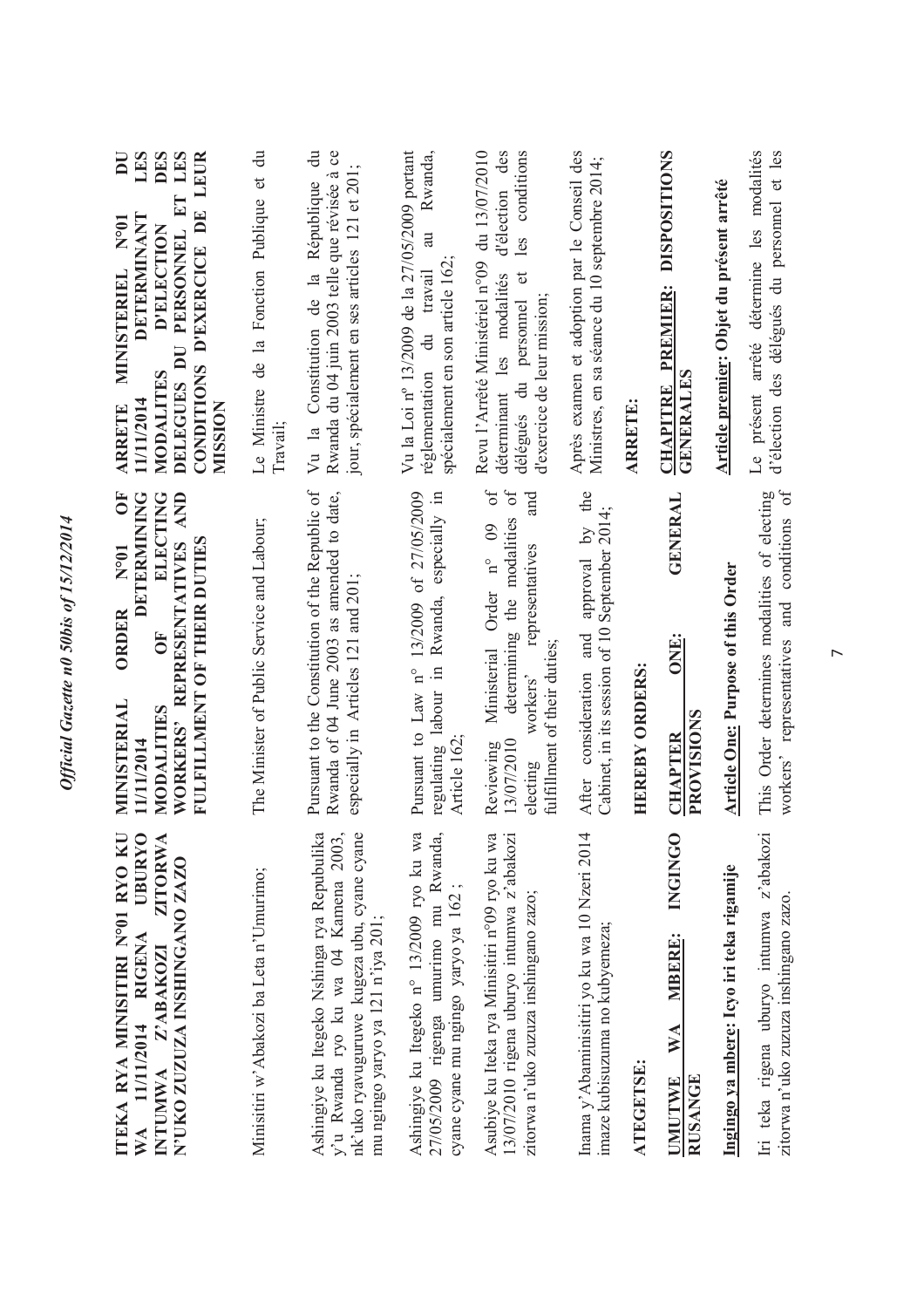|                                                                                                                                                                                                                                                                                                                             | execution of their mission.                                                                                                                                                                                                                                                                    | conditions d'exercice de leur mission                                                                                                                                                                                                                                                                                                    |
|-----------------------------------------------------------------------------------------------------------------------------------------------------------------------------------------------------------------------------------------------------------------------------------------------------------------------------|------------------------------------------------------------------------------------------------------------------------------------------------------------------------------------------------------------------------------------------------------------------------------------------------|------------------------------------------------------------------------------------------------------------------------------------------------------------------------------------------------------------------------------------------------------------------------------------------------------------------------------------------|
| Ingingo ya 2:Abarebwa n'iri teka                                                                                                                                                                                                                                                                                            | <b>Article 2:Scope of application</b>                                                                                                                                                                                                                                                          | Article 2: Champ d'application du présent<br>arrêté                                                                                                                                                                                                                                                                                      |
| $\circ$<br>$\circ$<br>Ingingo zose z'iri teka zubahirizwa mu big<br>byose bigengwa n'itegeko rigenga umurim<br>mu Rwanda.                                                                                                                                                                                                   | enterprises governed by the Law regulating<br>The provisions of this Order shall apply to all<br>labour in Rwanda                                                                                                                                                                              | sont<br>applicables à toutes les entreprises régies par la<br>au<br>travail<br>arrêté<br>loi portant réglementation du<br>présent<br>du<br>dispositions<br>Rwanda.<br>Les                                                                                                                                                                |
| Mu kigo gifite amashami atandukanye, buri<br>shami ritora intumwa z'abakozi n'abasimbura.                                                                                                                                                                                                                                   | In the Enterprise with different branches, each<br>branch shall elect workers' representatives and<br>alternates                                                                                                                                                                               | avec différentes branches<br>délégués<br>dans le pays, chaque branche élit les<br>du personnel et leurs suppléants.<br>Dans l'entreprise                                                                                                                                                                                                 |
| Ingingo ya 3: Umubare w'abakozi                                                                                                                                                                                                                                                                                             | Article 3: Number of Staff                                                                                                                                                                                                                                                                     | Article 3: Nombre de travailleurs                                                                                                                                                                                                                                                                                                        |
| ß<br>kıgo ntugomba kugabanywa cyangwa<br>kwiyongera igihe intumwa z'abakozi zikiri<br>⋍<br>ದ<br>Umukoresha ufite abakozi nibura 10, agomb<br>$v$ <sup>2</sup> inturnw<br>z'abakozi.Umubare w'intumwa z'abakozi m<br>n'ihinduk<br>kugabanywa<br>bitewe<br>amatora<br>yazo<br>ry'umubare w'abakozi<br>muri manda<br>gukoresha | be changed during a workers' representative's<br>The number of workers' representatives cannot<br>term of office due to an increase or reduction<br>The employer with at least 10 workers shall<br>organize elections for workers' representatives.<br>in number of workers in the enterprise. | Un employeur avec au moins 10 travailleurs<br>délégués du<br>Le nombre des délégués du<br>ne peut pas être modifié pendant la<br>mandat en raison d'une<br>augmentation ou d'une réduction du nombre de<br>doit organiser les élections des<br>travailleurs dans l'établissement<br>$\overline{a}$<br>personnel<br>personnel.<br>période |
| $\mathbf{r}$<br>Z'ABAKOZI<br>N'UW'ABASIMBURA NA MANDA YABO<br><b>UMUBAR</b><br>$\mathbb{X}^{\mathsf{A}}$<br>W'INTUMWA<br><b>TMULIME</b>                                                                                                                                                                                     | Ŏ<br>Č<br>ALTERNATES AND THEIR TERM<br>WORKERS'REPRESENTATIVES<br>NUMBER<br>Ë<br><b>CHAPTER</b><br>OFFICE                                                                                                                                                                                      | DES<br>DES<br>EI<br>SUPPLEANTS ET LEUR MANDAT<br>PERSONNEL<br><b>NOMBRE</b><br>CHAPITRE II:<br>DELEGUES DU                                                                                                                                                                                                                               |
| w'intumwa<br>Umubare<br>z'abakozi n'uw'abasimbura<br>$\ddot{+}$<br>$ya$<br>Ingingo                                                                                                                                                                                                                                          | workers'<br>alternates<br>$\mathfrak{gl}$<br>Representatives and their<br>Number<br>$\div$<br>Article                                                                                                                                                                                          | Article 4:Nombre de délégués du personnel<br>de leurs suppléants                                                                                                                                                                                                                                                                         |
| ā<br>bazo utorwa mu Kigo gikoresha abakozi ku<br>Umubare w'intumwa z'abakozi n'abasimbur<br>mibare ikurikira:                                                                                                                                                                                                               | $\sigma$ f<br>an enterprise<br>The number of workers' representatives and<br>number<br>elected in<br>following<br>alternates shall be<br>the<br>employees:<br>employing                                                                                                                        | Le nombre de délegués du personnel et de<br>leurs suppléants est élu dans une entreprise<br>employant le nombre suivant de travailleurs:                                                                                                                                                                                                 |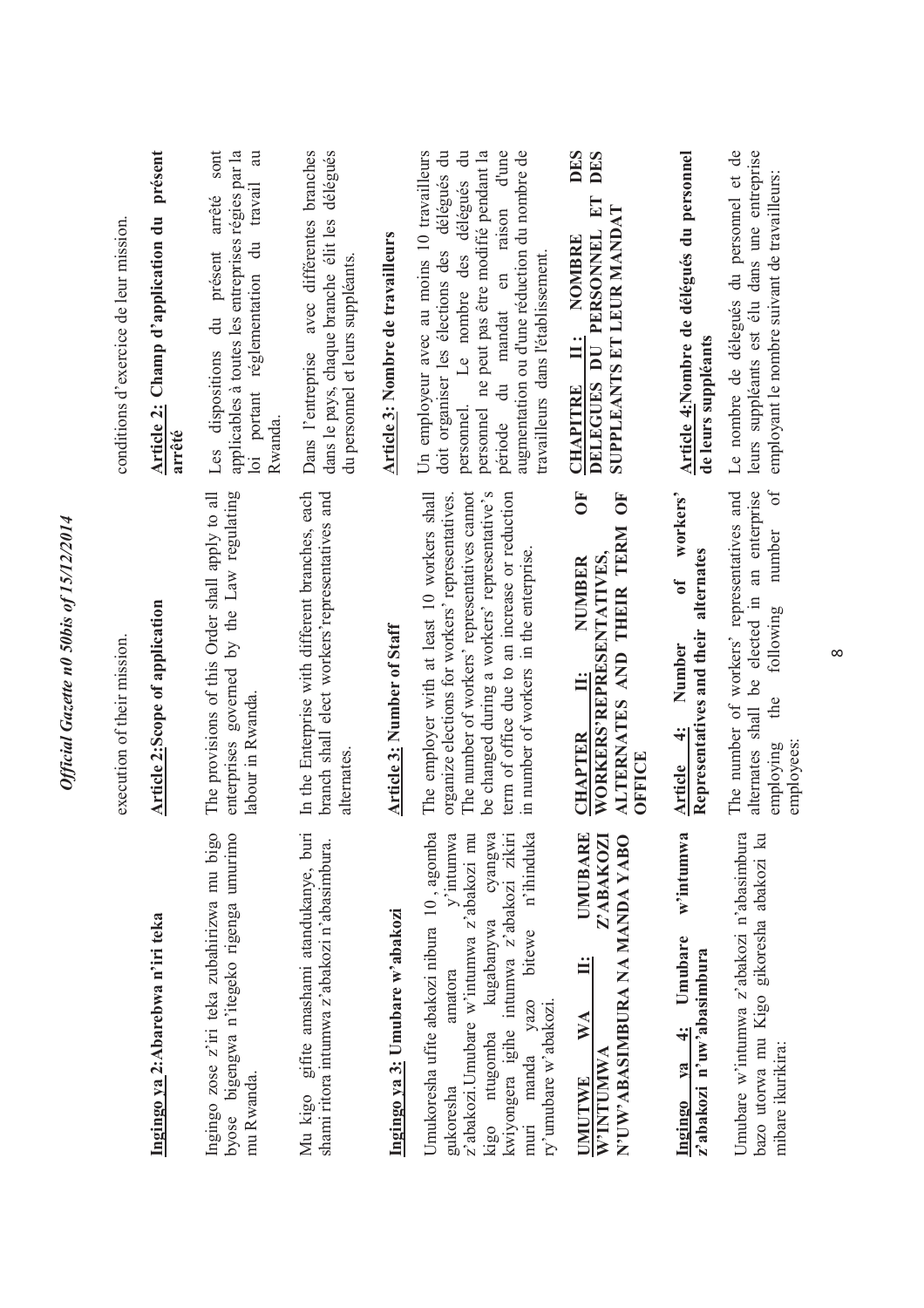| 1° de 10 à 29 travailleurs: l représentant<br>et 1 suppléant      | de 30 à 49 travailleurs: 2 représentants<br>et 2 suppléants;<br>$\overline{C}$                  | de 50 à 99 travailleurs:3 représentants<br>et 3 suppléants;<br>$3^{\circ}$                        | 4<br>travailleurs:<br>représentants et 4 suppléants;<br>de 100 à 249<br>$\frac{1}{4}$                   | travailleurs:5<br>représentants et 5 suppléants;<br>500<br>$\overline{a}$<br>de 250<br>$5^{\circ}$ | employés, jusqu'à un maximum de 10<br>$\overline{10}$<br>suppléant pour tous les autres 500<br>et 1<br>$\sigma$<br>du personnel<br>avec 1 délegué du personnel<br>représentants<br>suppléants.<br>$\delta^{\circ}$ | Les délégués du personnel sont élus par les<br>conditions qui le remplace en cas d'absence<br>décès, démission, licenciement,<br>$\mathbf{d}$ e<br>Chaque<br>représentant a un suppléant élu dans les mêmes<br>금<br>changement<br>résiliation<br>contrat, retraite et perte de l'éligibilité.<br>l'entreprise.<br>de l'entreprise,<br>professionnelle,<br>$\mathbf{d}\mathbf{e}$<br>travailleurs<br>excusable,<br>catégorie<br>mutation | dans<br>l'entreprise doivent comprendre au moins 30%<br>élus<br>délégués du personnel      |
|-------------------------------------------------------------------|-------------------------------------------------------------------------------------------------|---------------------------------------------------------------------------------------------------|---------------------------------------------------------------------------------------------------------|----------------------------------------------------------------------------------------------------|--------------------------------------------------------------------------------------------------------------------------------------------------------------------------------------------------------------------|-----------------------------------------------------------------------------------------------------------------------------------------------------------------------------------------------------------------------------------------------------------------------------------------------------------------------------------------------------------------------------------------------------------------------------------------|--------------------------------------------------------------------------------------------|
|                                                                   |                                                                                                 |                                                                                                   |                                                                                                         | 5                                                                                                  | $\approx$                                                                                                                                                                                                          |                                                                                                                                                                                                                                                                                                                                                                                                                                         | Les<br>$\sigma$ f<br>$\Xi$                                                                 |
| 1° from 10 to 29 workers:1 representative<br>and 1 alternates;    | workers:2<br>representatives and 2 alternates;<br>49<br>$\circ$<br>30<br>from<br>$\overline{C}$ | workers:3<br>representatives and 3 alternates;<br>$^{90}$<br>$\circ$<br>50<br>from<br>$3^{\circ}$ | workers:4<br>representatives and 4 alternates;<br>249<br>10 <sub>o</sub><br>from $100$<br>$\frac{1}{4}$ | workers:<br>representatives and 5 alternates;<br>500<br>from $250$ to<br>$5^{\circ}$               | with an additional of 1 representative<br>and 1 alternate for every further 500<br>up to a maximum of 10<br>and<br>representatives<br>alternates<br>workers,<br>workers'<br>$\delta^{\circ}$                       | conditions that will replace him/her in case of<br>change of professional category, termination of<br>Workers' representatives shall be elected from<br>shall have an alternate elected in the same<br>workers' of the Enterprise. Each representative<br>death, resignation,<br>dismissal and transfer from the enterprise,<br>contract, retirement and loss of eligibility.<br>excusable absence,                                     | at least 30%<br>representatives<br>enterprise shall comprise<br>workers'<br>elected<br>The |
| 1° kuva ku bakozi 10 kugeza kuri 29:<br>Intumwa 1 n'umusimbura 1; | kuva ku bakozi 30 kugeza ku bakozi<br>49: intumwa 2 n'abasimbura babiri 2;<br>$\frac{1}{2}$     | kuva ku bakozi 50 kugeza ku bakozi<br>99: intumwa 3 n'abasimbura batatu 3;<br>$3^{\circ}$         | kuva ku bakozi 100 kugeza ku bakozi<br>249: intumwa 4 n'abasimbura bane 4;<br>$\frac{1}{4}$             | kuva ku bakozi 250 kugeza ku bakozi<br>500: intumwa 5 n'abasimbura batanu<br>$5^{\circ}$           | intumwa imwe $(1)$ n'umusimbura<br>umwe $(1)$ kuri buri mubare w'abakozi<br>500 wiyongereye ariko ntibarenge<br>intumwa 10 n'abasimbura 10.<br>$6^{\circ}$                                                         | Intumwa z'abakozi zitorwa mu bakozi bo mu<br>bumwe<br>arangiye, agiye mu zabukuru cyangwa atagifite<br>igira<br>intumwa<br>iyo itabonetse, ipfuye, isezeye<br>ahandi, ihinduy<br>amasezerano<br>uburenganzira bwo guhagararira abakozi.<br>y'abakozi<br>utorwa mu buryo<br>z'Abakozi usimbura<br>ntumwa<br>yirukanywe, yimuriwe<br>urwego rw'umurimo,<br>Buri<br>nk'intumwa<br>umusimbura<br>y'abakozi<br>Kigo.                         | Kigo ugomba kugira nibura 30% by' abagore<br>Umubare w'intumwa z'abakozi batowe mu         |

*Official Gazette n0 50bis of 15/12/2014*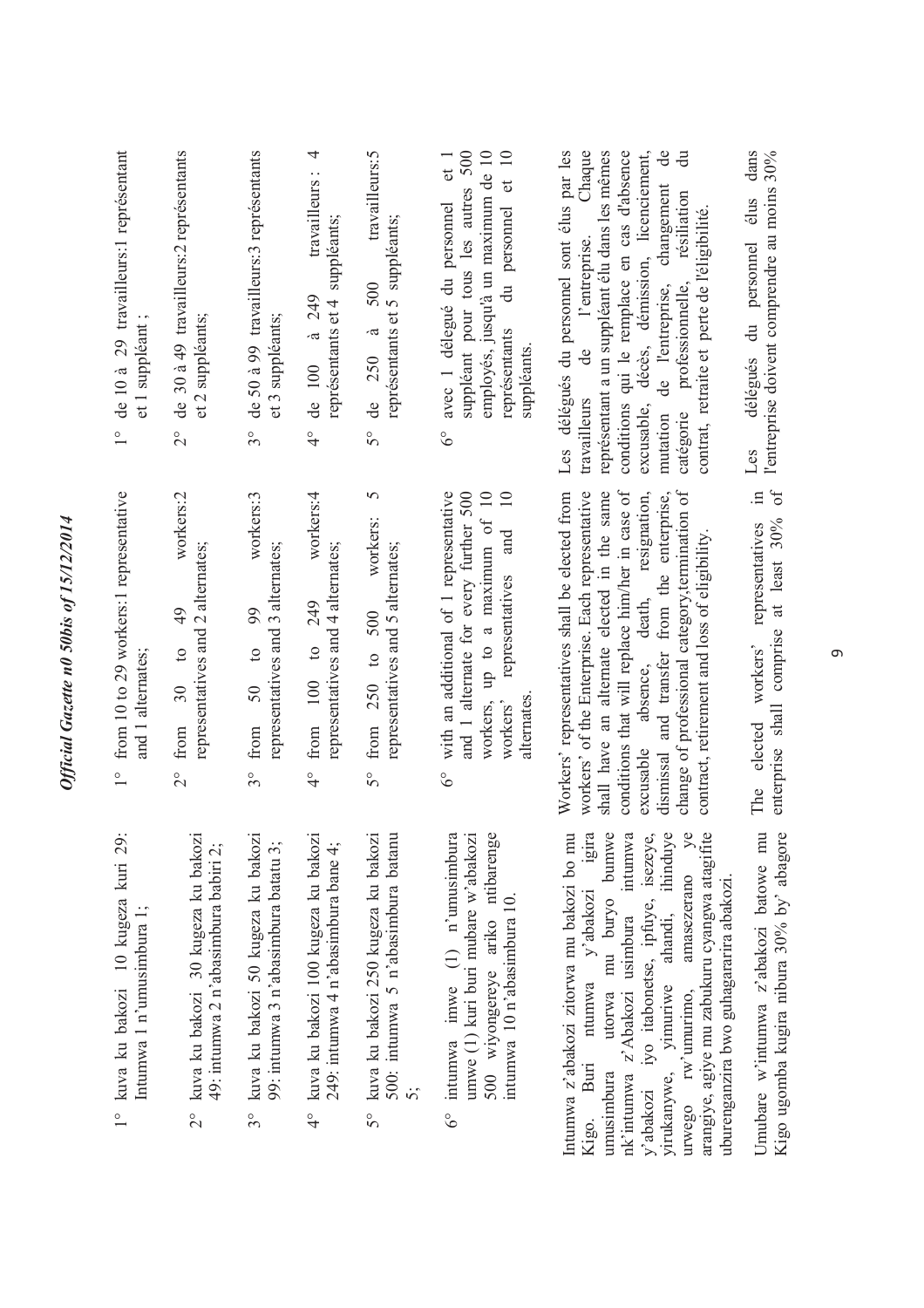| iyo bishoboka.                                                                                                                                                                                                     | women if possible.                                                                                                                                                                                                                  | des femmes, si possible.                                                                                                                                                                                                    |
|--------------------------------------------------------------------------------------------------------------------------------------------------------------------------------------------------------------------|-------------------------------------------------------------------------------------------------------------------------------------------------------------------------------------------------------------------------------------|-----------------------------------------------------------------------------------------------------------------------------------------------------------------------------------------------------------------------------|
| Ingingo ya 5: Manda y'intumwa z'abakozi                                                                                                                                                                            | workers'<br>$\mathbf{0}^{\mathbf{f}}$<br>office<br>$\mathfrak{h}$<br>5: Term<br>representatives<br><b>Article</b>                                                                                                                   | Article 5:Mandat des délégués du personnel                                                                                                                                                                                  |
| Intumwa z'abakozi zitorerwa manda y'imyaka<br>itatu (3). Zishobora kongera gutorwa.                                                                                                                                | are<br>elected for three (3) years term of office. They<br>representatives<br>Members of workers'<br>may be re-elected                                                                                                              | Les délégués du personnel sont élus pour un<br>mandat de trois (3) ans. Ils peuvent être réélus.                                                                                                                            |
| Iyo intumwa y'abakozi itagikora mu Kigo<br>yatorewemo, inshingano zayo zihita zirangira.                                                                                                                           | longer<br>his/her<br>$\overline{\mathbf{n}}$<br>enterprise,<br>representative is<br>responsibilities also end<br>$\mathbb{a}$<br>If a workers'<br>$\sigma$ f<br>employee                                                            | ses<br>d'être<br>Si le délégué du personnel cesse<br>entreprise,<br>responsabilités prement fin<br>une<br>dans<br>employé                                                                                                   |
| umukoresha igatanga kopi ku mugenzuz<br>Iyo intumwa y'abakozi yeguye imenyesha<br>w'umurimo mu Karere Ikigo gikoreramo.                                                                                            | Once a workers' representative resigns, he/she<br>shall inform the employer and give copy to the<br>District Labour Inspector.                                                                                                      | Si le délégué du personnel démissionne, il doit<br>à<br>copie<br>donner<br>l'Inspecteur du Travail de District.<br>$\sigma$<br>informer l'employeur                                                                         |
| Intumwa y'abakozi yasimbuye indi ikomeza<br>manda y' intumwa yasımbuye.                                                                                                                                            | serve the remaining term of office of the one<br>An acting workers' representative who is shall<br>he/she has replaced                                                                                                              | délegué du personnel qui agit à l'intérim<br>termine le mandat de celui qu'il a remplacé.<br>$\overline{5}$                                                                                                                 |
| <b>IMUTWE WA III: GUTORA INTUMWA</b><br>Z'ABAKOZI                                                                                                                                                                  | $\overline{\mathbf{C}}$<br>ELECTION<br>WORKERS' REPRESENTATIVES<br><u>illi</u><br><b>CHAPTER</b>                                                                                                                                    | DES DELEGUES DU PERSONNEL<br><b>CHAPITRE III : ELECTION</b>                                                                                                                                                                 |
| Komite<br>Gushyiraho<br>y'Amatora mu Kigo<br>$\ddot{\bullet}$<br>$1$<br>Ingingo                                                                                                                                    | Article 6: Establishing electoral committee<br>in enterprise                                                                                                                                                                        | Article 6: Formation du comité électoral<br>dans l'entreprise                                                                                                                                                               |
| ashyiraho abakozi batatu (3) bagize Komite<br>mu byumweru bine (4) bibanziriza irangira rya<br>Umukoresha amaze kugisha inama abakozi<br>itegura amatora y'intumwa z'abakozi mu Kigo<br>manda y'intumwa z'abakozi. | ЪÓ<br>Employer after consultation with employees<br>shall establish enterprise electoral committee<br>of three (3) employees in four (4) weeks before<br>office<br>ð<br>term<br>workers' representative.<br>$\circ$ f<br>end<br>the | consultation avec les<br>travailleurs nomme trois (3) employés dans<br>quatre (4) semaines avant la fin du mandat de<br>délégués du personnel, pour former un comité<br>électoral dans une entreprise.<br>L'employeur après |
| umubare<br>w'abagize Komite itegura amatora y'intumwa<br>abakoz<br>amaze kugisha inama<br>ashobora kongera<br>Umukoresha<br>z'abakozi                                                                              | The employer may after consultation with the<br>employees or representatives of trade unions in<br>enterprise, increase the number of electoral                                                                                     | L'employeur peut, après consultation avec les<br>employés ou représentants des syndicats dans<br>l'entreprise augmenter le nombre de membres                                                                                |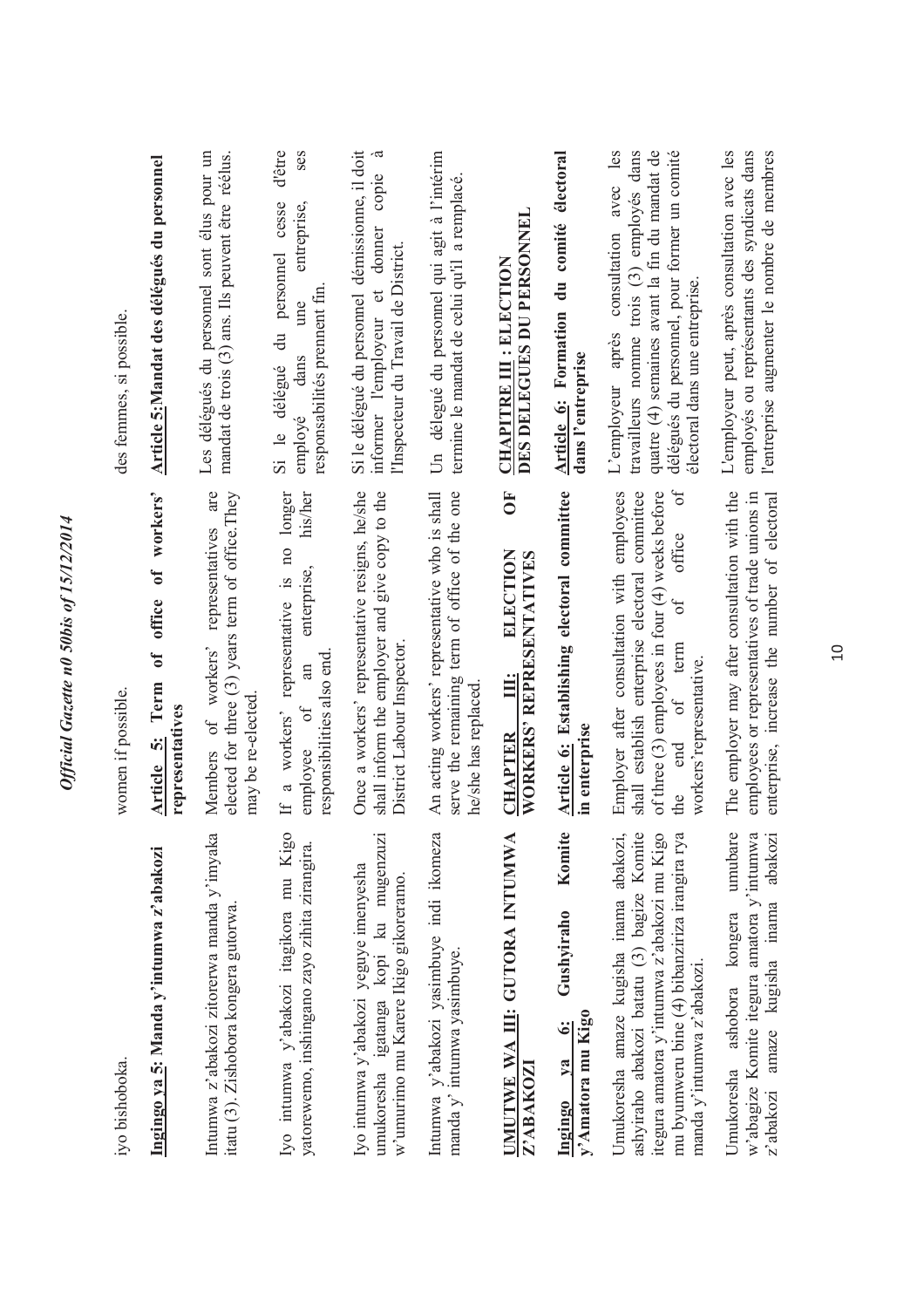| cyangwa abahagarariye amasendika mu Kigo.                                                                                                             | committee members.                                                                                                                                            | du comité électoral                                                                                                                                                                                          |
|-------------------------------------------------------------------------------------------------------------------------------------------------------|---------------------------------------------------------------------------------------------------------------------------------------------------------------|--------------------------------------------------------------------------------------------------------------------------------------------------------------------------------------------------------------|
| Komite itegura amatora y'intumwa z'abakozi<br>mu Kigo igomba kuba igizwe n'umubare<br>w'igiharwe kandi iyo bishoboka hakabamo<br>ibitsina byombi.     | The electoral committee shall be comprised of<br>an odd number of members of both sexes.                                                                      | Le comité électoral doit être un nombre impair<br>de membres et composé de travailleurs de deux<br>sexes                                                                                                     |
| Sendika ikorera mu Kigo, ishobora kohereza<br>itegura<br>amatora y'intumwa z'abakozi mu Kigo.<br>intumwa kuba imwe muriKomite                         | A trade union operating in enterprise may<br>delegate a representative to be part of electoral<br>committee                                                   | Un syndicat opérant dans une entreprise peut<br>déléguer un représentant pour faire partie du<br>comité électoral.                                                                                           |
| Komite itegura amatora y'intumwa z'abakozi<br>mu Kigo yitoramo Perezida, Visi-Perezida,<br>Umwanditi n'abandi kugira ngo irangize<br>inshingano zayo. | The electoral committee members shall choose<br>among themselves the chairperson, vice-<br>chairperson, secretary and others for fulfilment<br>of its duties. | Le comité électoral doit choisir parmi ses<br>membres, le président, le vice-président, le<br>secrétaire et d'autres pour l'accomplissement<br>de ses attributions.                                          |
| Komite<br>za<br>7: Inshingano<br>Ingingo ya<br>y'amatora                                                                                              | electoral<br>$\mathbf{0}$<br>Responsibilities<br>Article 7:<br>committee                                                                                      | Article 7: Attributions du comité électoral                                                                                                                                                                  |
| Komite y'amatora ifite inshingano zikurikira:                                                                                                         | following<br>committee has the<br>responsibilities:<br>The electoral                                                                                          | responsabilités<br>les<br>$\mathfrak{a}$<br>électoral<br>Le comité<br>suivantes:                                                                                                                             |
| gutegura amatora y'intumwa z'abakozi<br>mu Kigo;<br>$\frac{1}{1}$                                                                                     | workers'<br>$\circ$ f<br>representatives in enterprise;<br>elections<br>$1^{\circ}$ to organize                                                               | organiser les élections des délegués du<br>personnel dans l'entreprise;<br>$\frac{1}{1}$                                                                                                                     |
| gusuzuma no kwemeza lisiti y'abatora<br>mu Kigo yatanzwe n'umukoresha mu<br>minsi cumi n'itanu (15) mbere y'itora<br>nyirizina;<br>$\overline{2}$     | to verify and approve the voters list in<br>the enterprise submitted by employer<br>within 15 days before the elections;<br>$\overline{\mathcal{C}}$          | vérifier et approuver la liste électorale<br>l'employeur dans les 15 jours avant les<br>par<br>soumise<br>l'entreprise<br>élections;<br>dans<br>$\frac{1}{2}$                                                |
| ilisiti<br>y'abakandida b'amasendika cyangwa<br>risiti y'abakandida bigenga yatanzwe<br>no kwemeza<br>n'umukoresha;<br>gusuzuma<br>s°                 | to verify and approve the list of trade<br>individual<br>candidates submitted by employer;<br>$\sigma$<br>candidates<br>unions<br>$3^{\circ}$                 | des<br>des<br>par<br>liste<br>sounnis<br>$\overline{\text{ou}}$<br>syndicats<br>approuver la<br>individuels<br>des<br>$\sigma$<br>l'employeur<br>candidats<br>candidats<br>vérifier<br>$\mathcal{S}^{\circ}$ |
| gutanga<br>Umukoresha<br>gusaba<br>$\frac{1}{4}$                                                                                                      | to request the employer to find another<br>candidate to replace the candidate who<br>$\frac{1}{4}$                                                            | $\frac{1}{\sqrt{2}}$<br>4° demander à l'employeur de trouver un<br>pour remplacer<br>candidat<br>autre                                                                                                       |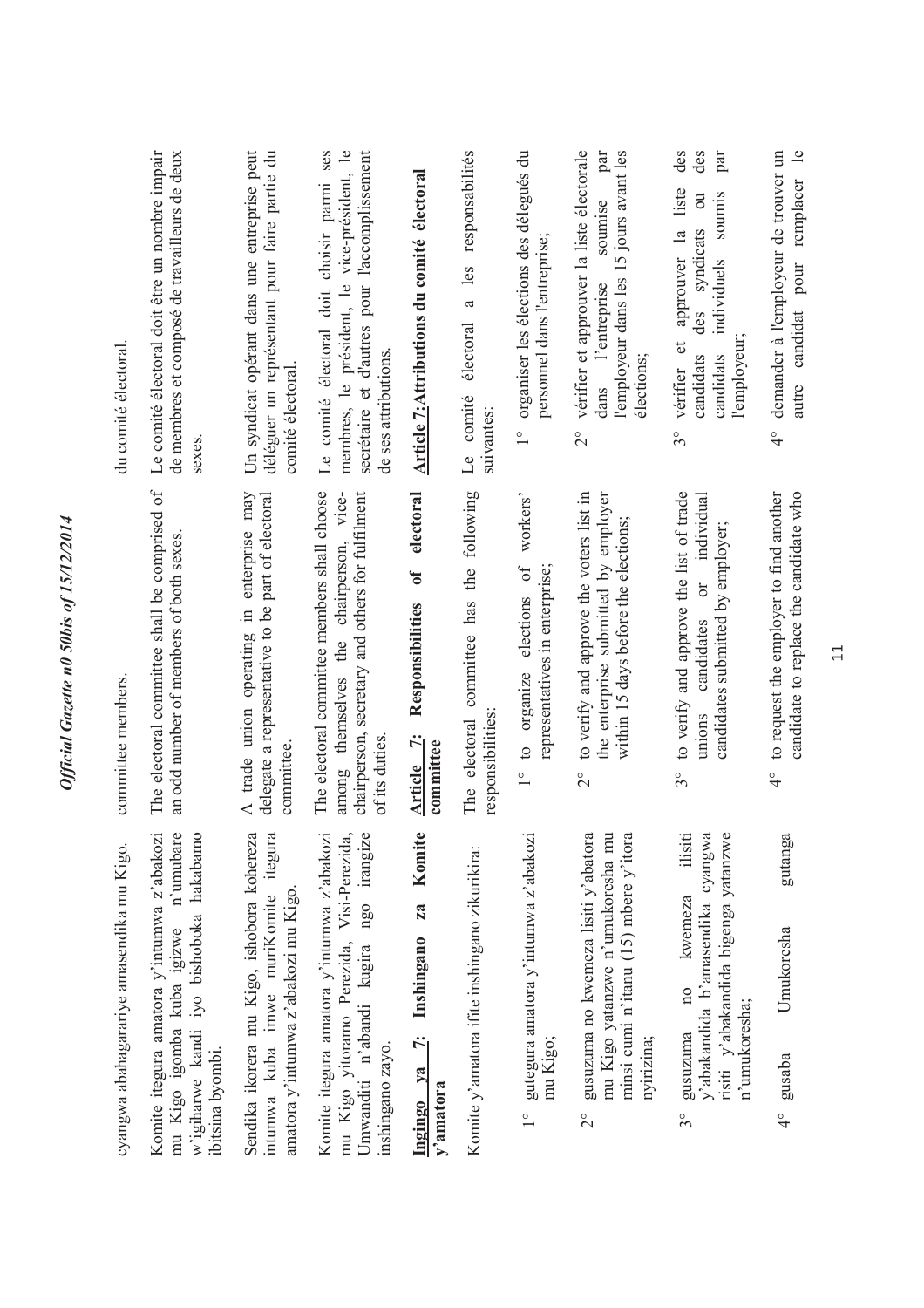| umukandida usimbura undi iyo atujuje<br>ibisabwa muri Komite y'amatora;                                                                                       | does not fulfill the requirements for<br>electoral committee;                                                      | les<br>conditions pour le comité electoral;<br>ne remplit pas<br>qui<br>candidat                                                      |
|---------------------------------------------------------------------------------------------------------------------------------------------------------------|--------------------------------------------------------------------------------------------------------------------|---------------------------------------------------------------------------------------------------------------------------------------|
| kwakira ibirego bijyanye no gutegura<br>amatora no gukora amatora;<br>$5^{\circ}$                                                                             | to hear all claims concerning the<br>preparation and conduct of elections;<br>50                                   | des<br>entendre toutes plaintes concernant la<br>conduite<br>$\frac{a}{a}$<br>đ<br>préparation<br>élections;<br>$\mathcal{S}^{\circ}$ |
| kumanika ilisiti y'abagomba gutora<br>ahabugenewe mu Kigo mu minsi<br>nibura irindwi (7) ibanziriza amatora;<br>$\delta^{\circ}$                              | to display the voters list on the notice<br>board at least seven (7) days before<br>elections;<br>$\delta^{\circ}$ | afficher la liste des électeurs sur le<br>tableau d'affichage au moins sept (7)<br>jours avant les élections;<br>$\delta^\circ$       |
| gusuzuma niba umukoresha afashe<br>kimwe lisiti y'abakandida;<br>$\frac{1}{2}$                                                                                | 7° to check whether the employer treats<br>the list of candidates equally;                                         | 7° vérifier si l'employeur traite la liste<br>des candidats d'une façon égale                                                         |
| matora<br>y'intumwa z'abakozi mu minsi ibiri<br>mu<br>ibyavuye<br>(2) amatora arangiye;<br>gutangaza<br>$8^{\circ}$                                           | results<br>notexceeding 2 days after elections;<br>election<br>publish<br>$\circ$<br>$8^{\circ}$                   | dépassant pas deux jours après les<br>publier les résultats des élections en<br>élections;<br>$8^{\circ}$                             |
| matora<br>Kigo<br>mu<br>mu<br>z'abakozi<br>ibyavuye<br>ahabugenewe;<br>v'intumwa<br>kumanika<br>$\int_{0}^{\infty}$                                           | $\sin$<br>elections<br>enterprise notice board;<br>to post results of<br>$\delta$                                  | afficher des résultats des élections sur<br>le tableau d'affichage de l'entreprise;<br>$9^\circ$                                      |
| 10° gusesa amatora yakorewe mu Kigo<br>iyo atubahirije ibiri muri iri teka;                                                                                   | if they were held in violation of this<br>10° to dissolve elections within enterprise<br>Order;                    | dans<br>si elles ont eu lieu en<br>élections<br>violation du présent arrêté;<br>les<br>l'entreprise<br>10° dissoudre                  |
| $w$ 'amaj $w$ i<br>umubare<br>yabonetse ku liisiti;<br>11° gukosora                                                                                           | votes<br>$\sigma$ f<br>11° to correct the number<br>obtained by the list;                                          | 11° corriger le nombre de voix obtenues<br>par la liste;                                                                              |
| 50%<br>by'abiyandikishije kuri risiti y'itora<br>amatora kugirango<br>ko umubare w'amajwi<br>k<br>ugera<br>kandi bitabiriye<br>$12^{\circ}$ gusuzuma<br>nyayo | 12° to verify whether the quorum on<br>voting list of 50% is achieved in order<br>for elections to be valid;       | 12° vérifier si le quorum sur la liste de<br>vote de 50 % a été atteint pour que les<br>élections soient valides;                     |

 $8^{\circ}$ 

itora rigire agaciro;

itora rigire agaciro;

*Official Gazette n0 50bis of 15/12/2014* 

Official Gazette n0 50bis of 15/12/2014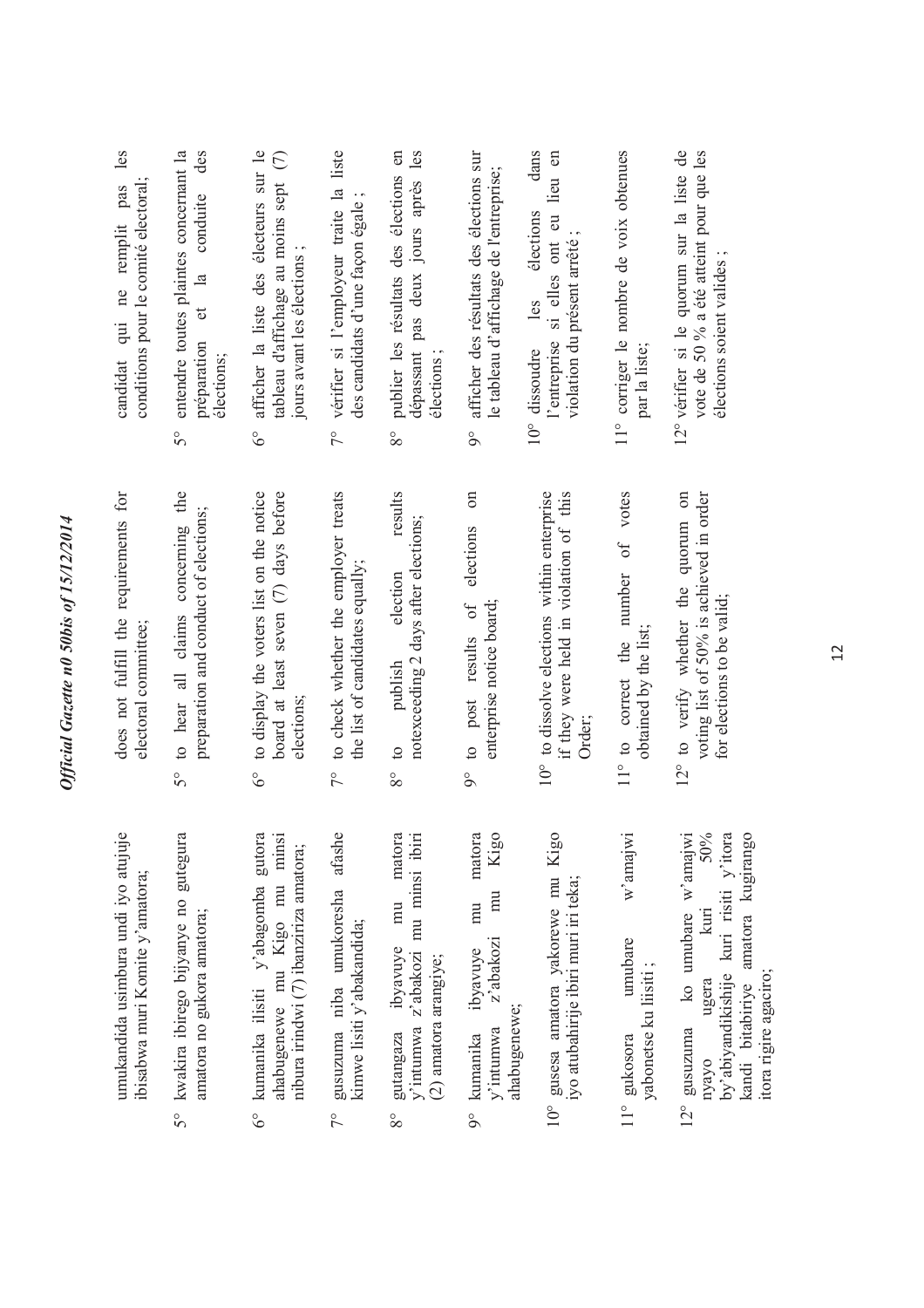| 13° préparer les bulletins de vote à utiliser<br>lors des élections;   | 14° désigner des personnes pour aider le<br>comité électoral dans le comptage des<br>voix du vote; | 15° enregistrer et permettre aux candidats<br>qui ne sont pas sur la liste de vote le<br>jour du scrutin pour voter; | l'Inspecteur du Travail du District où<br>16° rédiger un rapport ad hoc et l'envoyer<br>à<br>à l'employeur et donner copie<br>se trouve l'entreprise; | prononcer sur l'exclusion des<br>candidatures pour cause de conflits<br>d'intérêts dans l'entreprise<br>se<br>$17^{\circ}$ | Article 8 : Collèges électoraux      | Les délegués du personnel sont élus par les<br>collèges suivants:       | 1° Collège des travailleurs;                                  | 2° Collège des cadres supérieurs                    | Chaque collège électoral doit avoir une liste<br>$\rm{de}$<br>direction<br>établie par la<br>des électeurs<br>l'entreprise. | mentionnées ci-dessus, l'employeur et les<br>syndicats s'entendent sur les listes des cadres<br>En cas de conflit sur les listes de personnel |
|------------------------------------------------------------------------|----------------------------------------------------------------------------------------------------|----------------------------------------------------------------------------------------------------------------------|-------------------------------------------------------------------------------------------------------------------------------------------------------|----------------------------------------------------------------------------------------------------------------------------|--------------------------------------|-------------------------------------------------------------------------|---------------------------------------------------------------|-----------------------------------------------------|-----------------------------------------------------------------------------------------------------------------------------|-----------------------------------------------------------------------------------------------------------------------------------------------|
| 13° to prepare ballot papers to be used in<br>elections;               | to help the<br>voting<br>$\Xi$<br>14° to designate persons<br>committee<br>counting;<br>electoral  | 15° to register and allow candidates not on<br>the voting list on polling day to vote;                               | 16° to write an ad hoc report and send it to<br>the employer and give copy to District<br>labour inspector of the area;                               | candidates<br>of interests<br>excluded due to conflicts<br>17° to resolve issues of<br>in the enterprise.                  | <b>Article 8: Electoral colleges</b> | Workers' representatives shall be elected by<br>the following colleges: | Salaried employees college;<br>$\overset{\circ}{\phantom{0}}$ | Salaried Executive Staff College.<br>$\overline{C}$ | Each Electoral College shall have a list of<br>voters established by the management of the<br>Enterprise                    | In case of conflicts on above mentioned lists of<br>staff, Employer and Trade unions shall be<br>consulted to agree on the lists of salaried  |
| mu<br>zikoreshwa<br>impapuro<br>gutegura<br>matora;<br>13 <sup>°</sup> | 14° kugena abantu bafasha Komite itegura<br>amatora mu kubara amajwi;                              | 15° kwandika no kwemerera abakandida<br>y'itora gutora ku<br>batari kuri lisiti<br>munsi w'itora;                    | ihabwa<br>Karere<br>yohererezwa<br>$w'$ umurimo mu<br>kopi<br>raporo<br>na<br>Ikigo gikoreramo;<br>umugenzuzi<br>umukoresha<br>16° gukora             | 17° gukemura ibibazo by'abatagomba<br>gutorwa kubera inyungu bafite mu<br>Kigo.                                            | Ingingo ya 8: Inteko zitora          | Intumwa z'abakozi zitorwa n'inteko zikurikira:                          | 1° Inteko y'abakozi basanzwe;                                 | 2° Inteko y'abayobozi.                              | O<br>$v$ 'abatora ikozw<br>Buri nteko igira lisiti<br>n'ubuyobozi bw'Ikigo.                                                 | Iyo habayeho ubwunvikane bucye kuri lisiti<br>yavuzwe haruguru, umukoresha n'amasendika<br>y'abakozi<br>amalisiti y'Inteko<br>bemezanya       |

*Official Gazette n0 50bis of 15/12/2014* 

Official Gazette n0 50bis of 15/12/2014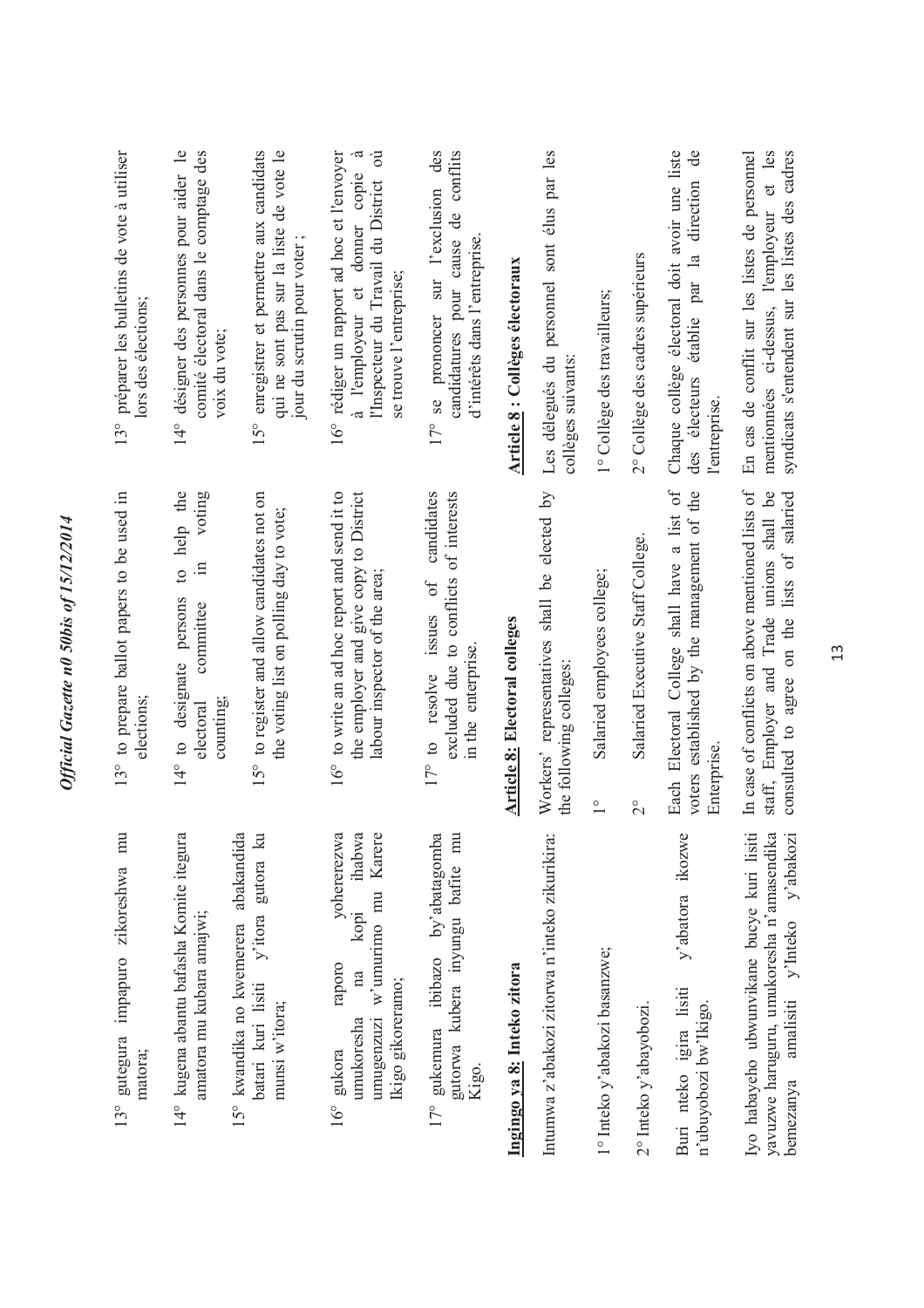| par des accords<br>supérieurs et des employés<br>mutuels.<br>Employees<br>salaried | établissent les listes des cadres supérieurs<br>une entreprise, l'employeur et l'Inspecteur du<br>Travail du District sur demande des employés<br>Dans le cas où il n'y a pas de syndicat dans<br>etdestravailleurs par commun accord<br>shall<br>mutual<br>through | A défaut d'un commun accord, la question est<br>réglée par le Directeur de l'administration du<br>Travail au Ministère de la Fonction Publique et<br>du Travail sur demande de l'employeur ou des<br>employés         | Article 9 : Collèges Mixtes        | plus dans les deux collèges, l'employeur forme<br>un collège unique pour toutes les catégories<br>En cas d'entreprise ayant 29 travailleurs au<br>des électeurs.<br>the | <b>Article 10: Droit de vote</b>       | doit réunir les<br>Pour voter, un travailleur<br>conditions suivantes: | avoir 18 ans;<br>$\frac{1}{1}$    | avoir le droit de vote;<br>$\frac{1}{2}$ | avoir un contrat à durée temporaire ou<br>$\circ$<br>indéterminée d'au moins<br>précédant les élections;<br>$3^{\circ}$<br>the<br>the<br>preceding        |
|------------------------------------------------------------------------------------|---------------------------------------------------------------------------------------------------------------------------------------------------------------------------------------------------------------------------------------------------------------------|-----------------------------------------------------------------------------------------------------------------------------------------------------------------------------------------------------------------------|------------------------------------|-------------------------------------------------------------------------------------------------------------------------------------------------------------------------|----------------------------------------|------------------------------------------------------------------------|-----------------------------------|------------------------------------------|-----------------------------------------------------------------------------------------------------------------------------------------------------------|
| through mutual agreements.<br>and<br>$\operatorname{staff}$<br>Executive           | estabish the lists of salaried Executive staff<br>In case there is no Trade Union in an<br>Enterprise, the employer and District labour<br>inspector upon request by employees<br>employees<br>and salaried<br>agreements.                                          | Failure to agree through mutual agreement, the<br>issue will be settled by the Director of Labour<br>Administration in the Ministry of Public<br>Service and Labour on request by employer or<br>employees.           | <b>Article 9: Joint colleges</b>   | In case of the enterprise with equal or less<br>than 29 employees in two colleges,<br>employer shall make a single college.                                             | <b>Article 10: Eligibility to vote</b> | In order to vote, a worker shall satisfy the<br>following conditions:  | 1° having 18 years of age;        | having voting rights;<br>$\frac{1}{2}$   | having fixed or unfixed term contract<br>for at least 6 months during<br>year<br>elections;<br>calendar<br>$3^{\circ}$                                    |
| basanzwe n'Inteko y'abayobozi binyuze mu<br>bwumvikane.                            | $\circ$<br>a<br>n'abakozi, bumvikana ku malisiti y'Inteko<br>y'abakozi basanzwe n'Inteko y'abayobozi<br>Iyo nta Sendika ikorera mu Kigo, umukoresh<br>n'umugenzuzi w'umurimo mu Karere bisabw<br>binyuze mu bwumvikane.                                             | ß<br>ā<br>ā<br>ā<br>gikemurw<br>n'Umuyobozi ushinzwe imigendekere myiz<br>y'akazi muri Minisiteri y'Abakozi ba Let<br>n'Umurimo bisabwe n'Umukoresha cyangw<br>ikibazo<br>batumvikanye,<br>abakozi.<br>$\overline{N}$ | Ingingo ya 9: Guhuza inteko zitora | 2<br>a<br>Iyo Ikigo gikoresha abakozi bangana cyangw<br>batageze kuri 29 mu nteko zombi, umukoresh<br>akora inteko imwe.                                                | Ingingo ya 10: Kwemererwa gutora       | Kugirango umukozi atore agomba kuzuza ibi<br>bikurikira:               | 1° kuba afite imyaka 18 yamavuko; | 2° kuba afite uburenganzi bwo gutora;    | cyangwa ahoraho kibanziriza amatora<br>ku masezerano y'akazi y'igihe kizwi<br>kuba nibura amaze amezi atandatu (6)<br>y'intumwa z'abakozi;<br>$3^{\circ}$ |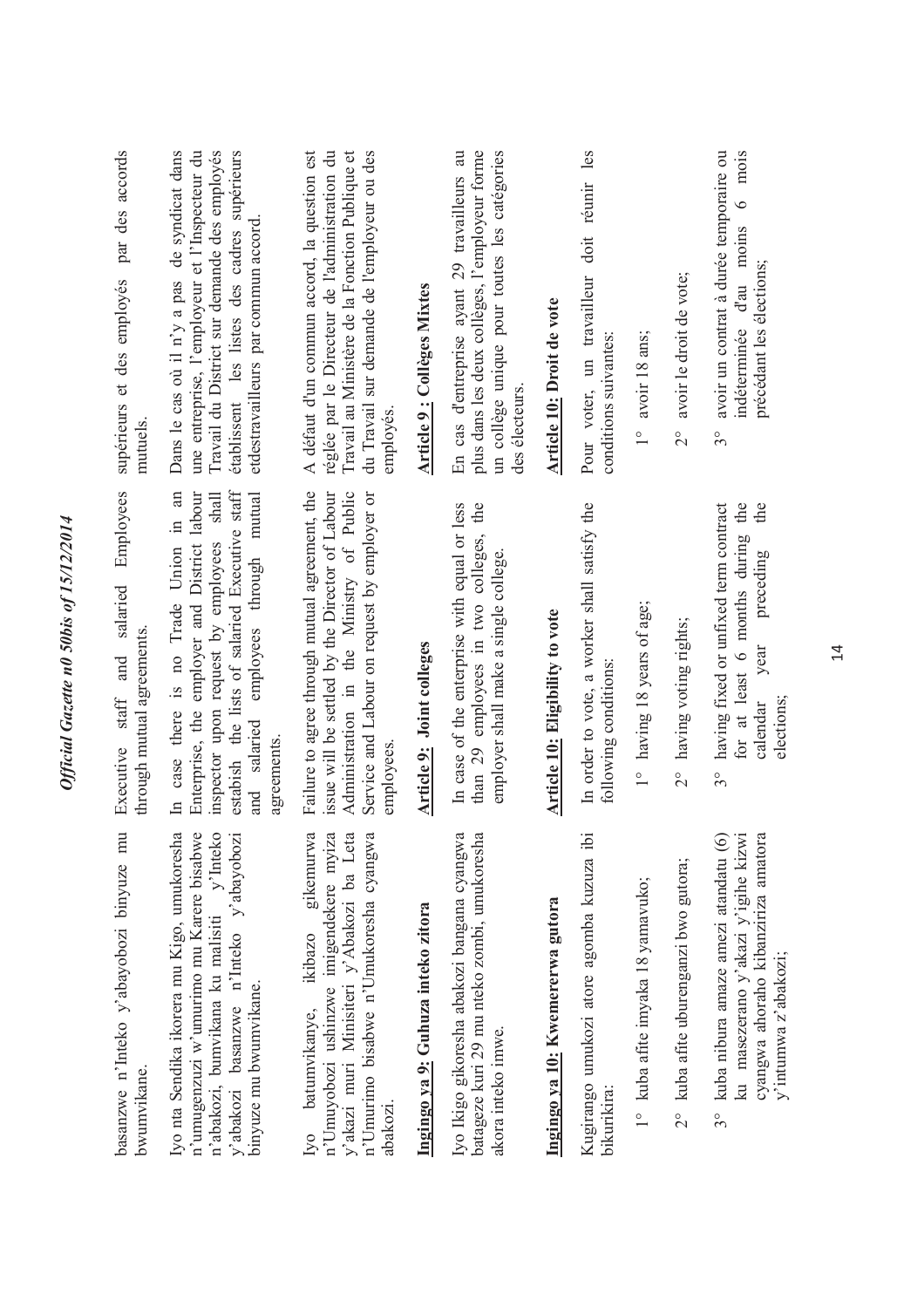| ayant<br>moins six (6) mois précédant les<br>pendant au<br>journaliers<br>travaillé continuellement<br>travailleurs<br>élections.<br>les<br>$\frac{1}{4}$                               | Article 11 : Personnes éligibles            | une<br>est<br>entreprise pendant au moins une année<br>dans<br>admissible à se présenter aux élections<br>employé qui a travaillé<br>Tout | Article 12 : Personnes non éligibles                              | élues en tant que délegués du personnel dans<br>être<br>Les personnes suivantes ne doivent pas<br>l'entreprise: | conjoint et parents de l'employeur ou<br>chef d'entreprise;<br>$\frac{1}{1}$             | chef d'une entreprise au premier degré;<br>frères et soeurs de l'employeur ou du<br>$\frac{1}{2}$               | Conseil<br>$\ddot{a}$<br>membres<br>d'Administration;<br>$3^{\circ}$ les | 4° les représentants légaux;                                            | le chef du département des Ressources<br>Humaines<br>50                | des<br>$\epsilon$<br>entrer<br>avec<br>peuvent<br>travailleur<br>$\overline{a}$<br>autre<br>attributions<br>tout<br>$\delta^{\circ}$ |
|-----------------------------------------------------------------------------------------------------------------------------------------------------------------------------------------|---------------------------------------------|-------------------------------------------------------------------------------------------------------------------------------------------|-------------------------------------------------------------------|-----------------------------------------------------------------------------------------------------------------|------------------------------------------------------------------------------------------|-----------------------------------------------------------------------------------------------------------------|--------------------------------------------------------------------------|-------------------------------------------------------------------------|------------------------------------------------------------------------|--------------------------------------------------------------------------------------------------------------------------------------|
| worked<br>$\text{SIX}$ (6)<br>months preceding the elections<br>at least<br>having<br>continuously for<br>workers'<br>daily<br>$\frac{1}{4}$                                            | Article 11: Eligibity to stand for election | an<br>enterprise for at least a year shall be eligible<br>$\equiv$<br>Any worker who has worked<br>to stand for office.                   | Article 12: Persons who are not allowed<br>to stand for elections | The following persons shall not be elected<br>as workers' representatives in an enterprise:                     | spouse and parents of the owner or<br>head of an enterprise;<br>$\frac{1}{\sqrt{2}}$     | sisters of the owner or<br>at first<br>an enterprise<br>brothers and<br>the head of<br>degree;<br>$\frac{1}{2}$ | members of the Board of Directors;<br>30                                 | 4° legal Representatives;                                               | Resource<br>Human<br>department;<br>$\sigma$ f<br>head<br>50           | with<br>responsibilities that can conflict with<br>employee<br>other<br>any<br>$\delta^{\circ}$                                      |
| agomba kuba<br>$y'$ intumwa<br>$\odot$<br>atandatu<br>z'abakozi akora ntaguhagarara.<br>umukozi wa nyakabyizi<br>amatora<br>amaze amezi<br>abanziriza<br>nibura<br>$\frac{1}{\sqrt{2}}$ | Ingingo ya 11: Abemererwa gutorwa           | Umukozi wese umaze nibura umwaka mu<br>Kigoyemerewe gutorwa                                                                               | Ingingo ya 12: Abatemererwa gutorwa                               | Abantu bakurikira ntibemerewe guhagararira<br>abakozi mu Kigo nk'intumwa z'abakozi:                             | đ<br>b'umukoresh<br>umufasha, n'ababyeyi<br>cyangwa nyir' ikigo;<br>$\frac{1}{\sqrt{2}}$ | abavandimwe b'umukoresha cyangwa<br>nyiri Kigo ku gisanira cyambere;<br>$\frac{1}{2}$                           | abagize Inama y'Ubuyobozi y'Ikigo;<br>30                                 | rwego<br>mu<br>Ikigo<br>rw'amategeko;<br>abahagarariye<br>$\frac{6}{4}$ | $\circ$<br>rishinzw<br>w'ishami<br>Abakozi mu Kigo;<br>umuyobozi<br>50 | inshingano<br>inshingano<br>kubangamira<br>ufite<br>wese<br>zishobora<br>umuntu<br>$6^\circ$                                         |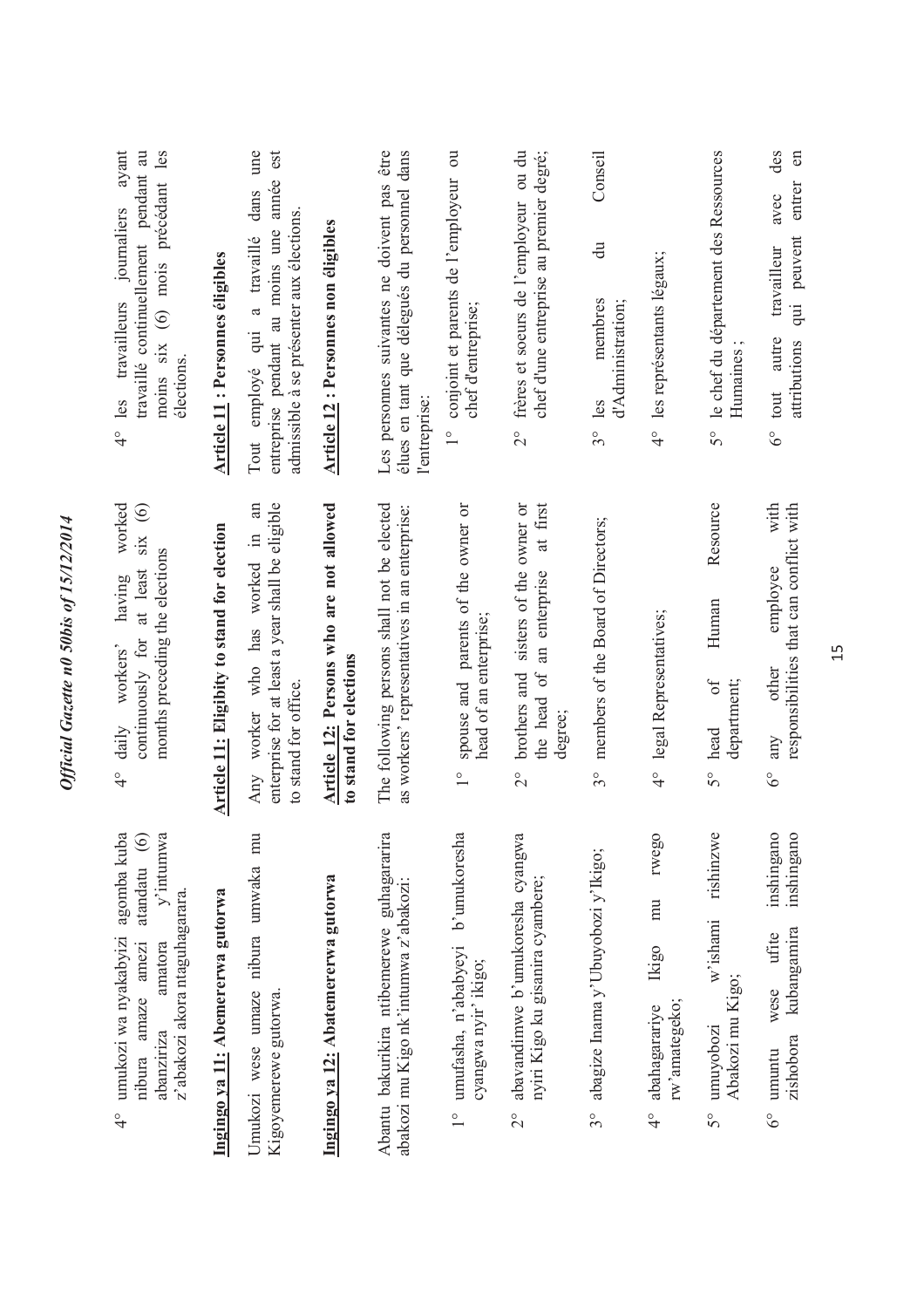| conflit avec les attributions de délegué<br>du personnel;    | toute personne qui effectue certaines<br>activités dans une entreprise mais qui<br>n'est pas son employé régulier<br>$7^{\circ}$                     | parties sur la liste des travailleurs mentionée<br>Toutefois, en cas dedésaccord entre les deux<br>ci-dessus, l'Inspecteur du Travail de District<br>du ressort prend la décision.<br>of                   | des<br>listes<br>des<br>Présentation<br><b>Article</b> 13:<br>candidats<br>$\sigma$ | Les délégués du personnel et leurs suppléants<br>sont élus à l'aide de bulletins de vote sur<br>chaque liste de candidats.<br>are | Les listes de candidats doivent être établies<br>délégués<br>séparément par collège électoral des<br>du personnel et suppléants.  | de candidats pour l'élection des<br>délégués du personnel et de leurs suppléants<br>peut être présentée par:<br>La liste<br>$\mathbf{e}$ | un syndicat, une fédération ou d'une<br>ayant la<br>confédérationde syndicats<br>personnalité juridique;<br>ð                                                             | les employés indépendants dans une<br>de<br>autorisation<br>$\overline{\text{S}}$<br>entreprise<br>$\frac{1}{2}$<br>an<br>the |
|--------------------------------------------------------------|------------------------------------------------------------------------------------------------------------------------------------------------------|------------------------------------------------------------------------------------------------------------------------------------------------------------------------------------------------------------|-------------------------------------------------------------------------------------|-----------------------------------------------------------------------------------------------------------------------------------|-----------------------------------------------------------------------------------------------------------------------------------|------------------------------------------------------------------------------------------------------------------------------------------|---------------------------------------------------------------------------------------------------------------------------------------------------------------------------|-------------------------------------------------------------------------------------------------------------------------------|
| workers'<br>of<br>responsibilities<br>representative;<br>the | some<br>activities in an enterprise but who is<br>not an employee of that particular<br>any person who performs<br>enterprise<br>$\tilde{7}^{\circ}$ | employees, the District Labour Inspector of<br>However, if there is disagreement of two<br>the area shall be requested in writing to take<br>mentioned list<br>above<br>$\sin$<br>the decision.<br>parties | lists<br>$\sigma$<br>Submission<br>Article 13<br>candidates                         | elected using ballot papers from each list of<br>and alternates<br>Workers' representatives<br>candidates                         | established<br>separately per electoral college for workers'<br>The candidates' lists shall be<br>representatives and alternates. | for electing workers'<br>may<br>alternates<br>A list of candidates<br>and<br>representatives<br>submitted by:                            | confederation of trade unions having<br>legal personality and which operate in<br>federation<br>union,<br>the enterprise;<br>trade<br>a<br>$\overset{\circ}{\phantom{0}}$ | $\overline{\mathsf{bd}}$<br>$\Xi$<br>authorised<br>employees<br>as<br>independent<br>enterprise,<br>$\frac{1}{2}$             |
| z'intumwa z'abakozi mu Kigo;                                 | umuntu wese ufite ibyo akorera Ikigo<br>ariko atari umukozi muri icyo Kigo.<br>$7^{\circ}$                                                           | zombi<br>y'abakozi, icyemezo<br>gifatwa n'Umugenzuzi w'Umurimo mu Karere<br>impande<br>gihe<br>zitumvikanye kuri lisiti<br>aho Ikigo kibarizwa.<br>mu<br>Icyakora,                                         | amalisiti<br>Gutanga<br>13:<br>y'abakandida<br>$y$ a<br>Ingingo                     | bazo<br>batorwa hakoreshejwe impapuro z'itora kuri<br>n'abasimbura<br>buri lisiti y'itora y'abakandida.<br>z'abakozi<br>Intumwa   | zikorwa<br>zitandukanye kuri buri nteko itora y'intumwa<br>z'abakandida<br>z'abakozi n'abasimbura bazo.<br>z'itorwa<br>Lisiti     | intumwa<br>Lisiti y'abakandida batorwamo<br>z'abakozi ishobora gutangwa na:                                                              | impuzamasendika<br>gatozi<br>y'amasendika afite ubuzima<br>kandi akorera mu Kigo;<br>Sendika cyangwa<br>$\frac{1}{1}$                                                     | Ikigo,<br>byemewe n'Umugenzuzi w'umurimo<br>bigenga bakorera<br>abakozi<br>$\frac{1}{2}$                                      |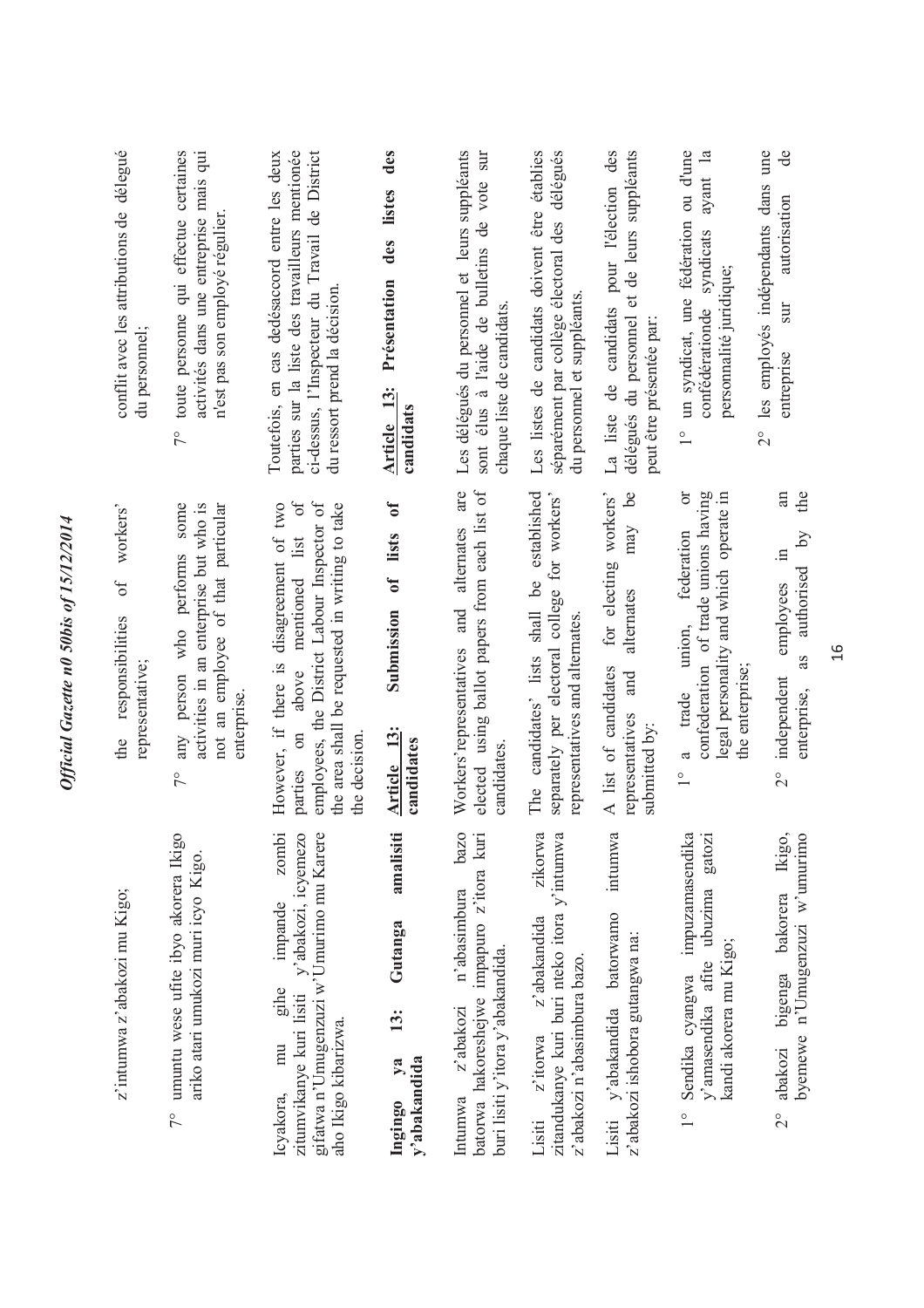| de<br>e<br>syndicats,<br>l'Inspecteur du Travail au niveau du<br>présenté<br>conféderation<br>les<br>pas<br>lorsque<br>n'ont<br>$\overline{\text{d}}$<br>fédération<br>candidats.<br>syndicats<br>District | l'affiliation<br>$\mathbf{d}\mathbf{e}$<br>Indication<br>Article 14:<br>syndicale  | doit indiquer la fédération ou conféderation<br>Le syndicat qui a présenté la liste de candidats<br>l'élection soient attribuées à sa fédération ou<br>d'affiliation afin que les votes obtenus à<br>conféderation                                                       | Dans le cas où un syndicat ou une fédération<br>de syndicats n'ont pas présenté la liste des<br>candidats, l'employeur doit demander par écrit<br>à l'Inspecteur du Travail au niveau du District<br>d'autoriser la liste des candidats indépendants<br>de se présenter aux élections. | l'identité complète d'un candidat et la durée de<br>La liste doit indiquer le nom de l'entreprise,<br>service                 | Au cas où les candidats indépendants ont<br>présenté leur propre liste, les résultats obtenus<br>sont affectés à ces candidats. | Article 15:Remise des listes des candidats à<br>l'employeur       | Elles doivent être accompagnées d'une lettre<br>Les listes de candidats doivent être remises au<br>chef de l'entreprise qui en accuse réception.<br>signée par chaque candidat attestant la |
|------------------------------------------------------------------------------------------------------------------------------------------------------------------------------------------------------------|------------------------------------------------------------------------------------|--------------------------------------------------------------------------------------------------------------------------------------------------------------------------------------------------------------------------------------------------------------------------|----------------------------------------------------------------------------------------------------------------------------------------------------------------------------------------------------------------------------------------------------------------------------------------|-------------------------------------------------------------------------------------------------------------------------------|---------------------------------------------------------------------------------------------------------------------------------|-------------------------------------------------------------------|---------------------------------------------------------------------------------------------------------------------------------------------------------------------------------------------|
| District labour inspector in case trade<br>unions or federation of unions fail to<br>submit a list of candidates.                                                                                          | Union<br>Trade<br>$\sigma$<br>14:Indication<br>affiliation<br><b>Article</b>       | The Trade union which has submitted the list<br>the<br>the votes got in<br>affiliation<br>indicate<br>$\ddot{\text{11}}$<br>$\mathbf{c}$<br>so that<br>federation or confederation.<br>shall<br>election be allocated<br>affiliationfederation<br>candidates<br>$\sigma$ | In case where a trade union, federation or<br>confederation of trade unions have not<br>to authorize the list of independent candidates<br>submitted the list of candidates, employer shall<br>request in writing to District labour inspector<br>to stand for elections.              | full identity of a candidate and duration of<br>The list shall indicate the name of enterprise,<br>service                    | In case the independent candidates submitted<br>their list of candidates, the results obtained<br>shall be allocated to them    | Article 15: Handing candidates lists to the<br>enterprise head    | The lists of candidates shall be handed to the<br>head of the enterprise who shall acknowledge<br>receipt. They shall be accompanied with a                                                 |
| mu Karere iyo nta sendika cyangwa<br>impuzamasendika yatanze abakandida.                                                                                                                                   | Kumenyekanisha<br>impuzamasendika ishamikiweho<br>14:<br>$\mathbf{v}$ a<br>Ingingo | Sendika yatanze lisiti y'abakandida igomba<br>impuzamasendika ishamikiyeho<br>sendika izabona<br>azanabarirwe impuzamasendika ishamikiyeho.<br>amajwi<br>kwerekana<br>kugirango                                                                                          | bidatanze lisiti y'abakandida, umukoresha<br>cyangwa impuzamasendika<br>yandikira umugenzuzi w'umurimo mu rwego<br>rw'Akarere asaba ko yakwemerera abakandida<br>bigenga gutanga lisiti yabo kugirango batorwe.<br>Sendika<br>1 <sub>Y</sub>                                           | igomba<br>kugaragaza izina ry'lkigo, umwirondoro<br>w'umukandida, n'igihe amaze mu kazi.<br>bigenga<br>y'abakandida<br>Lisiti | Iyo abakandida bigenga batanze lisiti yabo,<br>abo<br>amajwi avuye mu matora ahabwa<br>bakandida bigenga.                       | Ingingo ya 15: Gushyikiriza Umukoresha<br>Amalisiti y'abiyamamaza | icyemezo<br>kiyakira. Agomba kuba aherekejwe n'ibaruwa<br>vohererezwa<br>w'lkigo agatanga<br>y'abakandida<br>umuyobozi<br>Amalisiti                                                         |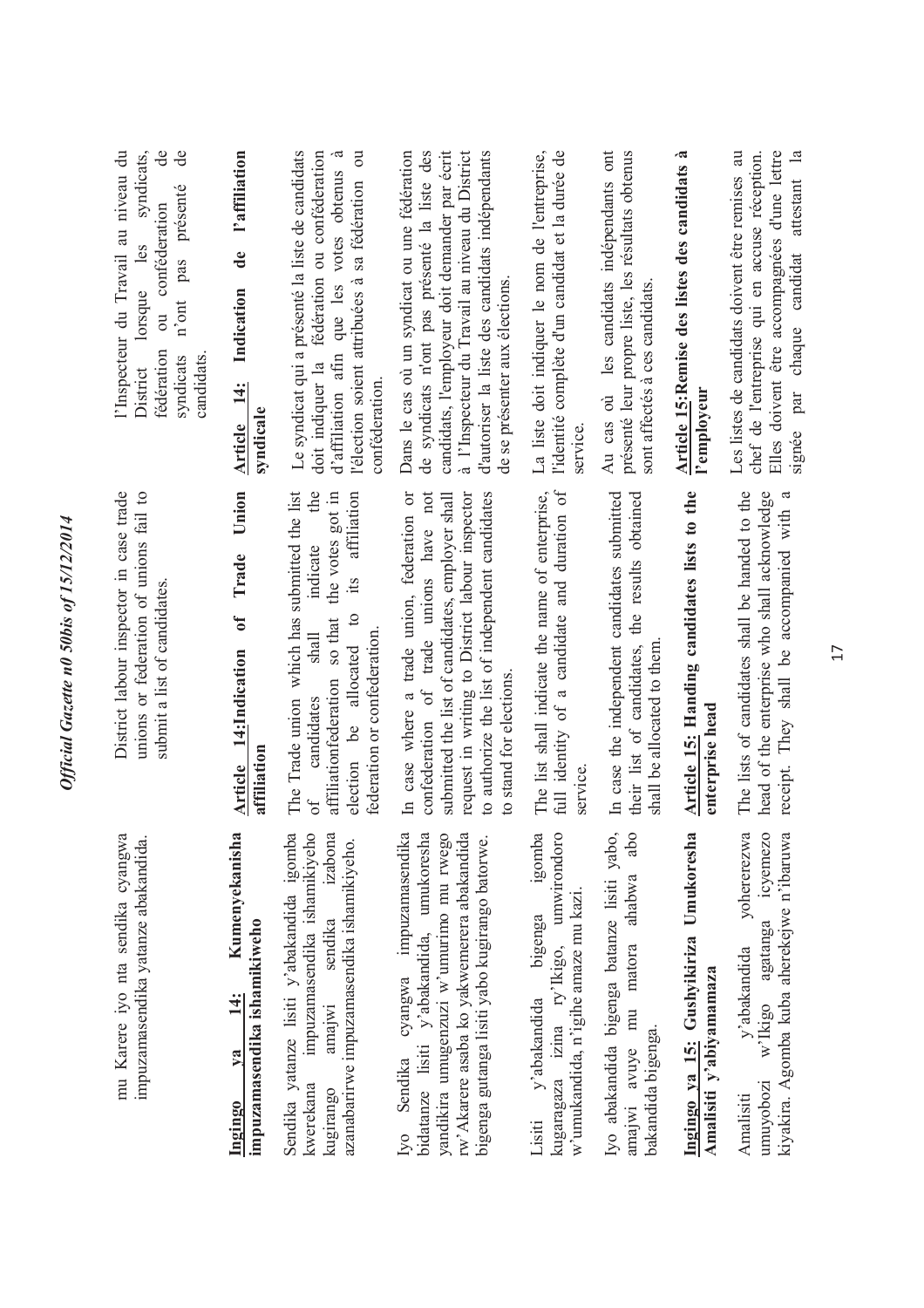| présentation de sa candidature.<br>the<br>letter signed by each candidate testifying<br>submission of his/her candidature | Article 16 : Nombre de candidats<br><b>Article 16: Number of candidates</b> | ne doit pas dépasser le<br>plusieurs listes. Le nombre de candidats sur la<br>candidature sur<br>Nul ne peut présenter sa<br>liste de syndicat<br>nombre de sièges.<br>of trade union shall not exceed the number of<br>No one shall present his/her candidature on<br>several lists. The number of candidates on list<br>seats | présentation<br>$\mathbf{d}\mathbf{e}$<br>Période<br><b>Article 17:</b><br>candidature<br>$\sigma$<br>presentation<br>for<br>Period<br>Article 17:<br>candidature | La présentation des candidatures commence<br>dix (10) jours avant les élections et prend fin<br>trois $(3)$ jours avant la date du scrutin<br>The presentation of candidatures shall start ten<br>$(10)$ days before the elections and end three $(3)$<br>days before the polling day | Article 18:Egalité de traitement des listes de<br>candidats<br>Article 18: Equal treatment of candidates<br>lists | Le comité électoral doit vérifier si la direction<br>de l'entreprise traite les listes de candidats sur<br>un pied d'égalité, en particulier en ce qui<br>autres installations prévues pour les candidats.<br>concerne la place de l'affichage, espace<br>Management of the enterprise treats the lists of<br>The electoral committee shall check whether<br>candidates on an equal footing, particularly<br>with regard to the place of display, meeting<br>other facilities provided to the<br>rooms and<br>candidates | Article 19: Campagne électorale<br>Article 19: Electoral campaign | La Campagne électorale est effectuée de la<br>même manière que les syndicats recrutent les<br>membres au sein des entreprises. Il est interdit<br>de faire la campagne le jour du scrutin<br>Electoral campaign shall be done in the same<br>when recruiting the<br>Campaigns are not<br>allowed on the polling day<br>way Trade Unions use<br>members in enterprise. | Pour les candidats individuels, les campagnes<br>effectuées<br>être<br>doivent<br>électorales<br>campaigns shall be conducted in enterprise in<br>electoral<br>candidates,<br>independent<br>For |
|---------------------------------------------------------------------------------------------------------------------------|-----------------------------------------------------------------------------|---------------------------------------------------------------------------------------------------------------------------------------------------------------------------------------------------------------------------------------------------------------------------------------------------------------------------------|-------------------------------------------------------------------------------------------------------------------------------------------------------------------|---------------------------------------------------------------------------------------------------------------------------------------------------------------------------------------------------------------------------------------------------------------------------------------|-------------------------------------------------------------------------------------------------------------------|--------------------------------------------------------------------------------------------------------------------------------------------------------------------------------------------------------------------------------------------------------------------------------------------------------------------------------------------------------------------------------------------------------------------------------------------------------------------------------------------------------------------------|-------------------------------------------------------------------|-----------------------------------------------------------------------------------------------------------------------------------------------------------------------------------------------------------------------------------------------------------------------------------------------------------------------------------------------------------------------|--------------------------------------------------------------------------------------------------------------------------------------------------------------------------------------------------|
| isinye ya buri mukandida igaragaza itangwa<br>rya kandidatire ye.                                                         | Ingingo ya 16: Umubare w'abiyamamaza                                        | kuri lisiti y'amasendika ntugomba kurenga<br>Nta mukandida wemerewe kwiyamamaza ku<br>malisiti menshi. Umubare w'abiyamamaza<br>umubare w'intebe ziteganyijwe.                                                                                                                                                                  | gutanga<br>$0\tilde{\lambda}$<br>17: Igihe<br>Ingingo ya<br>kandidatire                                                                                           | Gutanga kandidatire bitangira hasigaye iminsi<br>icumi (10) ngo itora ribe kandi bigomba<br>kurangira mbere y'iminsi itatu (3) ibanziriza<br>umunsi w'itora.                                                                                                                          | Ingingo ya 18: Gufata kimwe amalisiti<br>y'abakandida                                                             | $\overline{k}$<br>birebana<br>ubuyobozi bw'Ikigo bufata kimwe amalisiti<br>n'umwanya wagenewe kuyamanika, ibyumba<br>byo gukoreramo inama n'ibindi bikoresho<br>isuzuma<br>y'abakandida, cyane cyane mu<br>by'amatora bigenerwa abakandida.<br>amatora,<br>itegura<br>Komite                                                                                                                                                                                                                                             | Ingingo ya 19: Kwiyamamaza                                        | Kwiyamamaza bikorwa mu buryo bumwe<br>nk'ubwo amasendika asanzwe akoresha mu<br>gushakisha abayoboke mu bigo. Birabujijwe<br>kwiyamamaza ku munsi w'itora.                                                                                                                                                                                                            | Abakandida bigenga biyamamariza mu Kigo<br>mu masaha y'akazi bamaze kubyemeranywaho                                                                                                              |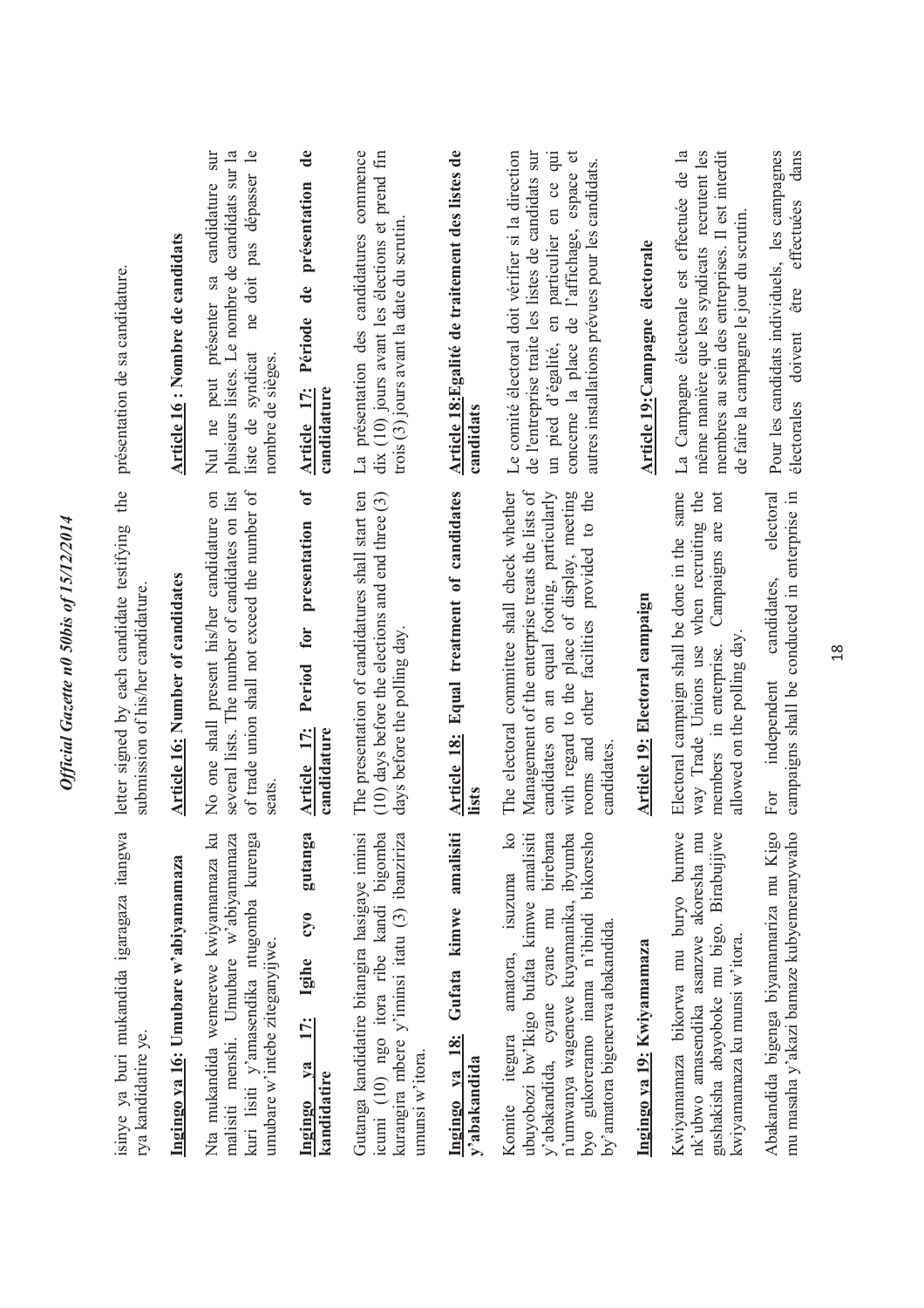| n'umukoresha kubijyanye n'isaha n'iminsi.                                                                                                                                                             | the<br>with<br>employer on specific hours and days<br>agreement<br>after<br>hours<br>working                                                                                                             | l'entreprise dans les heures de travail, après<br>entente avec l'employeur sur les heures et jours<br>spécifiques                                                             |
|-------------------------------------------------------------------------------------------------------------------------------------------------------------------------------------------------------|----------------------------------------------------------------------------------------------------------------------------------------------------------------------------------------------------------|-------------------------------------------------------------------------------------------------------------------------------------------------------------------------------|
| Ingingo ya 20: Uko batora n'aho batorera                                                                                                                                                              | Article 20: Modalities and venue of voting                                                                                                                                                               | Article 20: Modalités et lieu de vote                                                                                                                                         |
| ß<br>ë,<br>Itora ry'intumwa z'abakozi rikorwa mu ibang<br>Muri buri cyumba cy'itora hagomba kub<br>kandi rikabera mu Kigo ku munsi w'akazi.<br>ubwiherero bumwe cyangwa bubiri.                       | using secret ballots in the enterprise during<br>Each voting room shall have one or two voting<br>Workers' representatives shall be elected by<br>working hours.<br>booths                               | Les délégués du personnel sont élus au scrutin<br>secret dans l'entreprise pendant les heures de<br>Chaque salle de vote doit avoir un ou deux<br>bureaux de vote.<br>travail |
| $\circ$<br>Agasanduku k'itora kagomba kuba kamw<br>kuri buri nteko.                                                                                                                                   | Each electoral college shall have one and same<br>ballot box                                                                                                                                             | Chaque collège électoral doit avoir une seule<br>boîte de scrutin                                                                                                             |
| Ingingo ya 21: Kugenzura abaje gutora                                                                                                                                                                 | Article 21: Verification of the voters                                                                                                                                                                   | électeurs<br>des<br>Vérification<br><b>Article</b> 21:                                                                                                                        |
| Kopi ya lisiti y'itora yemejwe na Komite<br>ishinzwe gutegura amatora mu Kigo igomba<br>kuba iri mu cyumba itora riberamo.                                                                            | A copy of each voter's list approved by the<br>electoral committee shall be available in each<br>voting room                                                                                             | doit être<br>électeur<br>Une copie de la liste de chaque<br>approuvée par le comité électoral<br>disponible dans chaque salle de vote                                         |
| Mbere y'itora, abagize Komite ishinzwe<br>muntu uje gutora yanditseho kandi bashyiraho<br>gutegura amatora mu Kigo bagenzura ko buri<br>ikimenyetso ko agiye gutora.                                  | list of the Electoral College and tick in front of<br>Members of the Electoral committee shall<br>check whether each voter is registered on the<br>the name to indicate that he/she is going to<br>vote. | chaque électeur est inscrit sur la liste du<br>comité électoral vérifient si<br>collège électoral et cocher devant le nom pour<br>indiquer qu'ilva voter.<br>Les membres du   |
| Abagize Komite itegura amatora mu Kigo<br>bagenzura ko umubare w'amajwi nyayo ugera<br>kuri 50% by'abiyandikishije kurilisiti y'itora<br>kandi bitabiriye amatora kugira ngo itora rigire<br>agaciro. | elections, members of the Electoral<br>voting list of 50% was achieved in order for<br>committee shall verify whether the quorum on<br>elections to be valid<br>After                                    | Après les élections, les membres du comité<br>électoral doivent vérifier si le quorum sur la<br>liste de vote de 50 % a été atteint pour que les<br>élections soient valides. |
| Ingingo ya 22: Impapuro z'itora                                                                                                                                                                       | <b>Article 22: Ballot papers</b>                                                                                                                                                                         | Article 22 : Bulletins de vote                                                                                                                                                |
| ā<br>mu Kigo zigashyikirizwa abagiye<br>Impapuro z'itora zitegurwa na Komite itegur<br>amatora                                                                                                        | Ballot papers shall be prepared by the electoral<br>committee in order to be submitted to voters                                                                                                         | comité électoral afin qu'ils puissent être<br>Les bulletins de vote doivent être préparés par<br>$\overline{e}$                                                               |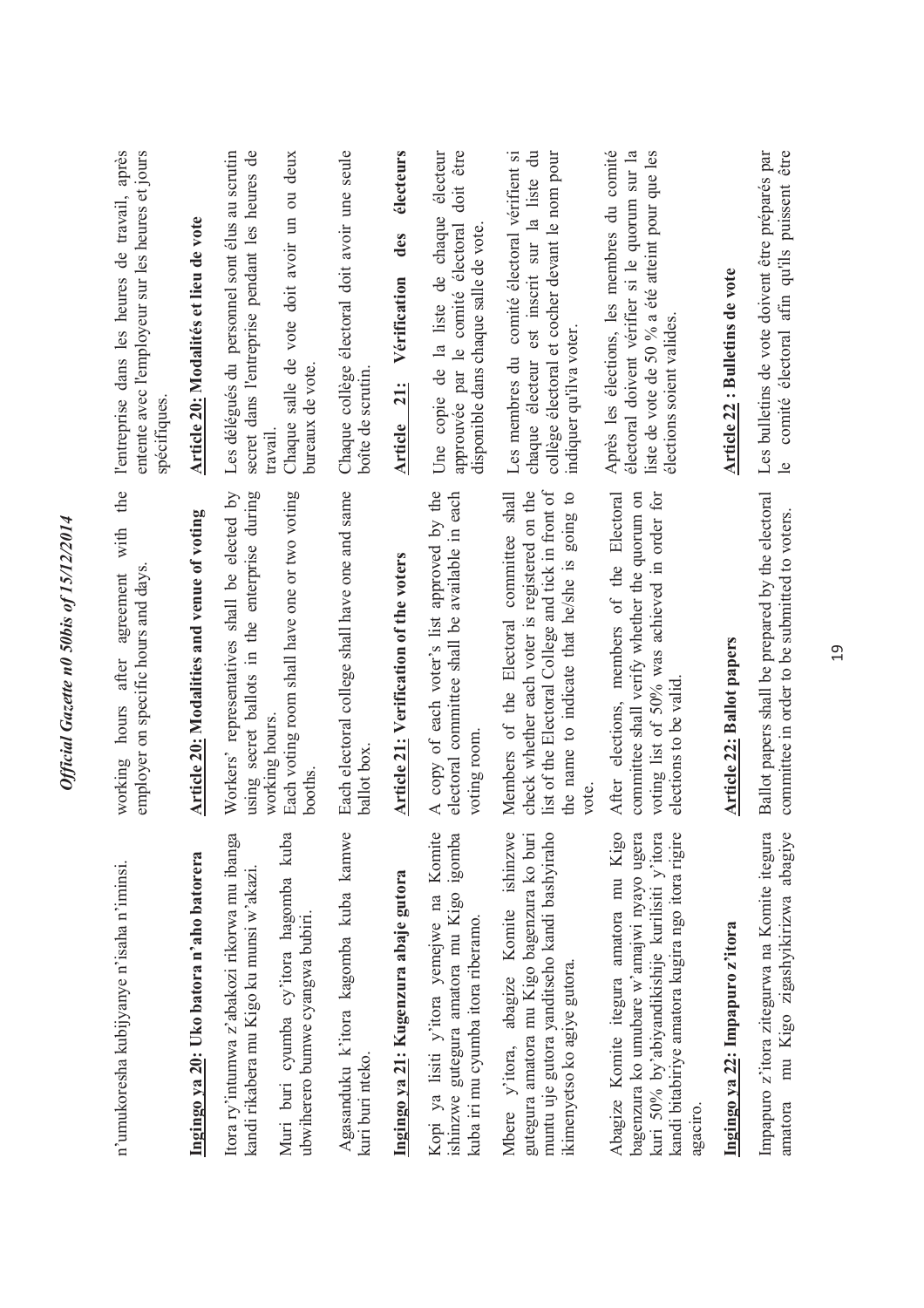| gutora.                                                                                                                                                                                                  |                                                                                                                                                                                                                                                                                       | soumis aux électeurs.                                                                                                                                                                                                                                                                                                                       |
|----------------------------------------------------------------------------------------------------------------------------------------------------------------------------------------------------------|---------------------------------------------------------------------------------------------------------------------------------------------------------------------------------------------------------------------------------------------------------------------------------------|---------------------------------------------------------------------------------------------------------------------------------------------------------------------------------------------------------------------------------------------------------------------------------------------------------------------------------------------|
| Mu itora ry'abagize inteko imwe, impapuro<br>z'itora zigomba kuba zisa kandi zifite ibara<br>rimwe.                                                                                                      | electoral college, ballot papers shall be the<br>With regard to the election of the same<br>same and have the same colour.                                                                                                                                                            | En ce qui concerne l'élection du même collège<br>électoral, les bulletins de vote doivent être<br>identiques et de la même couleur                                                                                                                                                                                                          |
| Ingingo ya 23: Gutora                                                                                                                                                                                    | <b>Article 23: Voting</b>                                                                                                                                                                                                                                                             | <b>Article 23: Vote</b>                                                                                                                                                                                                                                                                                                                     |
| Gutorera mu bwiherero ni itegeko. Nta<br>wemerewe gutorera undi kabone n'iyo yab.<br>yabimuhereye ububasha, keretse abafit<br>bemerew<br>gutora<br>kwihitiramo ababafasha gutora.<br>bubabuza<br>ubumuga | somebody else even if he/she has a power of<br>It shall be compulsory to vote in a voting<br>booth. No one shall be authorized to vote for<br>people to<br>attorney, except for the physically persons with<br>disabilities authorized to appoint<br>help him/her in voting exercise. | aurait reçu la procuration, exception faite des<br>handicapées<br>autorisées à choisir ceux qui les aident dans les<br>voter pour<br>même il en<br>obligatoire.<br>est<br>quelqu'un d'autre quand bien<br>$\tilde{\sigma}$<br>physiquement<br>dans un isoloir<br>n'est autorisée<br>opérations de vote.<br>Le vote<br>personnes<br>Personne |
| Gutora kwa buri muntu byemezwa n'umukono<br>we cyangwa igikumwe cye byashyizwe kuri<br>lisiti y'itora imbere y'amazina y'abatorwa.                                                                       | $\overline{\mathsf{d}}$<br>the<br>electoral list in front of names of candidates<br>Each voter's vote shall be certified<br>signature or finger print affixed on                                                                                                                      | Pour chaque électeur, le vote est certifié par sa<br>la liste électorale en face de ses noms et<br>signature ou par empreinte digitale apposée sur<br>prénoms des candidats.                                                                                                                                                                |
| Buri muntu umaze gutora ashyira urupapuro<br>yatoreyeho mu gasanduku k'itora.                                                                                                                            | Each voter casting his/her vote shall place<br>his/her ballot paper in ballot box after voting.                                                                                                                                                                                       | Tout électeur qui termine de voter met son<br>bulletin de vote dans l'urne                                                                                                                                                                                                                                                                  |
| Komite y' amatora isinyisha umukozi wa toye<br>imbere y'Amazina ye kugira ngo nta tor<br>ubugira kabiri.                                                                                                 | Electoral committee shall make employee to<br>sign infront of his/her names to avoid double<br>voting.                                                                                                                                                                                | Le Comité électoral doit faire signer devant<br>son nom, le travailleur qui vient de voter, pour<br>éviter qu'il vote deux fois.                                                                                                                                                                                                            |
| malisiti<br>mu<br>Guhitamo<br>Ingingo ya 24:<br>y'abakandida                                                                                                                                             | <b>Article 24: Choosing from lists of candidates</b>                                                                                                                                                                                                                                  | Choix entre les listes de<br>Article 24:<br>candidats                                                                                                                                                                                                                                                                                       |
| Utora ahitamo lisiti imwe gusa mu malisiti<br>y'abakandida atandukanye. Nta zina ashobora<br>gusiba cyangwa kongera ku rupapuro rw'itora                                                                 | Voters shall choose a list from lists of different<br>candidates. No voter shall remove a name or<br>add another one on the ballot paper                                                                                                                                              | L'électeur choisit une liste parmi les listes des<br>différents candidats. Il ne peut radier aucun<br>nom ni ajouter un autre sur le bulletin de vote.                                                                                                                                                                                      |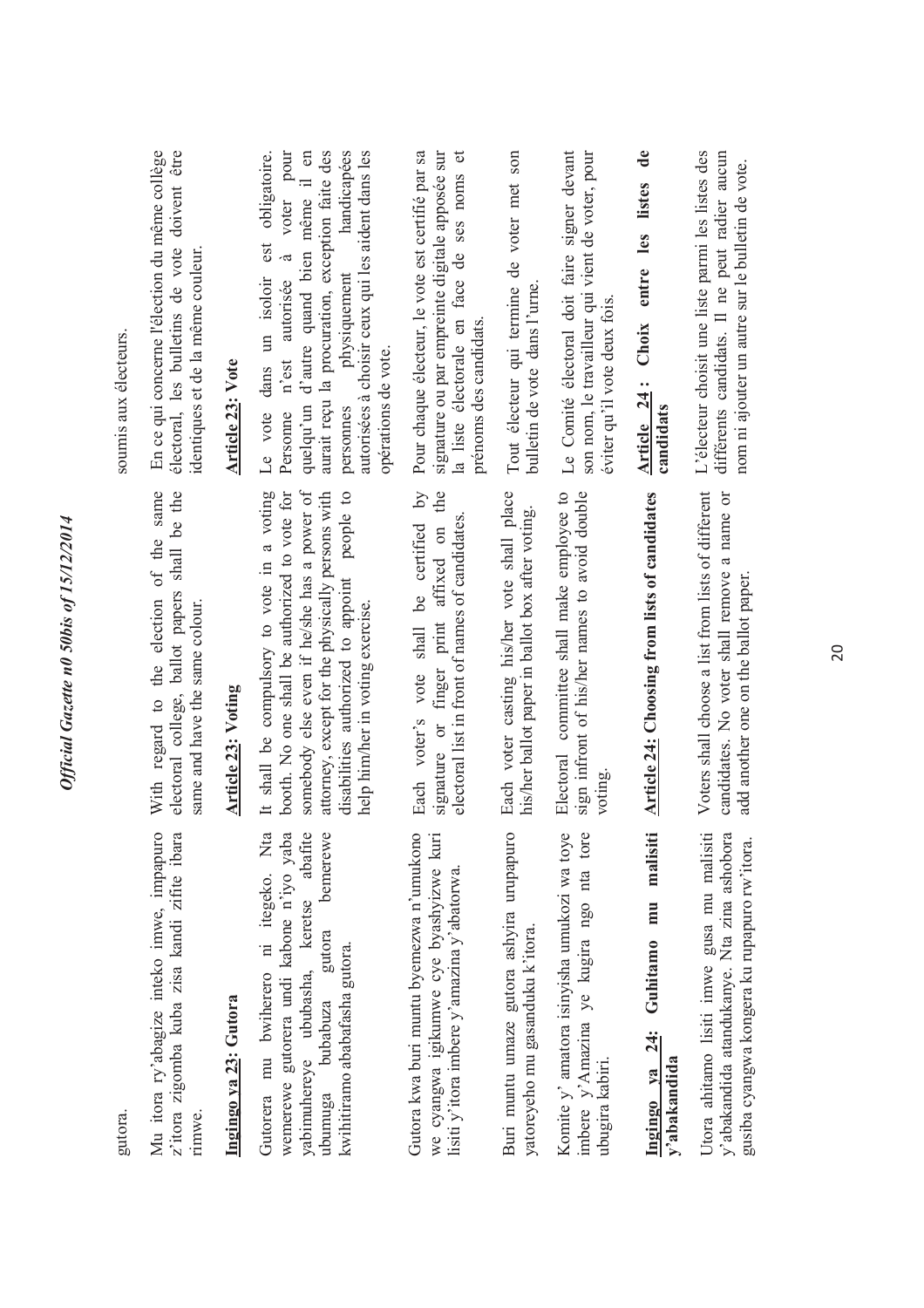| candidats<br>les<br>entre<br>Choix<br>indépendants<br>$\bullet$ $\bullet$<br><b>Article</b> 25 | L'électeur choisit les candidats indépendants<br>sièges<br>$\mathbf{d}\mathbf{e}$<br>nombre<br>$\mathbf{e}$<br>autorisés à son collège<br>dépasser<br>sans<br>mais | Article 26: Quorum de vote des délégués du<br>personnel et de leurs suppléants                                 | élections<br>de leurs<br>suppléants, le quorum pour tous les travailleurs<br>admissibles à voter et sur liste de vote doit être<br>Afin de procéder valablement aux<br>$\sigma$<br>délégués du personnel<br>de 50%.<br>des | l'Inspecteur du Travail au niveau du District<br>Au cas où la liste composée de candidats des<br>syndicats dans chaque collège électoral n'est<br>à 51% des électeurs inscrits, les<br>qui les autorise à faire campagne et d'être élus<br>en tant que représentants des travailleurs et<br>candidats indépendants doivent informer<br>leurs suppléants dans une entreprise<br>pas élue | des<br>élus sans tenir<br>compte des 50% des électeurs dans l'entreprise.<br>Les délégués du personnel provenant<br>candidats indépendants sont | Dans le cas où il n'y a pas de candidats à élire<br>en tant que délégués du personnel dans<br>délai ne<br>l'entreprise, les élections de cette entreprise en<br>particulier sont reportées dans un<br>dépassant pas sept jours ouvrables | Les parties mentionées dans l'article 13 du    |
|------------------------------------------------------------------------------------------------|--------------------------------------------------------------------------------------------------------------------------------------------------------------------|----------------------------------------------------------------------------------------------------------------|----------------------------------------------------------------------------------------------------------------------------------------------------------------------------------------------------------------------------|-----------------------------------------------------------------------------------------------------------------------------------------------------------------------------------------------------------------------------------------------------------------------------------------------------------------------------------------------------------------------------------------|-------------------------------------------------------------------------------------------------------------------------------------------------|------------------------------------------------------------------------------------------------------------------------------------------------------------------------------------------------------------------------------------------|------------------------------------------------|
| independent<br>from<br>Choosing<br>Article 25:<br>candidates                                   | The voter will choose independent candidates<br>without exceeding the number of seats allowed<br>to his/her college                                                | electing<br>their<br>and<br>for<br>Quorum<br>representatives<br>26:Voting<br>alternates<br>workers'<br>Article | representatives and their alternates, the qourum<br>for all eligible workers to vote and on voting<br>In order to conduct the elections of workers'<br>list shall be $50\%$ .                                              | In case the list composed of candidates of trade<br>unions in each electoral college is not elected<br>inspector on District level who will authorize<br>at 51% of the listed voters, the independent<br>candidates shall inform District labour<br>them to campaign and be elected as workers'<br>$\ln$ an<br>alternates<br>representatives and their<br>enterprise                    | The workers' representatives from independent<br>candidates shall be elected without respecting<br>the 50% of the listed voters in enterprise   | enterprise, the elections in that particular<br>In case there is no candidates submitted to be<br>elected as workers' representatives in an<br>enterprise shall be postponed within seven (7)<br>working days                            | The concerned parties mentionned in Article    |
| $\approx$<br>Ingingo ya 25: Guhitamo mu bakandid<br>bigenga                                    | ariko<br>ntarenze umubare w'intebe zagenewe inteko<br>Utora ahitamo abakandida bigenga<br>atoreramo                                                                | w'abagomba<br>n'abasimbura<br>gutora Intumwa z'abakozi<br>Ingingo ya 26: Umubare<br>bazo                       | babo, Abakozi bose<br>gutora kandi<br>biyandikishije kuri lisiti y'itora bagomba kuba<br>Kugira ngo amatora y'Intumwa z'Abakozi<br>bwo<br>akorwe n'abasimbura<br>bafite uburenganzira<br>buzuye 50%.                       | $\circ$<br>kwiyamamaza<br>z'abakozi<br>Iyo lisiti yatanzwe n'amasendika muri bui<br>nteko idatowe kuri 51% y'abiyandikishij<br>kurilisiti y'itora mu Kigo, abakandida bigeng<br>babimenyesha umugenzuzi w'umurimo k<br>Akarere kugira ngo abah<br>intumwa<br>pwo<br>n'abasimbura babo.<br>uburenganziza<br>bagatorwamo<br>rwego rw'                                                     | $\circ$<br>a<br>Intumwa z'Abakozi zitorwa mubakandid<br>bigenga hatitawe kuri 50% y'abiyandikishij<br>kuri lisiti y'itora mu Kigo.              | Iyo nta bakandida batanzwe kugirango<br>icyo Kigo arasubikwa mu gihe kitarenze iminsi<br>batorwemo intumwa z'abakozi, amatora muri<br>irindwi (7) y'akazi.                                                                               | Å<br>Impande zavuzwe mu ngingo ya 13 y'iri tek |

Official Gazette n0 50bis of 15/12/2014

The concerned parties mentionned in Article Les parties mentionées dans l'article 13 du Les parties mentionées dans l'article 13 du The concerned parties mentionned in Article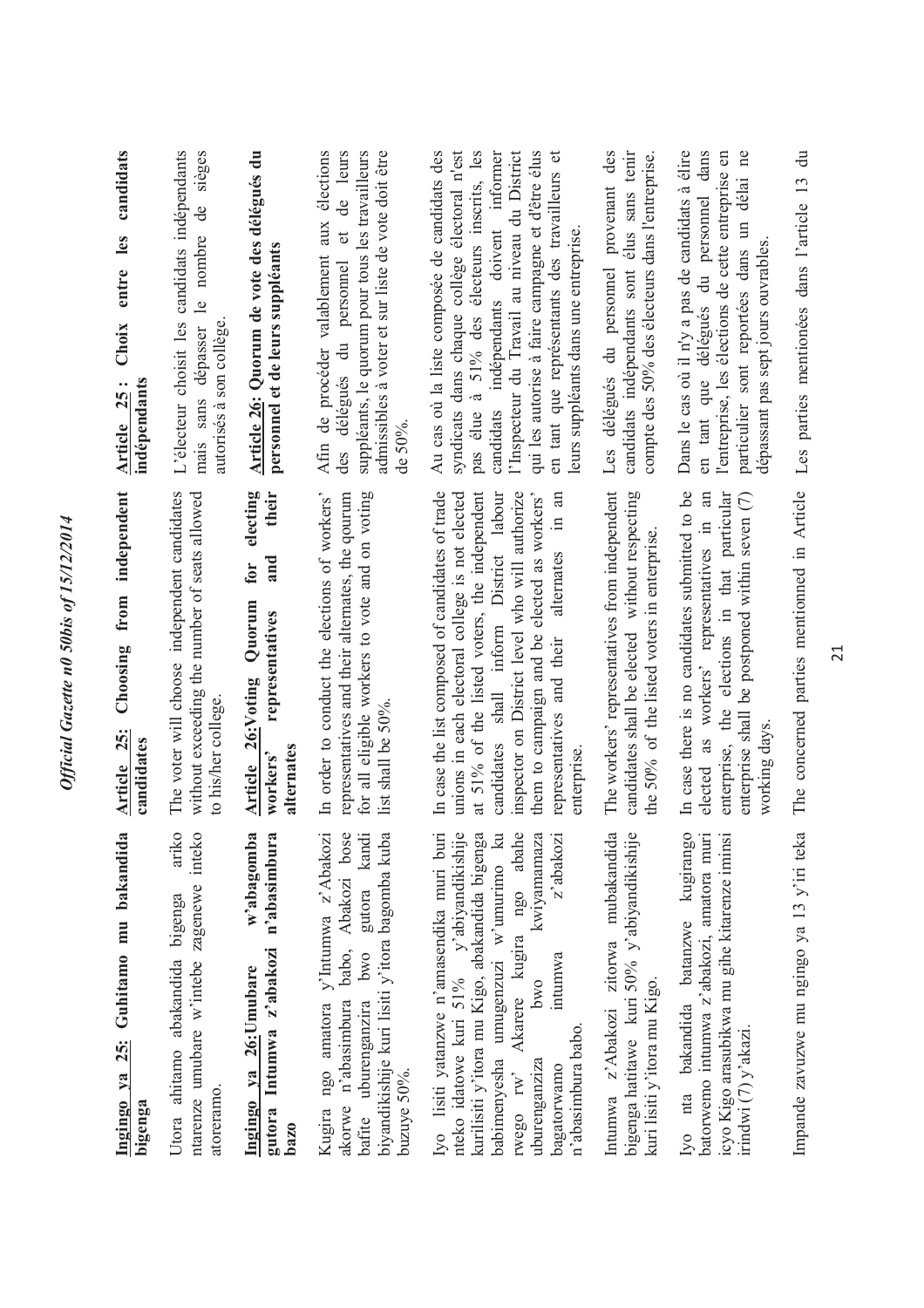| hatorwe<br>kugirango<br>intumwa z'abakozi mu Kigo.<br>abakandida<br>zitanga                                                                                              | of this Order shall establish the list of<br>workers'<br>representatives elected in an enterprise<br>candidates in order to have<br>13                                    | présent arrêté établissent la liste des candidats<br>pour qu'il y ait les élections des délégués du<br>personnel au sein de l'entreprise                                                                        |
|--------------------------------------------------------------------------------------------------------------------------------------------------------------------------|---------------------------------------------------------------------------------------------------------------------------------------------------------------------------|-----------------------------------------------------------------------------------------------------------------------------------------------------------------------------------------------------------------|
| Ingingo ya 27: Kubarurira mu ruhame                                                                                                                                      | <b>Article 27:</b> Counting in public                                                                                                                                     | Article 27: Dépouillement en public                                                                                                                                                                             |
| Komite itegura amatora mu Kigo ibarura<br>amajwi mu ruhame.                                                                                                              | $\Xi$<br>votes<br>count<br>shall<br>committee<br>Electoral<br>public.                                                                                                     | Le dépouillement du scrutin se fait en public.                                                                                                                                                                  |
| Komite itegura amatora, ihitamo abantu nibura<br>batatu (3) bayifasha kubarura amajwi.                                                                                   | Electoral committee may designate at least<br>three (3) persons to help in votes counting                                                                                 | Le comité électoral choisit au moins trois (3)<br>personnes pour l'aider à compter les voix                                                                                                                     |
| impapuro<br><b>Kubara</b><br><b>28:</b><br>$\mathbf{v}$ a<br>zatoreweho<br>Ingingo                                                                                       | <b>Article 28: Counting ballot papers</b>                                                                                                                                 | Article 28: Dépouillement des bulletins de<br>$\mathbf{v}$ ote                                                                                                                                                  |
| amatora ibanza kubara umubarew'impapuro<br>amajwi buri lisiti<br>itegura<br>Komite<br>y'abakandida yabonye,<br>Mbere yo kubarura<br>z'itora.                             | each list,<br>the ballot<br>committee, shall count<br>the votes of<br>counting<br>papers first.<br>Electoral<br>Before                                                    | $\mathbf{e}$<br>Avant de procéder au dépouillement de voix<br>comité électoral compte les bulletins de vote.<br>obtenues par chaque liste des candidats,                                                        |
| Iyo umubare urenga uw'abashyize imikono<br>cyangwa ibikumwe imbere y'amazina ari ku<br>malisiti y'itora, bikorerwa inyandikomvugo.                                       | If the number of ballot papers exceeds the<br>the voters' list, electoral committee shall make<br>number of voters signed or put finger print on<br>a report accordingly. | supérieur à celui des électeurs qui ont apposé<br>la signature ou l'empreinte digitale sur la liste<br>Lorsque le nombre des bulletins de vote est<br>électorale, il est établi un procès-verbal y<br>afférent. |
| $\subseteq$<br>zitanditseh<br>Impapuro<br><b>29:</b><br>n'iz'impfabusa<br>$Ya$<br>Ingingo                                                                                | <b>Article 29: Blank and spoilt ballots</b>                                                                                                                               | <b>Article 29: Bulletins blancs et nuls</b>                                                                                                                                                                     |
| Impapuro z'itora zidafite icyo zanditseho,<br>nyandikomvugo<br>iz'impfabusa n'izidasa n'izakoreshejwe mu<br>$\overline{\mathbf{z}}$<br>zomekwa<br>$v'$ amatora<br>matora | Blank, spoilt ballot papers and ballot papers<br>different from those officially used in elections<br>shall be annexed to the elections report                            | Les bulletins de vote blancs, les bulletins nuls<br>de même que les enveloppes différentes de<br>celles qui ont été utilisées dans le vote sont<br>annexés au procès -verbal des élections                      |
| Urupapuro rw'itora ruba ari impfabusa iyo:                                                                                                                               | The ballot is spoilt if:                                                                                                                                                  | Le bulletin de vote est nul lorsque:                                                                                                                                                                            |
| umubare<br>arenga<br>w'intebe zitorerwa;<br>amazina<br>1° ruriho                                                                                                         | the<br>exceeding<br>number of seats to fill:<br>names<br>contains<br>$\pm$<br>$\frac{1}{\sqrt{2}}$                                                                        | au<br>contient des noms supérieurs<br>nombre des sièges à pourvoir;<br>$\overset{\circ}{\phantom{0}}$                                                                                                           |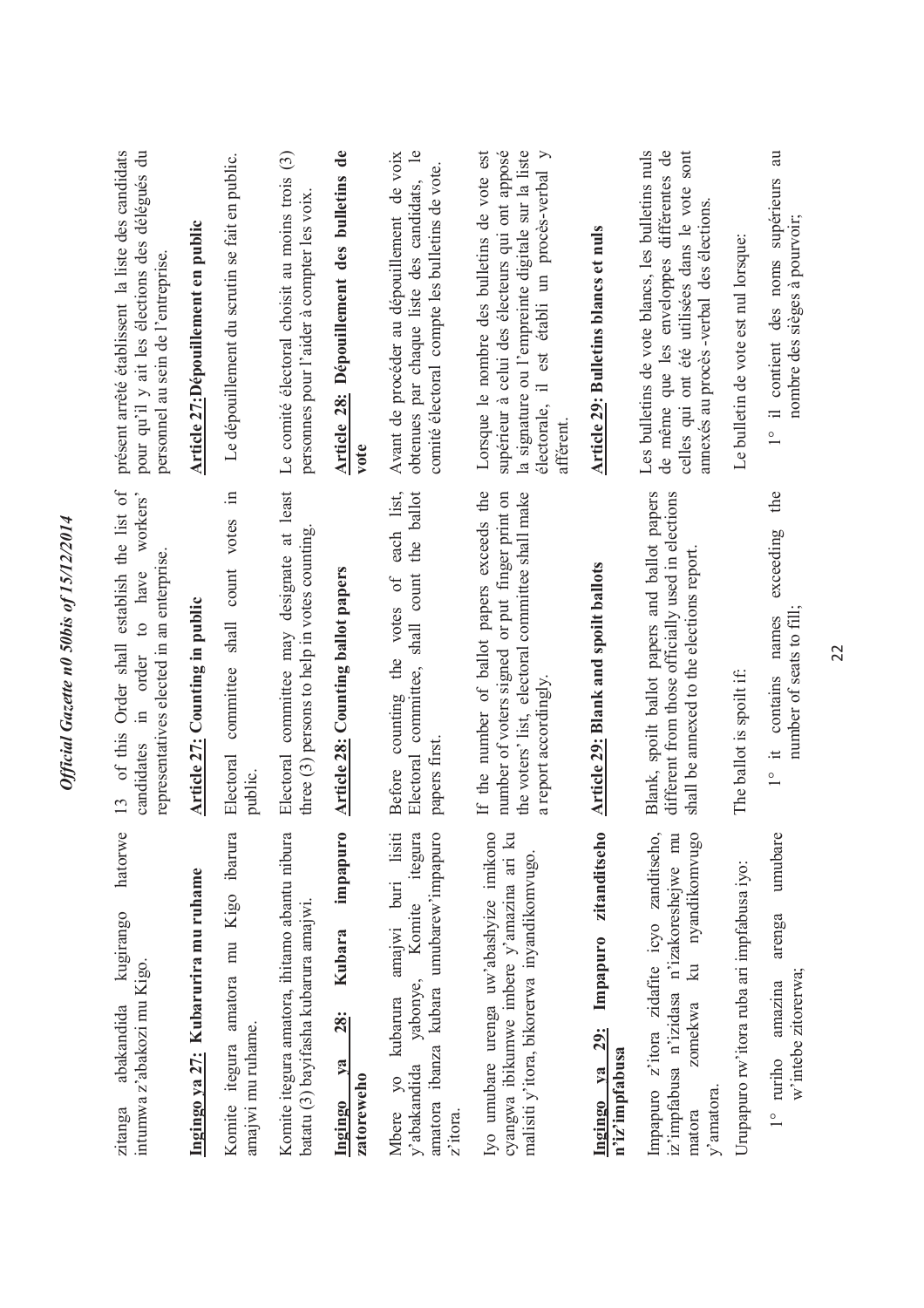| aucun écrit n'y est apposé;<br>$\frac{1}{2}$<br>nothing has been written on the ballot | l'électeur s'est fait connaître;<br>$3^{\circ}$<br>identified<br>has<br>himself/herself;<br>voter | utilisée<br>le bulletin de vote est d'une couleur<br>a été<br>$\ddot{=}$<br>différente de celle<br>dans l'election;<br>$\frac{1}{4}$<br>the ballot paper is of a different colour<br>from that used in the election; | il contient des noms de personnes qui<br>n'ont pas présenté leurs candidatures.<br>$5^{\circ}$<br>it contains names of persons who did<br>not present their candidature. | Article 30: Attribution des sièges aux listes<br>de candidats<br>lists of<br>$\mathfrak{g}$<br>seats<br>Allocating | Dans le dépouillement des voix obtenues par<br>des<br>chaque liste, il n'est tenu compte que<br>bulletins valables ou qui ne sont pas nuls.<br>In counting votes cast from each list, only the<br>valid cast votes and votes not spoilt shall be | Le nombre de sièges attribués à une liste est<br>divisant le nombre des voix<br>obtenues par cette liste par le quorum électoral<br>obtenu en<br>The number of seats allocated to each list shall<br>be obtained by dividing the number of votes<br>obtained by that list by the electoral quorum. | Les sièges encore à pourvoir sont attribués à<br>soldes.<br>grands<br>plus<br>avec les<br>listes<br>ces<br>Seats yet to be filled shall be allocated to those<br>lists with the biggest balances. | Dans le cas où deux listes ont le même solde<br>pourvoir; ce siège est attribué à la liste ayant<br>de voix avec seulement un seul siège restant à<br>plus de voix<br>In case two lists have the same balances and<br>there is only one seat to fill, that seat shall be<br>allocated to the list which has obtained the | Au cas où les deux listes ont le même nombre<br>de voix, le siège restant est attribué comme<br>suit:<br>In case candidates on two lists tie in votes, the<br>seat shall be allocated as follows: |
|----------------------------------------------------------------------------------------|---------------------------------------------------------------------------------------------------|----------------------------------------------------------------------------------------------------------------------------------------------------------------------------------------------------------------------|--------------------------------------------------------------------------------------------------------------------------------------------------------------------------|--------------------------------------------------------------------------------------------------------------------|--------------------------------------------------------------------------------------------------------------------------------------------------------------------------------------------------------------------------------------------------|----------------------------------------------------------------------------------------------------------------------------------------------------------------------------------------------------------------------------------------------------------------------------------------------------|---------------------------------------------------------------------------------------------------------------------------------------------------------------------------------------------------|--------------------------------------------------------------------------------------------------------------------------------------------------------------------------------------------------------------------------------------------------------------------------------------------------------------------------|---------------------------------------------------------------------------------------------------------------------------------------------------------------------------------------------------|
| paper;<br>$\frac{1}{2}$                                                                | the<br>$3^{\circ}$                                                                                | $\frac{1}{4}$                                                                                                                                                                                                        | $5^{\circ}$                                                                                                                                                              | Article 30:<br>candidates                                                                                          | considered                                                                                                                                                                                                                                       |                                                                                                                                                                                                                                                                                                    |                                                                                                                                                                                                   | biggest number of votes                                                                                                                                                                                                                                                                                                  |                                                                                                                                                                                                   |
| 2° nta cyanditseho;                                                                    | uwarutoreyeho yimenyekanishije;<br>$3^{\circ}$                                                    | ritandukanye<br>n'iryakoreshejwe mu itora;<br>ibara<br>rufite<br>$\frac{1}{4}$                                                                                                                                       | $y$ 'abantu<br>batatanze kandidatire zabo.<br>amazina<br>rwanditseho<br>50                                                                                               | Ingingo ya 30: Umubare w'intebe zihabwa<br>buri lisiti                                                             | Mu ibarura ry'amajwi buri lisiti yabonye,<br>hitabwa gusa ku mpapuro zatoreweho neza<br>cyangwa zitari impfabusa.                                                                                                                                | Jmubare w'intebe zihabwa ilisiti iboneka<br>hagabanyijwe umubare w'amajwi buri lisiti<br>yabonye n'umubare fatizo w'itora.                                                                                                                                                                         | Intebe zisigaye zihabwa amalisiti hakurikijwe<br>ugenda<br>w'amajwi usigaye<br>uko umubare<br>urutana.                                                                                            | Iyo hari amalisiti abiri afite umubare w'amajwi<br>asigaye ungana, kandi hasigaye intebe imwe,<br>yabonye amajwi<br>iyo ntebe ihabwa lisiti<br>menshi.                                                                                                                                                                   | amajwi<br>angana, intebe zitangwa mu buryo bukurikira:<br>apiganwa yabonye<br>amalisiti<br>Iyo                                                                                                    |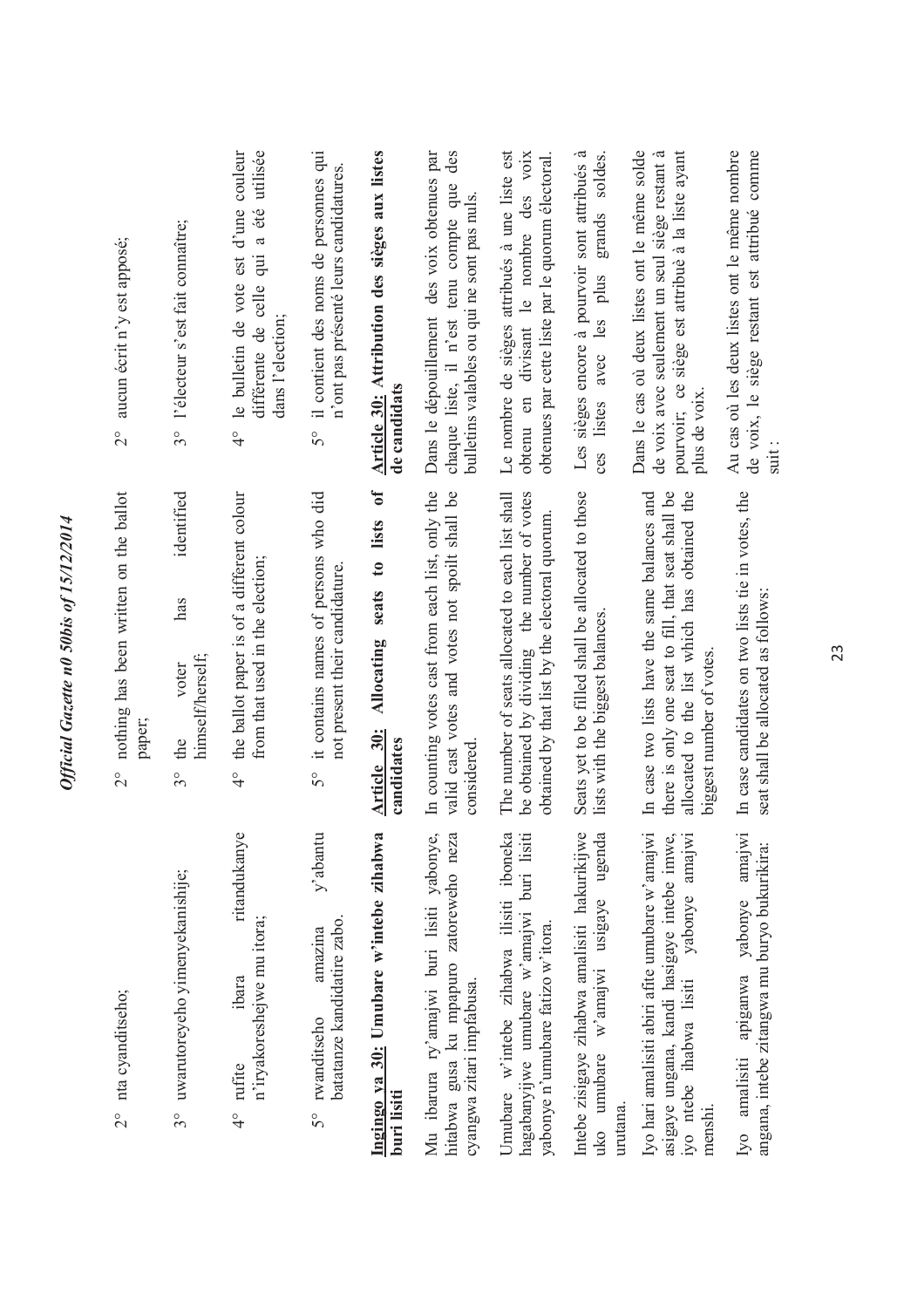| si les deux candidats sont de sexes<br>attribué<br>candidat de sexe féminin;<br>différents, le siège est<br>$\frac{1}{1}$<br>given to the female<br>if two candidates are of different sex, | si les deux candidats sont de même<br>sexe, le siège est attribué au candidat<br>le plus ancien dans l'établissement.<br>$\frac{1}{2}$<br>the<br>if two candidates are of the same sex,<br>the most<br>$\Xi$<br>given to<br>candidate | aux<br>sièges<br>candidats sur les listes de syndicats<br>des<br><b>Attribution</b><br>Article 31: | Sur chaque liste, les sièges à pourvoir sont<br>attribués aux candidats suivant l'ordre<br>présentation sur la liste transmise           | aux<br>sièges<br>des<br>: Attribution<br>candidats indépendants<br><b>Article 32</b> | Les sièges sont attribués aux candidats suivant<br>l'ordre des voix et en cas d'égalité, au féminin<br>même sexe, au<br>candidat le plus ancien dans l'entreprise.<br>et si les candidats sont de                                                                        | élus, les<br>personnel<br>candidats suivants dans l'ordre des résultats<br>Dans le cas où les délégués du<br>entièrement<br>obtenus deviennent suppléants<br>indépendants sont<br>independet workers' representatives<br>alternates basing on resultes obtained | Article 33: Procès verbal des élections                           | les<br>membres du comité électoral établissent un<br>à l'employeur<br>A l'issue des opérations électorales,<br>procès verbal ad hoc envoyé<br>completion of the voting exercise, |
|---------------------------------------------------------------------------------------------------------------------------------------------------------------------------------------------|---------------------------------------------------------------------------------------------------------------------------------------------------------------------------------------------------------------------------------------|----------------------------------------------------------------------------------------------------|------------------------------------------------------------------------------------------------------------------------------------------|--------------------------------------------------------------------------------------|--------------------------------------------------------------------------------------------------------------------------------------------------------------------------------------------------------------------------------------------------------------------------|-----------------------------------------------------------------------------------------------------------------------------------------------------------------------------------------------------------------------------------------------------------------|-------------------------------------------------------------------|----------------------------------------------------------------------------------------------------------------------------------------------------------------------------------|
| the seat shall be<br>candidate;<br>$\frac{1}{1}$                                                                                                                                            | be<br>the seat shall<br>experienced<br>enterprise.<br>$\frac{1}{2}$                                                                                                                                                                   | Article 31: Allocating seats to candidates on<br>lists of trade unions                             | to the candidates according to the order of<br>On each list, the seats to fill shall be allocated<br>presentation on the list submitted. | Article 32: Allocating seats to independent<br>candidates                            | tie-vote, the seat shall be allocated to the<br>The seats shall be allocated to candidates<br>according to the order of votes and in case of a<br>female candidate, and if the two candidates are<br>of the same sex, to the most ancient candidate<br>in the enterprise | are fully elected, the remaing candidates on list<br>In case<br>become                                                                                                                                                                                          | <b>Article 33: Report on elections</b>                            | members of the electoral committee shall make<br>a report and send it to the employer and give a<br>Upon                                                                         |
| iyo ari abakandida babiri badahuje<br>ibitsina, intebe ihabwa umukandida<br>w'igitsina gore;<br>$\frac{1}{1}$                                                                               | iyo bose bahuje igitsina intebe ihabwa<br>umukandida urusha undi uburambe mu<br>Kigo.<br>$\frac{1}{2}$                                                                                                                                | Ingingo ya 31: Uko abakandida bahabwa<br>intebe ku malisiti y'amasendika                           | $\circ$<br>ku lisiti<br>Kuri buri lisiti, intebe zitangwa hakurikijw<br>abakandida bakurikirana<br>yatanga <sub>l</sub> we.<br>uko       | Ingingo ya 32: Uko intebe zitangwa mu<br>bakandida bigenga                           | Intebe zihabwa abiyamamaje hakurikijwe uko<br>a<br>umukandida w'Umugore, baba bahuje igitsina<br>amajwi, banganya igahabw<br>igahabwa urusha undi uburambe mu Kigo.<br>barushanya                                                                                        | Iyo umubare w'intumwa z'abakozi wuzuye ku<br>a<br>abasigay<br>bab<br>mu majwi<br>myanya y'Abakandida bigenga,<br>bakurikirana<br>abasimbura.<br>nk'uko                                                                                                          | isoza<br>Invandikomvugo<br>33:<br>ya<br>amatora<br><b>Ingingo</b> | Amatora akirangira, abagize komite itegura<br>inyandikomvugo yabigenewe ikohererezwa<br>bakor<br>v'intumwa z'abakozi<br>amatora                                                  |

*Official Gazette n0 50bis of 15/12/2014* 

Official Gazette n0 50bis of 15/12/2014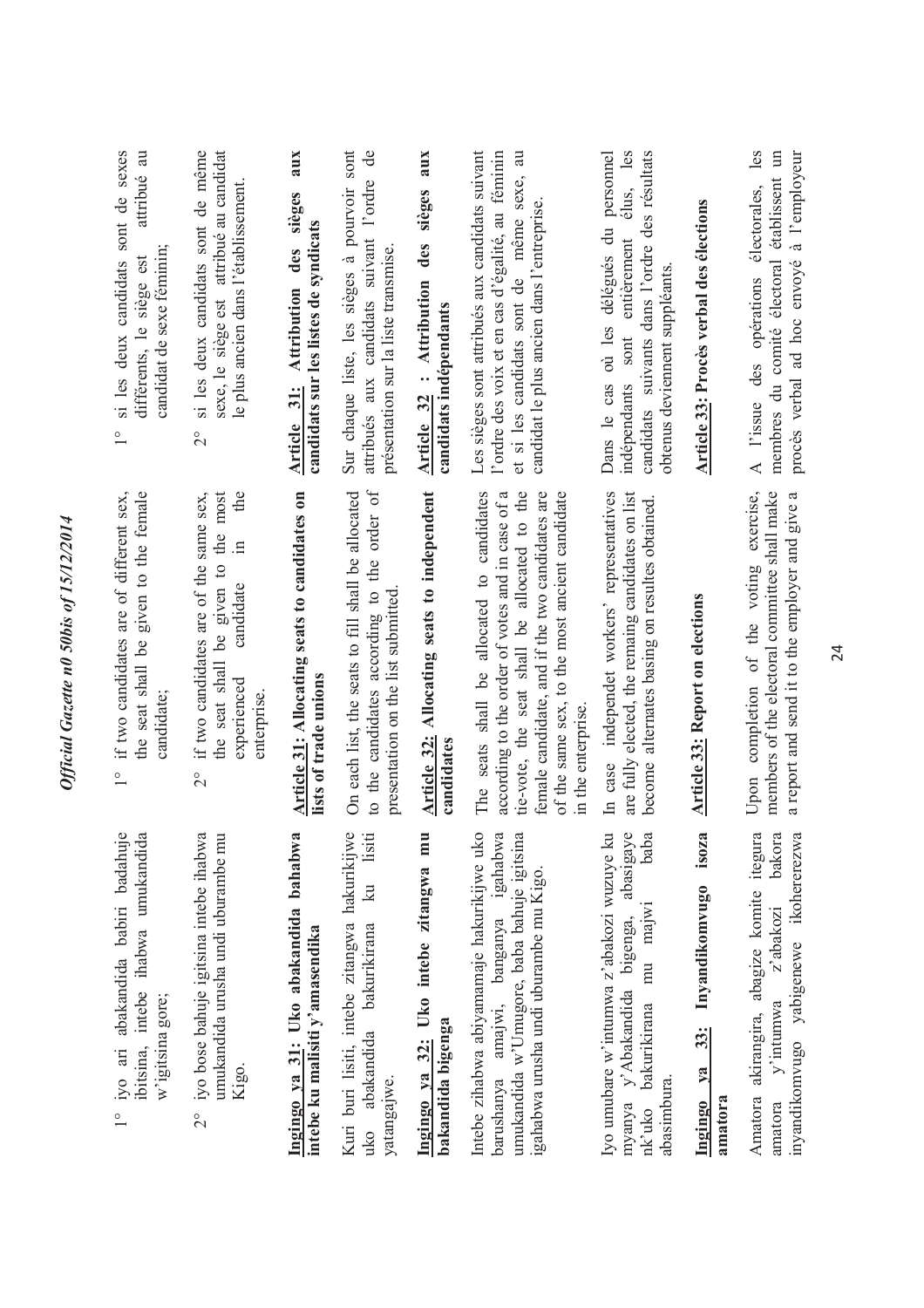| avec une copie à l'inspecteur du Travail du<br>District                      | moins les<br>a<br>Le procès verbal indique<br>principaux éléments suivants:         | 1° le nom de l'établissement, le District et<br>le Secteur dans lequel il est situé; | sert de base pour la répartition des<br>le nombre de tous les employés qui<br>sièges dans l'élection des délégués du<br>personnel et de leurs suppléants;<br>$\frac{1}{2}$<br>$\delta$<br>for<br>their<br>election<br>and | le nombre de sièges qui se disputent et<br>collèges<br>aux<br>répartition<br>électoraux;<br>leur<br>$3^{\circ}$ | le nombre d'employés dans chaque<br>et leurs suppléants et la distribution de<br>des<br>obtenues par les délegués du personnel<br>candidats<br>électeurs sur la liste de vote, les voix<br>collège électoral, le nombre<br>$\overline{\mathrm{d}}$<br>voix au syndicat<br>indépendants;<br>$\frac{1}{4}$ | les noms des délegués du personnel et<br>leurs suppléants<br>g<br>50<br>workers' | Article 34: Publication des résultats du vote  | de l'entreprise dans un délai de deux $(2)$ jours<br>Le comité électoral doit publier et afficher les<br>résultats des élections sur le tableau d'affichage |
|------------------------------------------------------------------------------|-------------------------------------------------------------------------------------|--------------------------------------------------------------------------------------|---------------------------------------------------------------------------------------------------------------------------------------------------------------------------------------------------------------------------|-----------------------------------------------------------------------------------------------------------------|----------------------------------------------------------------------------------------------------------------------------------------------------------------------------------------------------------------------------------------------------------------------------------------------------------|----------------------------------------------------------------------------------|------------------------------------------------|-------------------------------------------------------------------------------------------------------------------------------------------------------------|
| copy to the District Labour Inspector.                                       | This report shows at least the following main<br>points:                            | the name of enterprise, District and<br>Sector where it is located;<br>$\frac{1}{1}$ | of all employees<br>representatives<br>seats for<br>the number<br>distribution<br>alternates;<br>workers'<br>$\overline{C}$                                                                                               | the number of all contesting seats and<br>its distribution in electoral colleges;<br>$\mathcal{S}^{\circ}$      | employees in every<br>electoral college, the number of the<br>voters on voting list, votes of workers'<br>representatives and for alternates and<br>distributions of votes to Trade union or<br>independent candidates;<br>the number of<br>$\frac{1}{4}$                                                | representatives and their alternates.<br>elected<br>$\sigma$<br>names<br>S°      | Article 34: Publication of election results    | The electoral committee shall publish and post<br>board without execeeding two (2) days after<br>the results of election on the enterprises notice          |
| kopi<br>bakagenera<br>Umugenzuzi w'Umurimo mu Karere.<br>kandi<br>umukoresha | nibura<br>igaragaza<br>nyandikomvugo<br>iby'ingenzi bikurikira:<br>I <sub>V</sub> O | 1° izina ry'lkigo, Akarere n'Umurenge<br>kirimo;                                     | umubare w'abakozi bose ubarirwaho<br>abahagarariye<br>abakozi n'abasimbura babo;<br>zitorwaho<br>intebe<br>$\frac{1}{2}$                                                                                                  | umubare wose w'intebe zipiganirwa<br>nteko<br>mu<br>zisaranganyijwe<br>n'uko<br>zitora;<br>$3^{\circ}$          | y'itora, umubare w'amajwi nyayo<br>abahagarariye abakozi n' abasimbura<br>babonye, n'uko asaranganijwe mu<br>umubare w'abakozi muri buri nteko,<br>umubare w'abatora kuri buri listi<br>marisiti yatanzwe na sendika cyangwa<br>mu bakandida bigenga;<br>$\frac{1}{4}$                                   | bahagarariye<br>y'abatowe<br>abakozi n'abasimbura.<br>amazina<br>50              | Ingingo ya 34: Gutangaza ibyavuye mu<br>matora | igashyira ahabugenewe ibyavuye mu matora<br>mu gihe kitarenze iminsi ibiri (2) amatora<br>amatora itangaza kandi<br>Komite itegura                          |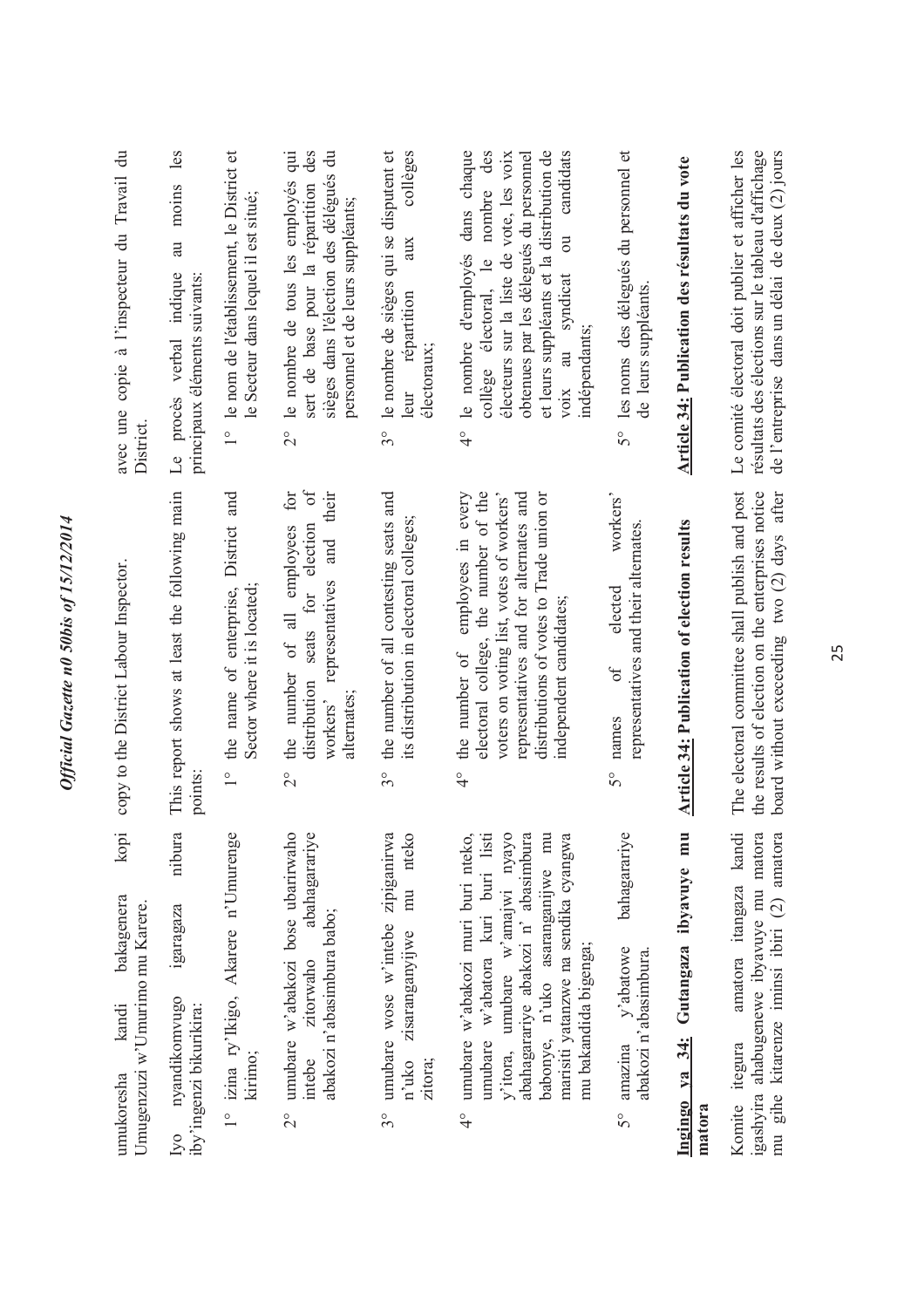| après les élections. | des<br>Coordination<br>Article 35: Comité de<br>délélgués du personnel | et leurs suppléants mettent en place leur comité<br>Après les élections, les délégués du Personnel<br>de coordination et en informent l'employeur<br>par écrit | Article 36 : Recueil des plaintes concernant<br>les élections | au comité électoral dans les 48 heures suivant<br>la publication des résultats des élections. Le<br>Un employé ou un membre du syndicat peut<br>porter plainte contre les résultats des élections<br>comité électoral doit fournir une réponse<br>l'expéditeur dans 72 heures.<br>$\circ$                                            | Si la plainte n'a pas été résolue par le comité<br>jours ouvrables. L'inspecteur doit fournir une<br>réponse dans deux jours à compter du jour de<br>électoral; elle doit être portée à l'Inspecteur du<br>Travail au niveau du District dans cinq (5)<br>réception de la plainte.<br>$\lambda$ q | Si la plainte n'a pas été résolue par le<br>l'inspecteur du Travail du District, l'intéressé<br>doit adresser la plainte dans 5 jours devant le<br>Conseil National du Travail. Le Conseil<br>National du Travail doit donner une réponse |
|----------------------|------------------------------------------------------------------------|----------------------------------------------------------------------------------------------------------------------------------------------------------------|---------------------------------------------------------------|--------------------------------------------------------------------------------------------------------------------------------------------------------------------------------------------------------------------------------------------------------------------------------------------------------------------------------------|---------------------------------------------------------------------------------------------------------------------------------------------------------------------------------------------------------------------------------------------------------------------------------------------------|-------------------------------------------------------------------------------------------------------------------------------------------------------------------------------------------------------------------------------------------|
| elections.           | representatives<br>Workers'<br>coordination committee<br>Article 35:   | After elections, workers' representatives and<br>their alternates shall set up their coordination<br>committee and inform employer in writing.                 | <b>Article 36: Hearing elections complaints</b>               | An employee or a member of trade union may<br>electoral committee in 48 hours after the<br>publication of the elections results. The<br>electoral committee shall provide a response<br>send a complaint on elections results<br>to the interested party in 72 hours.                                                                | electoral committee, it shall be sent to District<br>labour inspector in five (5) working days and<br>he/she shall provide a response within two (2)<br>days counted from the day he/she received the<br>If the complaint has not been solved<br>complaint                                        | If the complaint has not been solved by<br>District labour inspector; the interested party<br>Labour Council to provide a response within<br>shall send the complaint in 5 days to National<br>One $(1)$ month.                           |
| arangiye.            | Komite ihuza intumwa z'<br>abakozi mu Kigo<br>Ingingo ya 35:           | amatora arangiye intumwa z'abakozi<br>n'abasimbura bazo bashyiraho Komite ibahuza<br>bakabimenyesha umukoresha mu nyandiko.<br>Iyo                             | Ingingo ya 36: Kwakira ibirego ku matora                      | sendika<br>$\circ$<br>$\circ$<br>ā<br>a<br>ashobora gutanga ikirego kuri Komite itegur<br>amatora mu Kigo mu masaha mirongo in<br>n'umunani $(48)$ nyuma y'amatora arangiy<br>anenga ibyayavuyemo. Komite itegura amator<br>masaha<br>cyangwa uhagarariye<br>igomba gutanga igisubizo mu<br>mirongo irindwi n'abiri (72).<br>Umukozi | Iyo ikibazo kidakemuwe na Komite itegura<br>itanu (5) y'akazi agatanga igisubizo mu minsi<br>Umugenzuzı<br>w'umurimo mu rwego rw'Akarere mu minsi<br>ibiri (2) ibarwa kuva igihe yakiriye ikirego.<br>gishyikirizwa<br>amatora,                                                                   | rw'Akarere,<br>gishyikirizwa Inama y'Igihugu y'Umurimo mu<br>minsi itanu (5) nayo igatanga igisubizo mu<br>n'Umugenzuzi<br>rwego<br>kidakemuwe<br>mu<br>kumwe.<br>Iyo ikibazo<br>w'umurimo<br>kwezi                                       |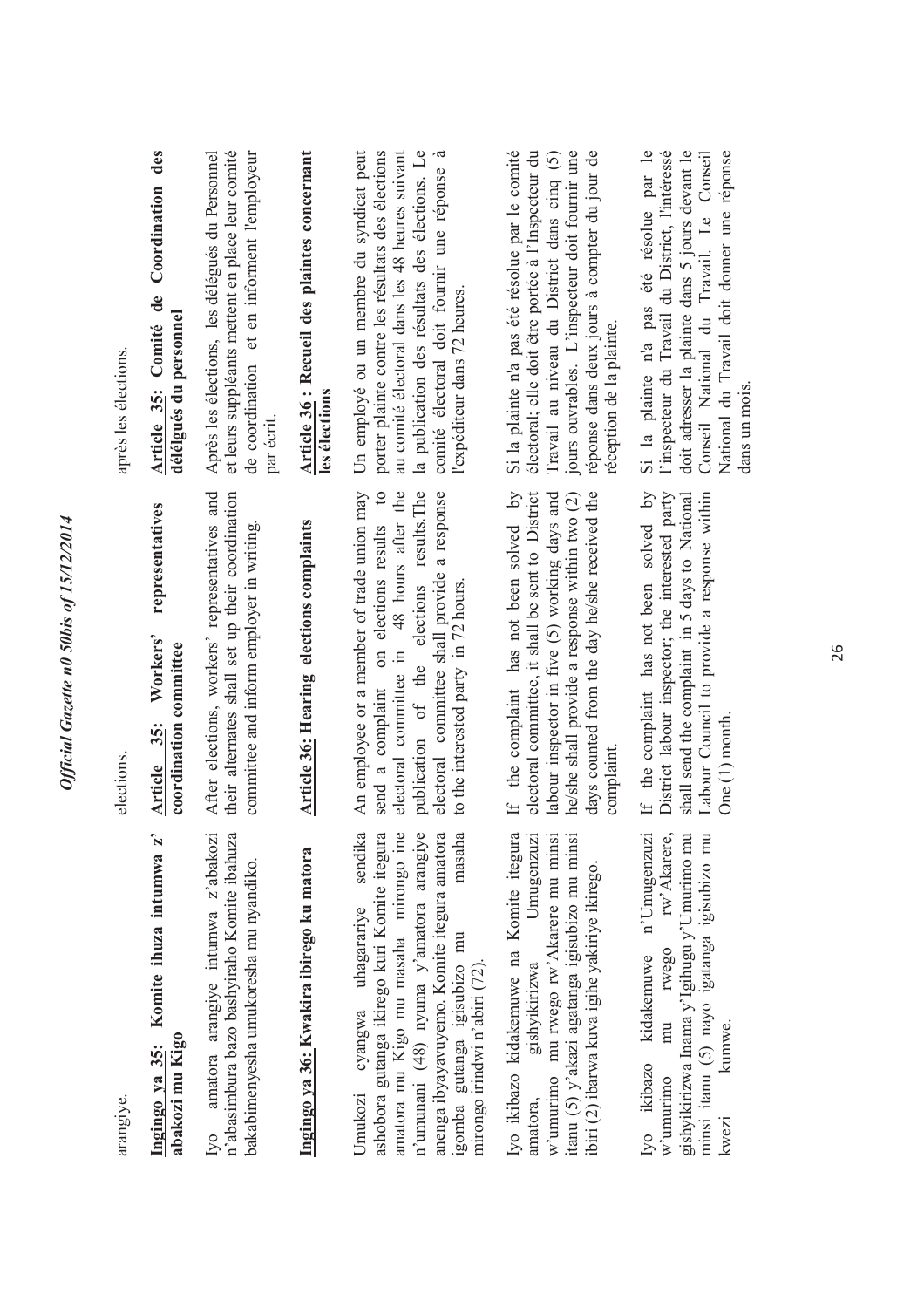| mu<br>ibyavuye<br>Gukosora<br>Ingingo ya 37:<br>matora                                                                                                                                  | <b>Article 37: Rectification of voting results</b>                                                                                                                                                                     | $\ddot{a}$<br><b>Article 37:</b> Rectification des résultats<br>vote                                                                                                                                                           |
|-----------------------------------------------------------------------------------------------------------------------------------------------------------------------------------------|------------------------------------------------------------------------------------------------------------------------------------------------------------------------------------------------------------------------|--------------------------------------------------------------------------------------------------------------------------------------------------------------------------------------------------------------------------------|
| Komite ishinzwe gutegura amatora mu Kigo<br>ishobora:                                                                                                                                   | The electoral committee may:                                                                                                                                                                                           | Le comité électoral peut:                                                                                                                                                                                                      |
| kwemeza ko umukandida atemerewe<br>gutorwa, ikamusimbuza undi bari kuri<br>lisiti imwe kandi wabonye amajwi<br>menshi;<br>$\frac{1}{1}$                                                 | decide that a candidate is not eligible<br>the same list who has obtained the<br>and replace him/her with another from<br>highest votes<br>$\frac{1}{1}$                                                               | pas<br>éligible et le remplacer par un autre<br>dont il partage la liste et ayant obtenu<br>candidat n'est<br>qu'un<br>le plus de voix;<br>décider<br>$\overline{1}$                                                           |
| gusesa itora ryabereye muri iyo nteko,<br>iyo ryakozwe mu buryo butemewe<br>n'iri teka.<br>$\overline{2}$                                                                               | cancel the election organized for the<br>Electoral College if the election was<br>held in conditions not acceptable under<br>this Order<br>$\overline{C}$                                                              | amuler l'élection faite par ce collège<br>été réalisée<br>dans des conditions non admises par le<br>ಡ<br>électoral, lorsqu'elle<br>présent arrêté<br>$\overset{\circ}{\sim}$                                                   |
| Icyo gihe, itorwa risubirwamo mu minsi<br>makumyabiri (20) uhereye igihe ryasheshwe.                                                                                                    | (20) days from the date of<br>In such a case, new election shall be done<br>within twenty<br>cancellation.                                                                                                             | Dans ce cas, une nouvelle élection se fait dans<br>un délai de vingt (20) jours à compter de la<br>date d'annulation                                                                                                           |
| <b>ITUNGANYWA</b><br>Z'INTUMWA<br>IV:<br>RY'INSHINGANO<br>$\mathbf{W} \mathbf{A}$<br>Z'ABAKOZI<br><b>IMUTIVE</b>                                                                        | ŌF<br><b>WORKERS'</b><br>EXECUTION<br>ð<br>REPRESENTATIVES<br>RESPONSIBILITIES<br>i.<br><b>CHAPTER</b>                                                                                                                 | $\mathbf{L}\mathbf{A}$<br>$\overline{\mathsf{D}}$<br>DE<br>DELEGUES<br><b>CHAPITRE IV: EXERCICE</b><br>DES<br>PERSONNEL<br><b>MISSION</b>                                                                                      |
| Ingingo ya 38: Amasaha yo gutunganya<br>inshingano z'intumwa y'abakozi                                                                                                                  | Time allowed to workers'<br>their<br>exercise<br>$\mathbf{c}$<br>representatives<br>responsibilities<br>Article 38:                                                                                                    | Article 38 : Heures d'exercice de la mission<br>des délégués du personnel                                                                                                                                                      |
| kwezi<br>yo gutunganya umurimo wayo<br>n'amasezerano rusange y'umurimo,<br>n'umuyobozi<br>y'abakozi igenerwa mu<br>yumvikanyeho<br>yemejwe<br>Intumwa<br>cyangwa<br>amasaha<br>w'Ikigo. | specified time per month for the execution of<br>Each workers' representative is entitled to<br>his/her mission as agreed upon through<br>collective agreements or particular agreement<br>with the enterprise manager | Chaque délégué du personnel dispose du temps<br>concurrence du nombre d'heures par mois<br>décidé dans les conventions collectives ou<br>.ದ<br>sa mission,<br>convenu avec le chef d'entreprise.<br>nécessaire à l'exercice de |
| $y'$ akazi<br>gufatwa<br>gishobora no<br>masaha<br>$k$ u<br>y'intumwa. Icyakora,<br>gifatwa<br>gihe<br>$_{\rm{CVO}}$                                                                    | This time shall be deducted from the working<br>hours of the representative. However, this time                                                                                                                        | de ces limites après accord avec le chef<br>Ce temps est déduit sur l'horaire de travail du<br>délégué. Toutefois, il peut être pris en dehors                                                                                 |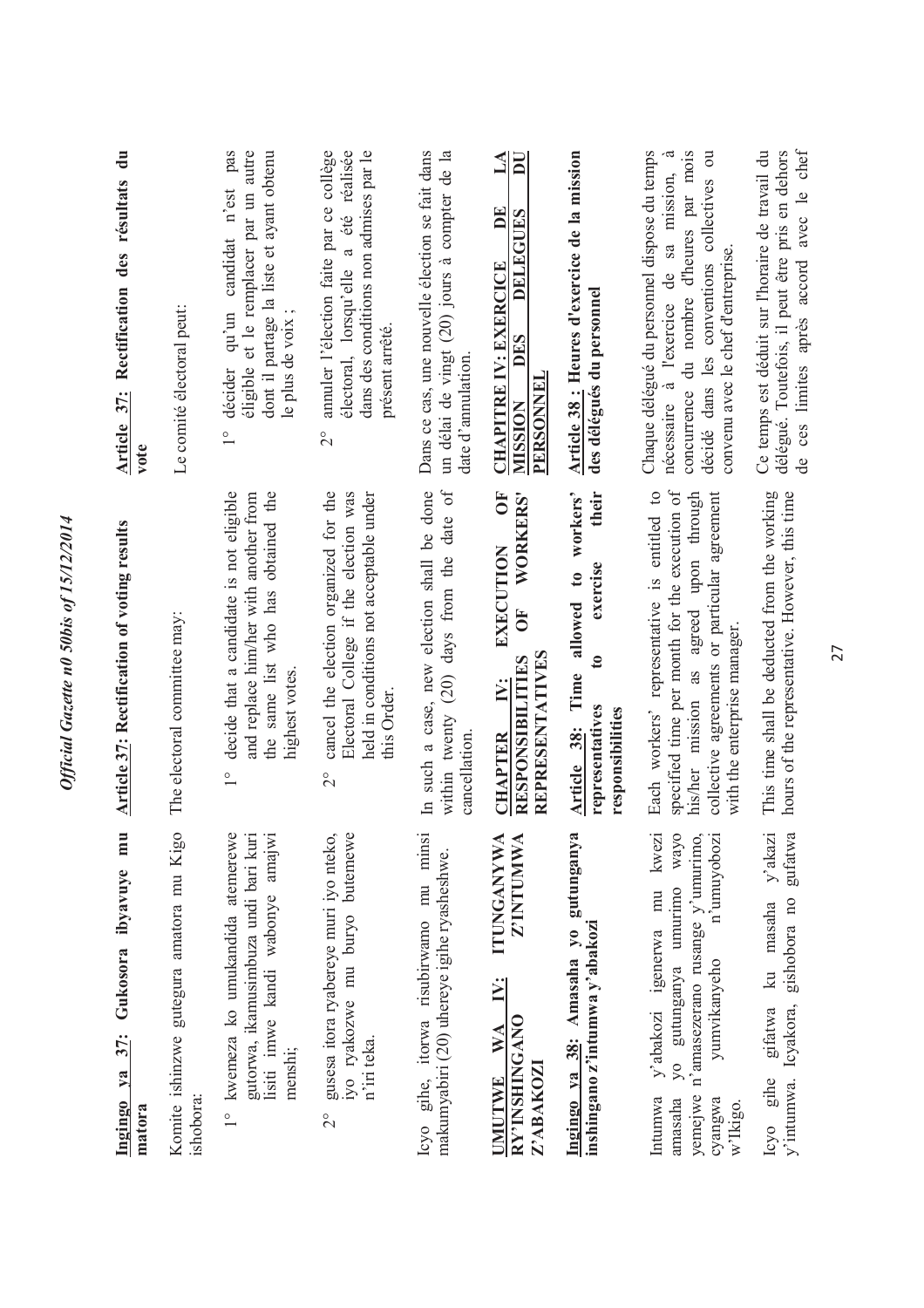| d'entreprise et faire l'objet d'une rémunération<br>spéciale au taux normal.                                                                                            | d'une<br>Le temps non utilisé ne peut être reporté sur un<br>l'objet<br>faire<br>compensation quelconque.<br>suivant ni<br>mois<br>any | d'absence motivée, le temps utilisé par le<br>cas de remplacement temporaire pour cause<br>suppléant s'impute sur celui dont dispose le<br>Le délégué suppléant ne bénéficie de ce temps<br>que lorsqu'il remplace le délégué titulaire. En<br>titulaire.                                                               | Article 39: Local de travail  | lieu de travail est à ciel ouvert, le chef<br>Le chef d'entreprise doit mettre à la disposition<br>permettre d'accomplir leurs attributions. Si le<br>des représentants des travailleurs un lieu où ils<br>peuvent tenir des réunions afin de leur<br>$\ddot{a}$<br>đ<br>d'entreprisefacilite dans toute la mesure<br>délégues<br>des<br>réunions<br>les<br>personnel<br>possible | Article 40: Affichage des informations des<br>délegués du personnel   | Les délégués du personnel ont droit d'afficher,<br>collègues, les<br>informations en rapport avec leur mission telle<br>que fixée par la loi portant réglementation du<br>l'intention de leurs<br>travail au Rwanda<br>್ದ |
|-------------------------------------------------------------------------------------------------------------------------------------------------------------------------|----------------------------------------------------------------------------------------------------------------------------------------|-------------------------------------------------------------------------------------------------------------------------------------------------------------------------------------------------------------------------------------------------------------------------------------------------------------------------|-------------------------------|-----------------------------------------------------------------------------------------------------------------------------------------------------------------------------------------------------------------------------------------------------------------------------------------------------------------------------------------------------------------------------------|-----------------------------------------------------------------------|---------------------------------------------------------------------------------------------------------------------------------------------------------------------------------------------------------------------------|
| may exceed these limits with the agreement of<br>the employer and be granted special payment<br>at the normal rate.                                                     | Unused time may not be carried forward to the<br>subject of<br>following month or be<br>compensation whatsoever.                       | substantive representative. In case of<br>The alternate representative shall benefit from<br>this free time only if he/she is replacing the<br>temporary replacement due to excusable<br>of the substantive<br>absence, the time spent by the alternate shall<br>that<br>$\mathfrak{a}$<br>representative<br>be charged | Article 39: Necessary premise | provide to workers'<br>meetings in order to enable them to accomplish<br>their duties. In case of open sites where there<br>are no premises, he/she shall facilitate the<br>representatives a place where they can conduct<br>meetings of the workers' representatives to the<br>employer shall<br>extent possible<br>The                                                         | <b>Article 40: Display information of workers'</b><br>representatives | Workers' representatives shall be allowed to<br>display for their colleagues, information within<br>their mission as set by the law regulating<br>labour in Rwanda                                                        |
| nyuma y'amasaha y'akazi iyo ibyumvikanyeho<br>a<br>$\circ$<br>n'umuyobozi w'Ikigo kandi kikabonerw<br>kigenwa hakurikijw<br>igihembo kidasanzwe<br>uko isanzwe ihembwa. | $\mathfrak{a}$<br>a<br>Igihe kitakoreshejwe ntigishobora gushyirw<br>mu kwezi gutaha cyangwa ngo kibe cyabon<br>indi ngurane.          | $\ddot{\mathbf{O}}$<br>$\circ$<br>Umusimbura ahabwa icyo gihe iyo ari mu<br>kigwi cy'uhagarariye abakozi. Iyo amusimbur<br>igihe gito kubera impamvu zizwi, igih<br>akoresha kivanwa ku kigenewe uhagarariy<br>abakozi.                                                                                                 | Ingingo ya 39: Aho gukorera   | ā<br>z'abakozi ahantu zishobora gukorera inama<br>kugira ngo zirangize inshingano zazo. Ku<br>٥<br>bakorera hanze hatari ibyumba, umuyobozi<br>Umuyobozi w'Ikigo agomba guha intumw<br>yorohereza uko bishoboka kos<br>inama z'intumwa z'abakozi.<br>w'Ikigo                                                                                                                      | amatangazo<br>40: Kumanika<br>y'intumwa z'abakozi<br>Ingingo ya       | bazo kandi zijyanye gusa n'imirimo zishinzwe,<br>zemerewe kumanika<br>nk'uko ivugwa mu itegeko rigenga umurimo<br>inyandiko zigenewe kumenyeshwa bagenzi<br>z'abakozi<br>mu Rwanda.<br>Intumwa                            |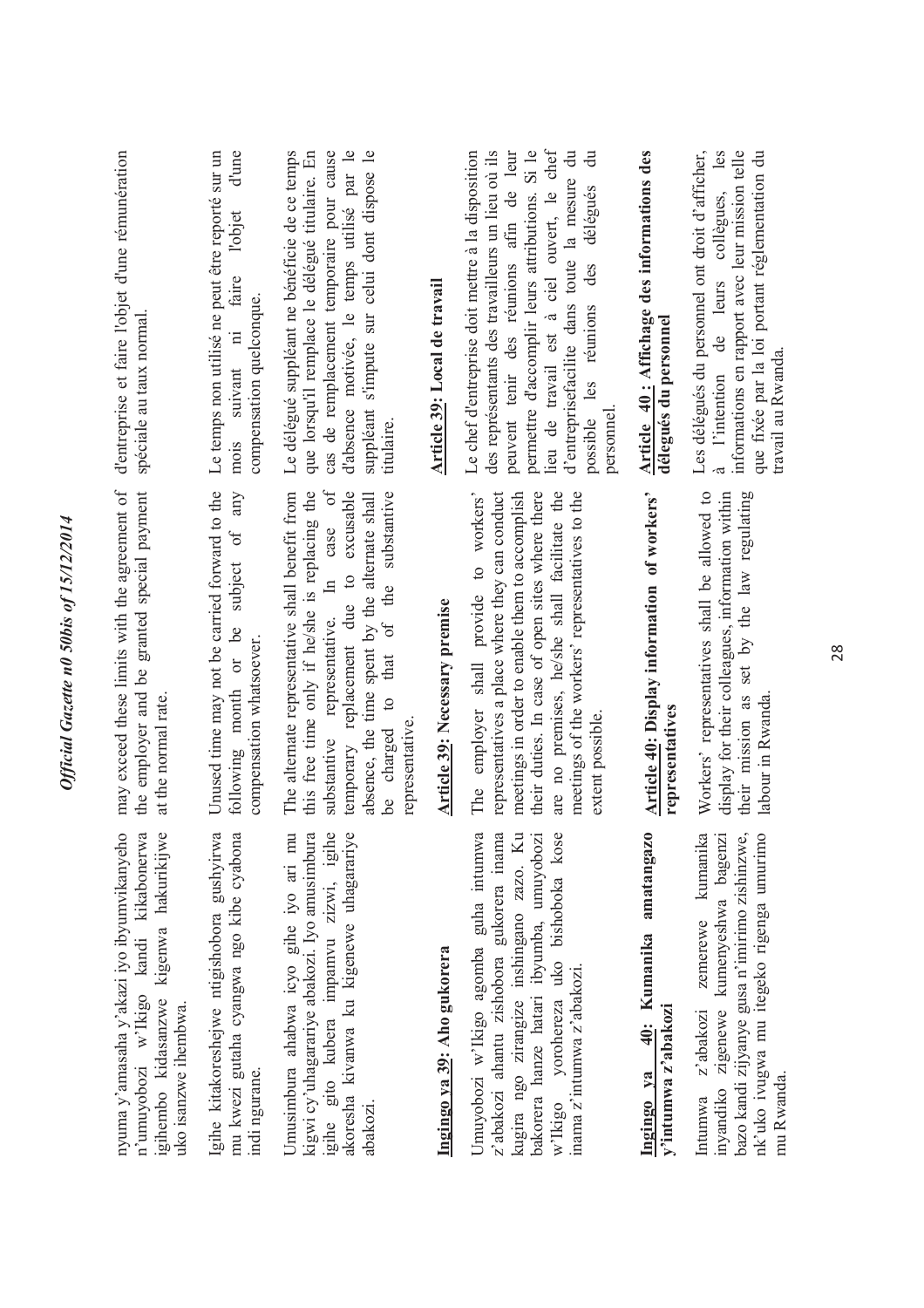| par le chef<br>d'entreprise avant affichage. L'affiche ainsi<br>lieux de travail et aux emplacements destinés<br>prévue doit être posée aux portes d'entrée des<br>Ces documents doivent passer<br>aux communications syndicales.             | nécessaires<br>données aux délégués du personnel<br>Informations<br>$\frac{41}{7}$<br>Article | grave préjudice, le chef<br>Sauf pour les informations dont la divulgation<br>$\ddot{a}$<br>$\rm{de}$<br>l'entreprise nécessaires à l'exercice de leur<br>personnel les informations sur la vie<br>d'entreprise doit donner aux délégués<br>peut causer un<br>mission. | Les deux parties se mettent d'accord sur le<br>genre d'informations nécessaires, mais celles-ci<br>comprennent au moins: | 1° les bilans annuels, les comptes profits<br>devant être<br>et comme informations<br>primordiales de base<br>rendues publiques;<br>de pertes | $\frac{e}{\sigma}$<br>développement<br>de<br>l'entreprise.<br>$2^{\circ}$ les plans | <b>Article 42: Garder secret</b> | secrets<br>Les délégués du personnel sont tenus au secret<br>affaires et<br>à l'égard de toutes les<br>industriels     | Les délégués du personnel sont obligés de<br>des<br>garder le secret même s'ils ne sont plus    |
|-----------------------------------------------------------------------------------------------------------------------------------------------------------------------------------------------------------------------------------------------|-----------------------------------------------------------------------------------------------|------------------------------------------------------------------------------------------------------------------------------------------------------------------------------------------------------------------------------------------------------------------------|--------------------------------------------------------------------------------------------------------------------------|-----------------------------------------------------------------------------------------------------------------------------------------------|-------------------------------------------------------------------------------------|----------------------------------|------------------------------------------------------------------------------------------------------------------------|-------------------------------------------------------------------------------------------------|
| Such information shall be given to the head of<br>the enterprise before it is displayed. Such<br>information shall be displayed at the entrance<br>of work places and in places provided for and<br>reserved for trade unions communications. | <b>Article 41: Providing useful information</b>                                               | shall provide<br>Except for very sensitive business information,<br>facilitate them<br>workers' representatives with key company<br>head/owner<br>$\overline{c}$<br>information in order<br>executing their mission.<br>the enterprise                                 | The parties will agree on the nature of such<br>key information, but this shall include at least:                        | annual balance sheets, profit and loss<br>accounts as basic information usually<br>requested for publication;<br>$\frac{1}{1}$                | 2° Company's development plans.                                                     | <b>Article 42: Secrecy</b>       | Members of the workers' representatives are<br>bound to secrecy with regard to all business<br>and industrial secrets. | obliged to<br>maintain secrecy even if they are no longer<br>are<br>representatives<br>Workers' |
| Izo nyandiko zinyuzwa ku muyobozi w'Ikigo<br>Iryo manikwa<br>ry'amatangazo rikorerwa ku nzugi z'aho<br>abakozi binjirira mu kazi n'ahamanikwa<br>amatangazo y'ibyerekeranye n'amasendika.<br>mbere yo kumanikwa.                              | Ingingo ya 41: Guha intumwa z'abakozi<br>amakuru ya ngombwa                                   | Haseguriwe amakuru ashobora kubangamira<br>atangajwe.<br>umuyobozi w'Ikigo agomba kujya ageza ku<br>amakuru y'lkigo ya<br>ngombwa kugira ngo zishobore kurangiza<br>mu gihe<br>ntumwa z'abakozi<br>z'Ikigo<br>inshingano zazo.<br>inyungu                              | Impande zombi zumvikana ku makuru ya<br>ngombwa agomba gutangwa, ariko hakabamo<br>nibura:                               | 1° ibaruramutungo, inyandiko zigaragaza<br>uko Ikigo cyungutse, igihombo bya<br>buri mwaka nk'uko n'ubundi bisabwa<br>gutangarizwa rubanda;   | 2° imigambi igamije guteza imbere Ikigo                                             | Ingingo ya 42: Kugira ibanga     | Intumwa z'abakozi zigomba kugirira Ikigo<br>ibanga ry'akazi mu gihe bakora imirimo yabo<br>mu Kigo                     | Intumwa z'abakozi zikomeza kubika ibanga<br>zaba zitakiri intumwa<br>n'ubwo<br>ry'akazi         |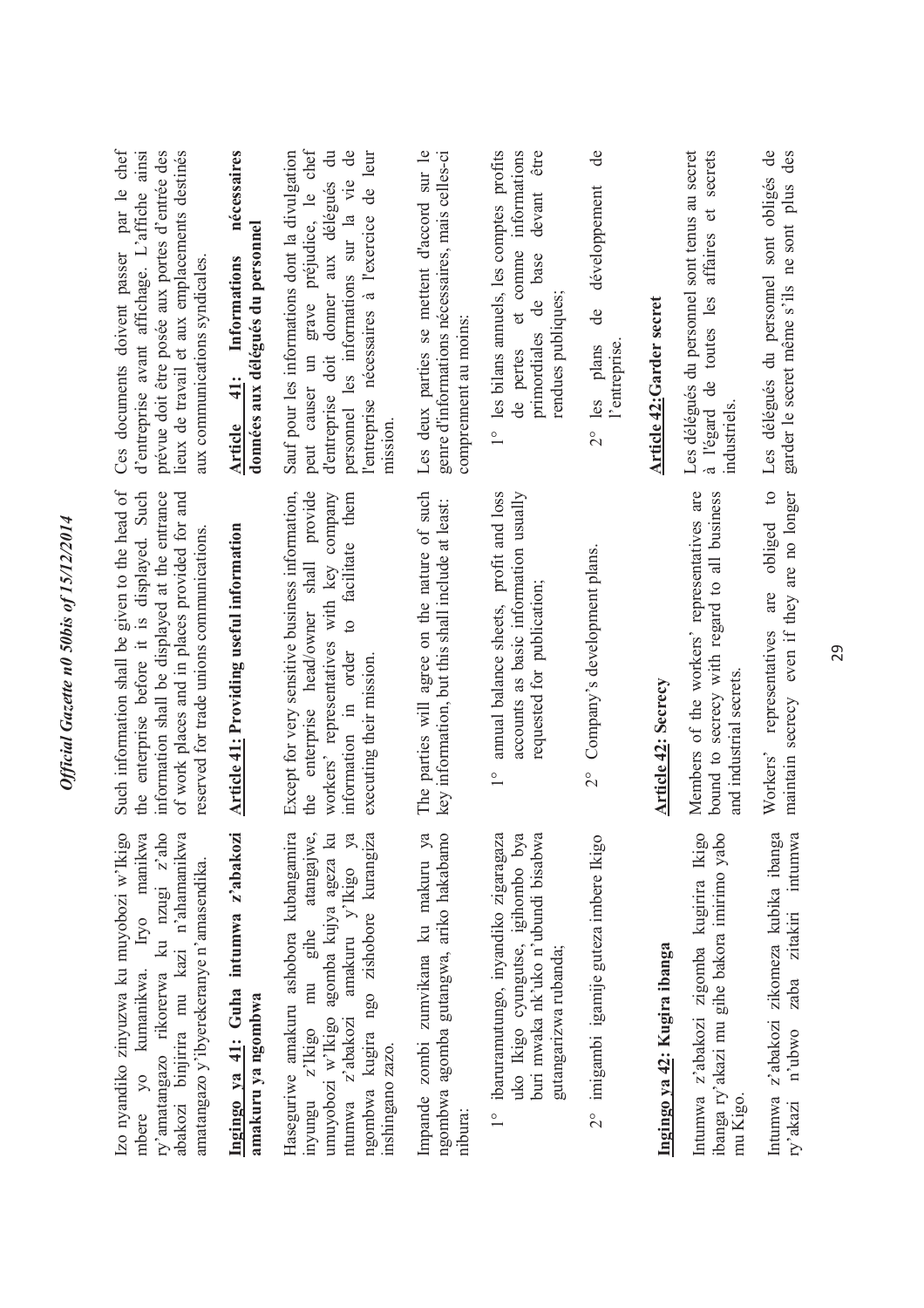| délégués du personnel dans l'entreprise.   | chef<br>$\mathbf{e}$<br>avec<br>Rencontres<br>d'établissement<br>43:<br><b>Article</b><br>ð<br>head<br>the | reçus<br>collectivement par le chef d'entreprise au<br>soit<br>individuellement selon la nature des questions<br>moins une fois par trimestre. Ils sont en outre<br>en cas<br>sont<br>reçus sans délai sur leur demande<br>collectivement<br>personnel<br>$\ddot{a}$<br>soit<br>délégués<br>d'urgence,<br>à traiter<br>Les | Réunion élargie aux délégués<br>Article 44:<br>suppléants<br>workers'    | Au moins une fois par an les employés doivent<br>leurs délégués suppléants pour échanger des<br>vues à propos des affaires du travail adopter le<br>se réunir avec les délégués du personnel et<br>rapport sur les problèmes précédemment<br>invoqués et les solutions proposées et prendre<br>des résolutions sur les problèmes non résolus.<br>about the | Article 45: Recours aux conseils des experts                           | Les délégués du personnel peuvent inviter des<br>des<br>sujet particulier. Ces invitations peuvent<br>délégués du personnel en vue de traiter un<br>à une réunion<br>cadres<br>aux<br>également être étendues<br>experts pour assister<br>l'entreprise<br>representatives may invite<br>workers' representatives | Les délégués du personnel peuvent demander à<br>des experts ou des cadres des informations et |
|--------------------------------------------|------------------------------------------------------------------------------------------------------------|----------------------------------------------------------------------------------------------------------------------------------------------------------------------------------------------------------------------------------------------------------------------------------------------------------------------------|--------------------------------------------------------------------------|------------------------------------------------------------------------------------------------------------------------------------------------------------------------------------------------------------------------------------------------------------------------------------------------------------------------------------------------------------|------------------------------------------------------------------------|------------------------------------------------------------------------------------------------------------------------------------------------------------------------------------------------------------------------------------------------------------------------------------------------------------------|-----------------------------------------------------------------------------------------------|
| workers' representatives in an enterprise. | with<br>Meetings<br>43:<br>enterprise<br><b>Article</b>                                                    | Workers' representatives shall meet the head<br>of the enterprise at least once every quarter.<br>They shall also meet without delay upon their<br>collectively or individually, depending on the<br>request in case of emergency, either<br>nature of the issue at hand                                                   | representatives and their alternates<br>Article 44: Meeting collectively | At least once a year the employees shall meet<br>employment matters, adopt a report on<br>previously raised issues and how they were<br>collectively workers' representatives and their<br>alternates in order to exchange views on<br>treated and take due resolutions<br>pending ones                                                                    | <b>Article 45: Recourse to advice of experts</b>                       | particular subject. Such invitations may also be<br>meetings with a view to dealing with<br>extended to managers in the enterprise<br>experts to attend<br>The workers'                                                                                                                                          | The members of the workers' representatives<br>may ask experts or directors of the enterprise |
| z'abakozi muri icyo Kigo.                  | n'umuyobozi<br><b>Kwakirwa</b><br>43:<br>ya<br>Ingingo<br>w'Ikigo                                          | Intumwa z'abakozi zakirwa n'umuyobozi<br>imiterere y'ibibazo bigomba<br>cyangwa umuntu umwe ku giti cye,<br>w'Ikigo nibura rimwe mu gihembwe. Zakirw<br>kandi ku buryo bwihuse igihe cyose zibisaby<br>iyo hari impamvu zihutirwa, zose hamw<br>hakurikijwe<br>gusuzumwa.                                                  | Ingingo ya 44: Kwakira intumwa z'abakozi<br>n'abasimbura bazo icya rimwe | Nibura rimwe mu mwaka abakozi bagomba<br>raporo ku bibazo byagaragajwe mbere n'uko<br>byakemuwe kandi bafate imyanzuro ku bibazo<br>z'abakozi<br>bunguran<br>bemez<br>ibitekerezo ku bijyanye n'akazi,<br>n'abasimbura bazo kugirango<br>n'intumwa<br>guhurira hamwe<br>bitasubijwe.                                                                       | inama<br>Kwifashisha<br>45:<br>$\mathbf{v}$ a<br>z'impuguke<br>Ingingo | gusaba<br>z'intumwa<br>Kigo nabo<br>$v$ 'intumwa<br>z'abakozi iyo hari ikibazo cyihariye cyigwa.<br>zishobora<br>mu<br>inama<br>inama<br>b'amashami<br>kwitabira<br>kwitabira<br>z'abakozi<br>Abayobozi<br>bashobora<br>impuguke<br>z'abakozi<br>Intumwa                                                         | gusaba<br>Abayobozi b'amashami<br>zishobora<br>cyangwa<br>z'abakozi<br>mpuguke<br>Intumwa     |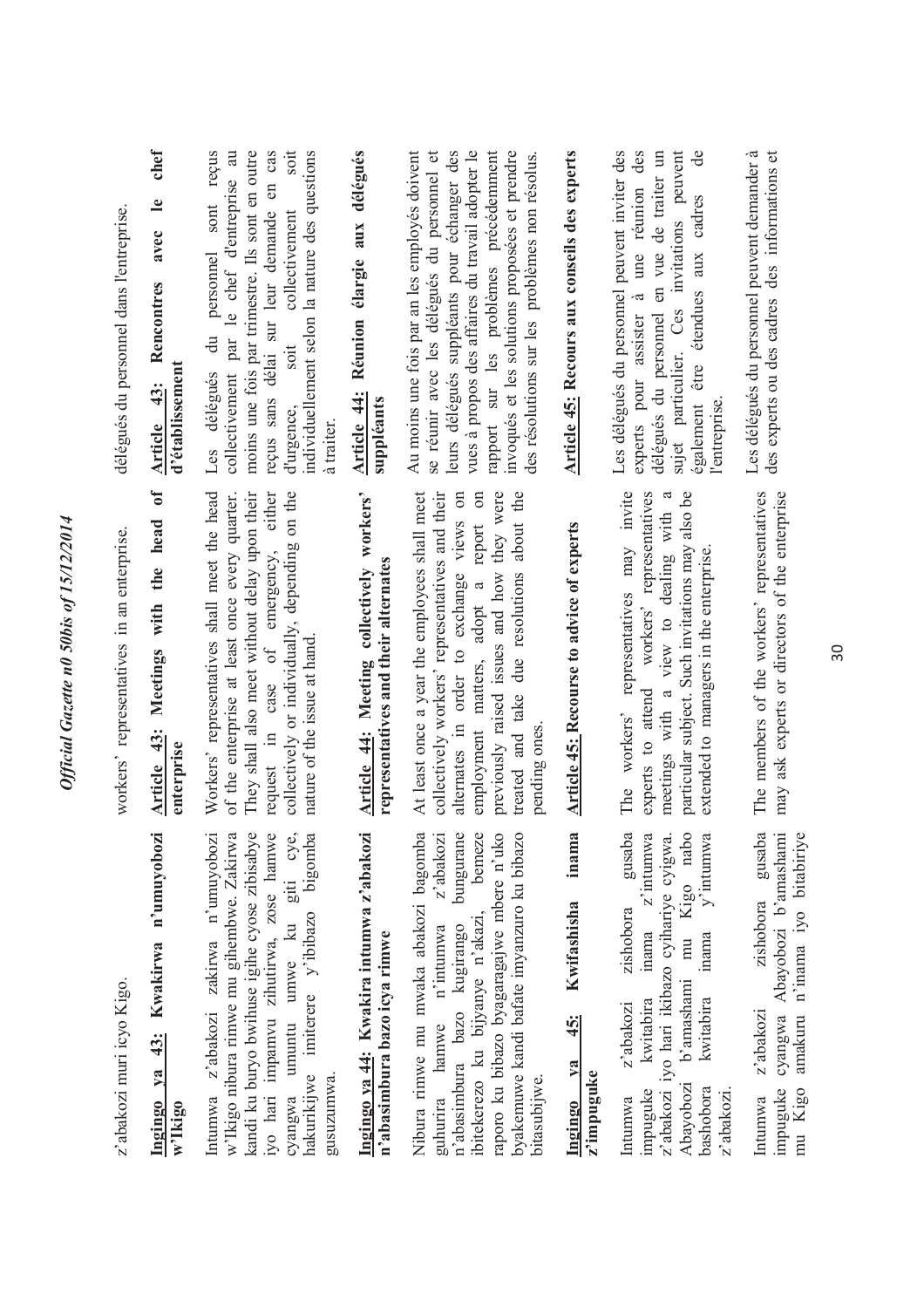| inama.                                                                                                                                                                                              | information and advice in the meeting                                                                                                                                                     | des conseils à la réunion.                                                                                                                                                                                                        |
|-----------------------------------------------------------------------------------------------------------------------------------------------------------------------------------------------------|-------------------------------------------------------------------------------------------------------------------------------------------------------------------------------------------|-----------------------------------------------------------------------------------------------------------------------------------------------------------------------------------------------------------------------------------|
| Ingingo ya 46: Igitabo cyandikwamo ibibazo<br>n'ibitekerezo                                                                                                                                         | and<br>complaints<br>Recording<br>4 <u>6:</u><br>suggestions<br><b>Article</b>                                                                                                            | Article 46 : Enregistrement des plaintes et<br>des suggestions                                                                                                                                                                    |
| Kuri buri shami ry'Ikigo, hashyirwaho igitabo<br>cyabugenewe cyandikwamo ibibazo n'ibyifuzo<br>by'intumwa z'abakozi n'ibisubizo umukuru<br>w'Ikigo yatanze.                                         | shall be kept for recording complaints and<br>suggestions made by workers' representatives<br>At every branch of enterprise, a special register<br>as well as the replies of the employer | A chaque branche de l'entreprise, un registre<br>les plaintes et les<br>$\ddot{a}$<br>ಕೆ<br>les délégués<br>réponses<br>les<br>que<br>spécial sera tenu pour<br>par<br>faites<br>ainsi<br>suggestions<br>l'employeur<br>personnel |
| Icyo gitabo kigomba kuba aho abakozi b'Ikigo<br>babishatse bashobora kumenya ibirimo ku<br>Φ<br>cy'isaha kibanziriza cyangwa gikurikira<br>munsi umwe w'akazi mu gihe cy'igic<br>amasaha $y$ akazi. | to it, one working day per week, in the half<br>This register shall be made available to the<br>employees of the enterprise who wish to refer<br>hour before or after work.               | dans la demi-<br>Ce registre est mis à la disposition des salariés<br>$\mathop{\mathrm{un}}$<br>s'y référer<br>de l'entreprise qui souhaitent<br>jour de travail par semaine,<br>heure avant ou après le travail                  |
| kandi kwerekwa<br>Φ<br>w'Akarere, igih<br>$w'$ umurimo<br>Icyo gitabo kigomba<br>umugenzuzi<br>abisabye.                                                                                            | It shall also be made available to the District<br>labour inspector, upon request.                                                                                                        | de<br>$\sin$<br>disposition<br>District<br>de<br>$\mathbf{a}$<br>Travail<br>mis a<br>Il est également<br>$\ddot{a}$<br>l'Inspecteur<br>demande.                                                                                   |
| Ingingo ya 47: Gutanga ikirego mu Nama<br>y'Igihugu y'Umurimo                                                                                                                                       | to National<br>Article 47: Filing a complaint<br>Labour Council                                                                                                                           | Article 47: Dépôt d'une plainte au Conseil<br>National du Travail                                                                                                                                                                 |
| Umuntu wese ashobora gutanga ikirego mu<br>kutemeranya n'icyemezo cyafashwe na<br>Nama y'Igihugu y'Umurimo kubera<br>Komite itegura amatora mu Kigo.                                                | Any interested party may file a complaint to<br>National Labour Council against the decisions<br>of the electoral committee.                                                              | Toute personne peut porter plainte au Conseil<br>National du Travail contre les décisions du<br>comité électoral                                                                                                                  |
| Ingingo ya 48: Gutanga ikirego mu nkiko                                                                                                                                                             | Article 48: Filing a case to court                                                                                                                                                        | Article 48: Dépôt d'une plainte au tribunal                                                                                                                                                                                       |
| Iyo Inama Nkuru y'Igihugu y'Umurimo<br>kugishyikiriza inkiko<br>idatanze umwanzuro ku kibazo yashyikirijw<br>mu gihe cy'ukwezi kumwe (1), uwantanz<br>ikirego ashobora<br>zibifitiye ububasha.      | In case the National Labour Council has not<br>provideda decision to the filed complaintin one<br>(1) month, the interested person may file the<br>case to a competent court              | me prend pas une décision dans un mois sur la<br>plainte lui soumise, la personne intéressée peut<br>Dans le cas où le Conseil National du Travail<br>saisir une juridiction compétente.                                          |